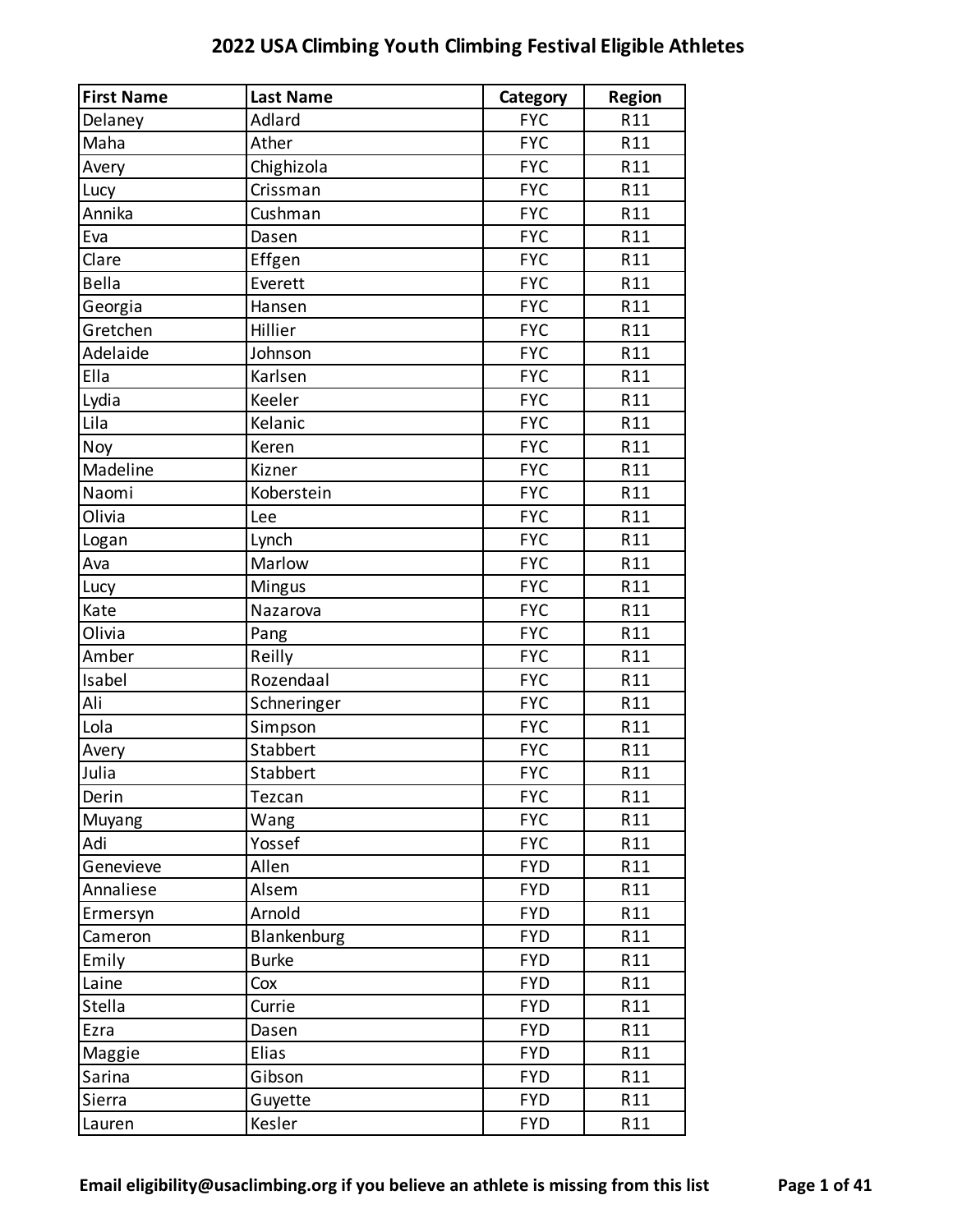| <b>First Name</b> | <b>Last Name</b> | Category   | <b>Region</b> |
|-------------------|------------------|------------|---------------|
| Sabine            | Khandelwal       | <b>FYD</b> | R11           |
| Maura             | McCabe           | <b>FYD</b> | R11           |
| Delia             | McCorkindale     | <b>FYD</b> | R11           |
| Alexandra         | Nazarova         | <b>FYD</b> | R11           |
| Taylor            | O'Brien          | <b>FYD</b> | R11           |
| Emilia            | Pang             | <b>FYD</b> | R11           |
| Bethany           | Pugh             | <b>FYD</b> | R11           |
| Olive             | Rankin           | <b>FYD</b> | R11           |
| Mirielle          | Roberge          | <b>FYD</b> | R11           |
| Lara              | Scarafiotti      | <b>FYD</b> | R11           |
| Emily             | Shi              | <b>FYD</b> | R11           |
| Alice             | Simoneaux        | <b>FYD</b> | R11           |
| Vivienne          | Whitefield       | <b>FYD</b> | R11           |
| Victory           | Yamada           | <b>FYD</b> | R11           |
| Logan             | Allen            | <b>MYC</b> | R11           |
| Tobin             | <b>Barth</b>     | <b>MYC</b> | R11           |
| John              | <b>Boehl</b>     | <b>MYC</b> | R11           |
| Elijah            | Gilbert          | <b>MYC</b> | R11           |
| lan               | Hendrickson      | <b>MYC</b> | R11           |
| Finn              | Jones            | <b>MYC</b> | R11           |
| Kian              | Korfiatis        | <b>MYC</b> | R11           |
| Logan             | Lemieux          | <b>MYC</b> | R11           |
| Ayden             | Leonard          | <b>MYC</b> | R11           |
| Thorne            | Morton           | <b>MYC</b> | R11           |
| Shane             | Moser            | <b>MYC</b> | R11           |
| Tristin           | Nelson           | <b>MYC</b> | R11           |
| <b>Beckett</b>    | Price            | <b>MYC</b> | R11           |
| Grant             | Rindal           | <b>MYC</b> | R11           |
| Samuel            | Rowe             | <b>MYC</b> | R11           |
| Cooper            | Rust             | <b>MYC</b> | R11           |
| Henry             | Shawcross        | <b>MYC</b> | R11           |
| Dennis            | Stepanov         | <b>MYC</b> | R11           |
| Yair              | Tenenbaum        | <b>MYC</b> | R11           |
| Tommy             | Weiss            | <b>MYC</b> | R11           |
| Levon             | Wells            | <b>MYC</b> | R11           |
| Ilay              | Brailovskiy      | <b>MYD</b> | R11           |
| Jakoby            | Cooney McClinon  | <b>MYD</b> | R11           |
| Edward            | Crissman         | <b>MYD</b> | R11           |
| Asher             | Davio            | <b>MYD</b> | R11           |
| Przemyslaw        | Derengowski      | <b>MYD</b> | R11           |
| Jim               | Given            | <b>MYD</b> | R11           |
| Michael           | Huang            | <b>MYD</b> | R11           |
| Mikah             | Korfiatis        | <b>MYD</b> | R11           |
| Landon            | Lewis            | <b>MYD</b> | R11           |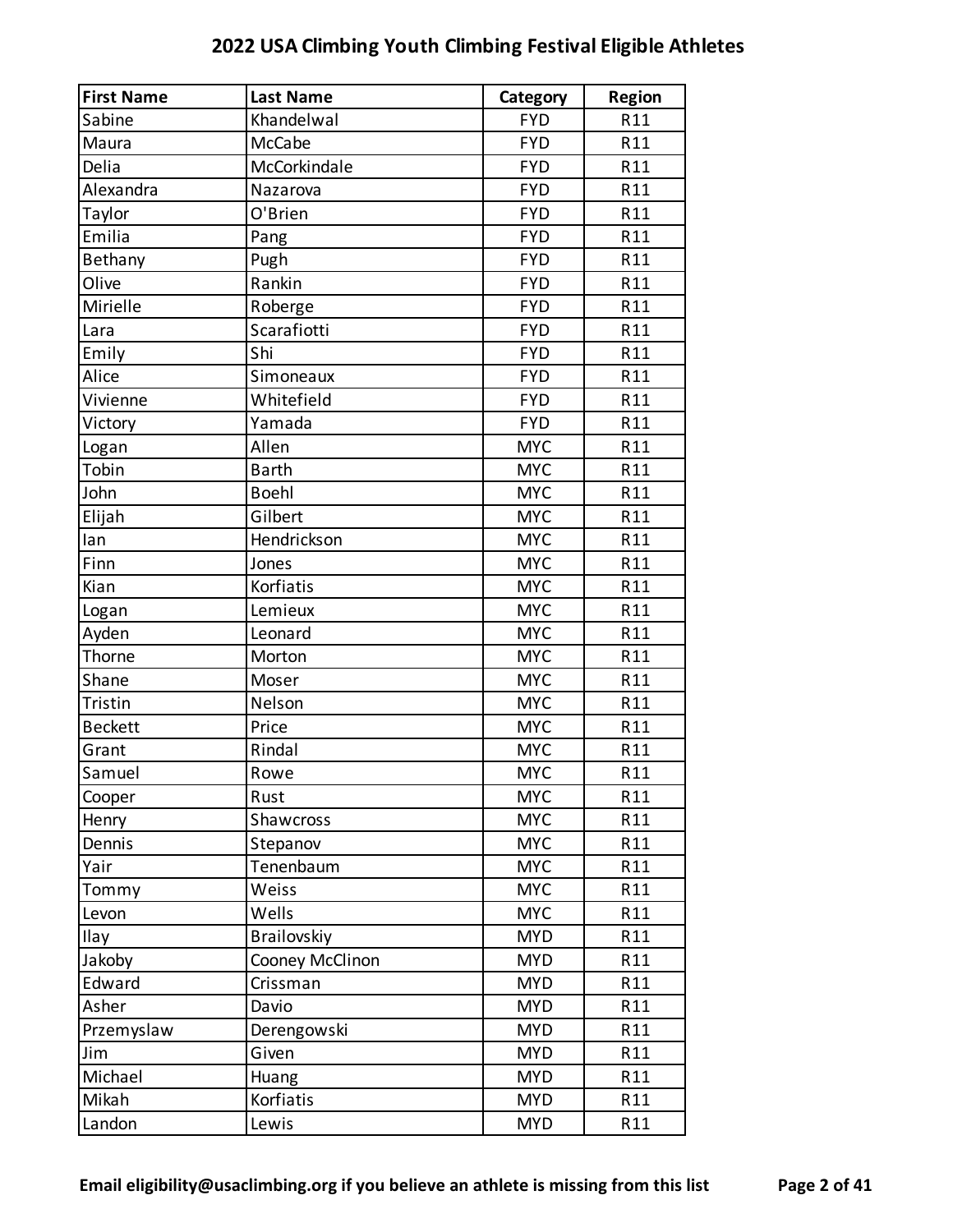| <b>First Name</b> | <b>Last Name</b> | Category   | <b>Region</b>   |
|-------------------|------------------|------------|-----------------|
| Lucas             | Paulin           | <b>MYD</b> | R11             |
| Nathan            | Qiu              | <b>MYD</b> | R11             |
| Anton             | Riabinin         | <b>MYD</b> | R11             |
| Isaac             | Rosewell         | <b>MYD</b> | R11             |
| Kingston          | Smith            | <b>MYD</b> | R11             |
| <b>Beckett</b>    | Sorensen         | <b>MYD</b> | R11             |
| Aiden             | Suhm             | <b>MYD</b> | R11             |
| Hugh              | Szeto-Millstone  | <b>MYD</b> | R11             |
| Nathan            | Tan              | <b>MYD</b> | R11             |
| Werner            | Thornton         | <b>MYD</b> | R11             |
| Carson            | <b>Tree</b>      | <b>MYD</b> | R11             |
| Damir             | Tsahhirov        | <b>MYD</b> | R11             |
| Locke             | Williams         | <b>MYD</b> | R11             |
| Jillian           | Acheson          | <b>FYC</b> | R <sub>12</sub> |
| Maya              | Anderson         | <b>FYC</b> | R <sub>12</sub> |
| Alina             | Atkinson         | <b>FYC</b> | R <sub>12</sub> |
| Finley            | <b>Brown</b>     | <b>FYC</b> | R <sub>12</sub> |
| Nyah              | <b>Bursett</b>   | <b>FYC</b> | R <sub>12</sub> |
| Katherine         | Chesebro         | <b>FYC</b> | R <sub>12</sub> |
| Riley             | Cottrell         | <b>FYC</b> | R <sub>12</sub> |
| Emma              | Dayley           | <b>FYC</b> | R <sub>12</sub> |
| Uma               | Deenadayalu      | <b>FYC</b> | R <sub>12</sub> |
| Suraya            | Desai            | <b>FYC</b> | R <sub>12</sub> |
| Emilia            | Gerber           | <b>FYC</b> | R <sub>12</sub> |
| Alison            | Hansen           | <b>FYC</b> | R <sub>12</sub> |
| <b>Bryar</b>      | Harris           | <b>FYC</b> | R <sub>12</sub> |
| Caitlin           | Holden           | <b>FYC</b> | R <sub>12</sub> |
| Campbell          | Jones            | <b>FYC</b> | R <sub>12</sub> |
| Mia               | Latimer          | <b>FYC</b> | R12             |
| Orli              | Mastroianni      | <b>FYC</b> | R <sub>12</sub> |
| Maja              | McCarthy         | <b>FYC</b> | R12             |
| Edith             | McCorkhill       | <b>FYC</b> | R <sub>12</sub> |
| Quinn             | Nash-Webber      | <b>FYC</b> | R12             |
| Quinn             | Pleger           | <b>FYC</b> | R <sub>12</sub> |
| Millie            | Rauch            | <b>FYC</b> | R <sub>12</sub> |
| Neva              | Scott            | <b>FYC</b> | R <sub>12</sub> |
| Hazel             | Shaub            | <b>FYC</b> | R <sub>12</sub> |
| Charlotte         | Sobczak          | <b>FYC</b> | R <sub>12</sub> |
| Sonja             | Weatherill       | <b>FYC</b> | R <sub>12</sub> |
| Coraline          | Auyang           | <b>FYD</b> | R <sub>12</sub> |
| Pearl             | Cohen            | <b>FYD</b> | R <sub>12</sub> |
| Sala              | Crabtree         | <b>FYD</b> | R <sub>12</sub> |
| Ruby              | Frank            | <b>FYD</b> | R <sub>12</sub> |
| Cava              | Goldstein        | <b>FYD</b> | R <sub>12</sub> |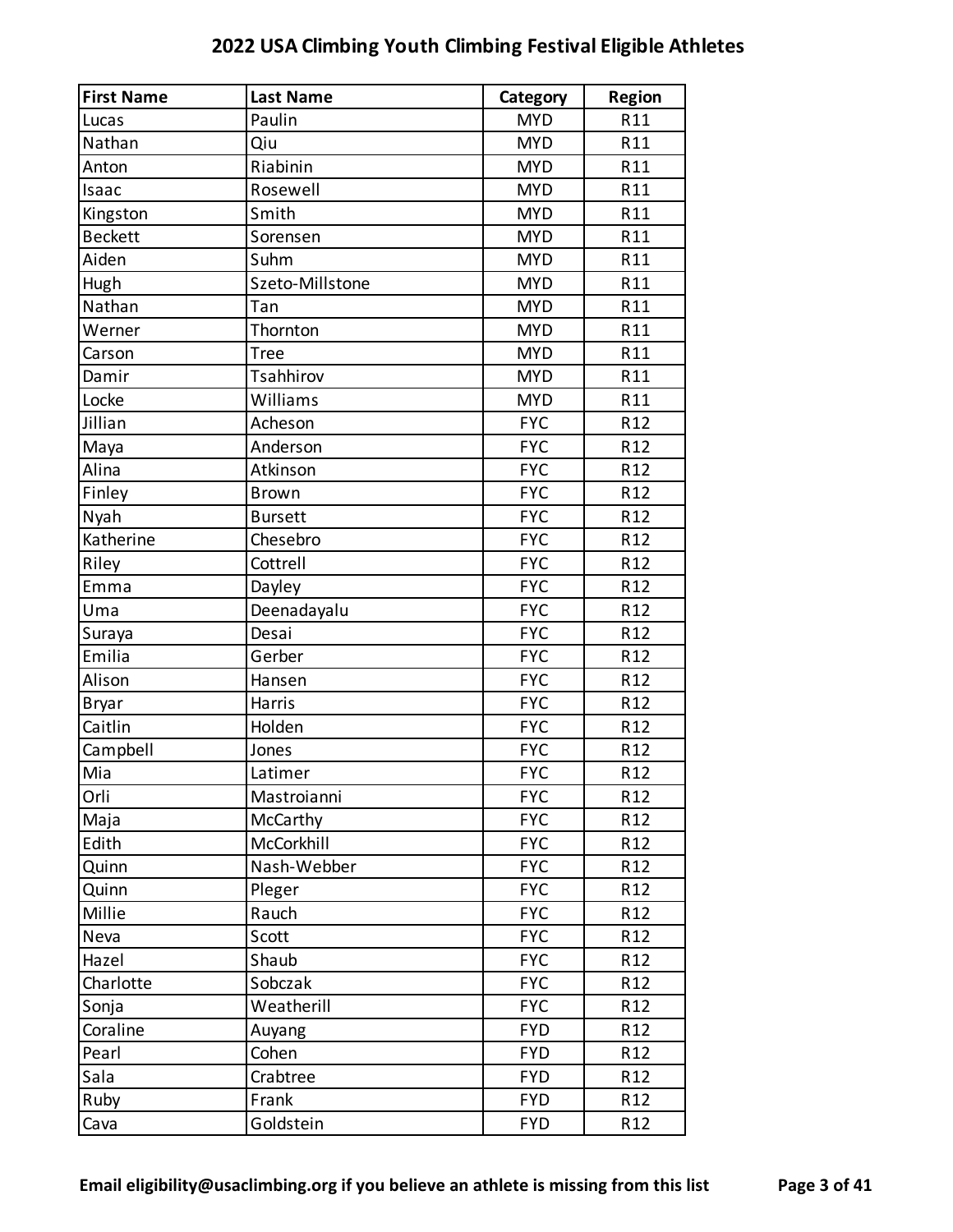| <b>First Name</b> | <b>Last Name</b> | Category   | <b>Region</b>   |
|-------------------|------------------|------------|-----------------|
| Zatinya           | Goldstein        | <b>FYD</b> | R <sub>12</sub> |
| Finnley           | Hettinga         | <b>FYD</b> | R <sub>12</sub> |
| Eleanor           | Johnson          | <b>FYD</b> | R <sub>12</sub> |
| Quinn             | Jones            | <b>FYD</b> | R <sub>12</sub> |
| Harper            | Judd             | <b>FYD</b> | R <sub>12</sub> |
| Harper            | Lawng            | <b>FYD</b> | R <sub>12</sub> |
| Emmalyn           | Lee              | <b>FYD</b> | R <sub>12</sub> |
| Meena             | Michelon-meyer   | <b>FYD</b> | R <sub>12</sub> |
| Hope              | Mutka            | <b>FYD</b> | R <sub>12</sub> |
| Mica              | Ortiz            | <b>FYD</b> | R <sub>12</sub> |
| Olivia            | Patty            | <b>FYD</b> | R <sub>12</sub> |
| Hannah            | Ravins           | <b>FYD</b> | R <sub>12</sub> |
| Ondine            | Scott-Roberts    | <b>FYD</b> | R <sub>12</sub> |
| Lauren            | Scranton         | <b>FYD</b> | R <sub>12</sub> |
| Miwa              | Shirai           | <b>FYD</b> | R <sub>12</sub> |
| Lily              | Wagner           | <b>FYD</b> | R <sub>12</sub> |
| Sophie            | Yang             | <b>FYD</b> | R <sub>12</sub> |
| Robin             | <b>Becker</b>    | <b>MYC</b> | R <sub>12</sub> |
| Cayden            | Carroll          | <b>MYC</b> | R <sub>12</sub> |
| Morgen            | Cowley           | <b>MYC</b> | R <sub>12</sub> |
| Rowan             | Eddy             | <b>MYC</b> | R <sub>12</sub> |
| Winston           | Fleming          | <b>MYC</b> | R <sub>12</sub> |
| Soren             | Hasselblad       | <b>MYC</b> | R <sub>12</sub> |
| Alec              | Hoffman          | <b>MYC</b> | R <sub>12</sub> |
| Nico              | Hornick          | <b>MYC</b> | R <sub>12</sub> |
| Wyatt             | Jenkins          | <b>MYC</b> | R <sub>12</sub> |
| Eli               | Johnson          | <b>MYC</b> | R <sub>12</sub> |
| Jin               | Kadyk            | <b>MYC</b> | R <sub>12</sub> |
| Charlie           | Kaempf           | <b>MYC</b> | R <sub>12</sub> |
| Riley             | Kerrigan         | <b>MYC</b> | R <sub>12</sub> |
| Matvey            | Klebleev         | <b>MYC</b> | R <sub>12</sub> |
| Sam               | Lopez Greenberg  | <b>MYC</b> | R <sub>12</sub> |
| Tom               | Mahl             | <b>MYC</b> | R12             |
| Simon             | Nelson           | <b>MYC</b> | R <sub>12</sub> |
| Leo               | Newbold          | <b>MYC</b> | R <sub>12</sub> |
| Henry             | Pilcher          | <b>MYC</b> | R <sub>12</sub> |
| <b>Miles</b>      | Raaf             | <b>MYC</b> | R <sub>12</sub> |
| Banlu             | Rogaway          | <b>MYC</b> | R <sub>12</sub> |
| Benjamin          | Rose-Innes       | <b>MYC</b> | R <sub>12</sub> |
| Vincent           | Schmidt          | <b>MYC</b> | R <sub>12</sub> |
| D. Coby           | Smith            | <b>MYC</b> | R <sub>12</sub> |
| Benjamin          | Smyth            | <b>MYC</b> | R <sub>12</sub> |
| Jonas             | Storksdieck      | <b>MYC</b> | R12             |
| Joel              | Yarber           | <b>MYC</b> | R12             |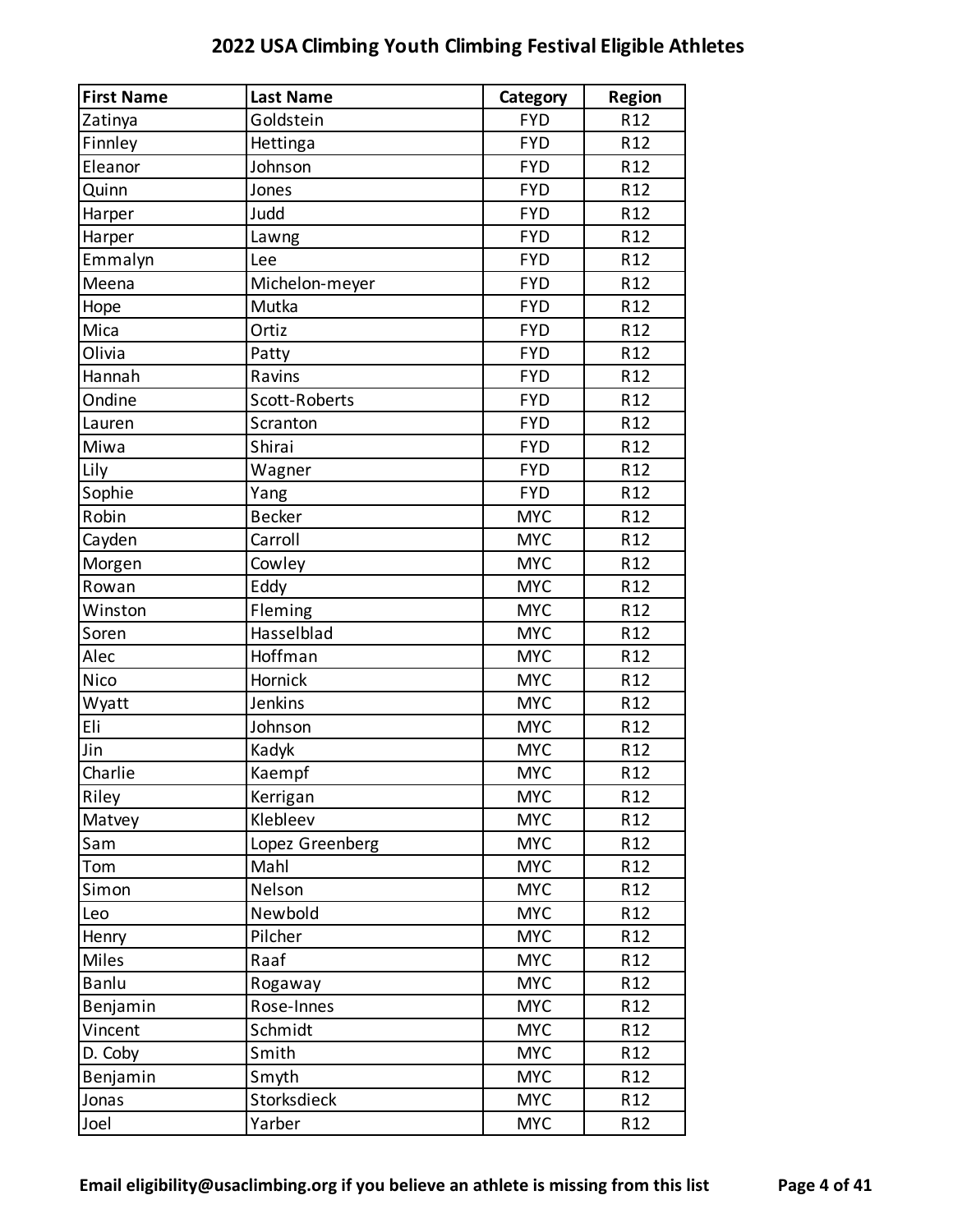| <b>First Name</b> | <b>Last Name</b> | Category   | <b>Region</b>   |
|-------------------|------------------|------------|-----------------|
| Alden             | Aaker            | <b>MYD</b> | R <sub>12</sub> |
| Sam               | <b>Becker</b>    | <b>MYD</b> | R12             |
| Sam               | Chesebro         | <b>MYD</b> | R <sub>12</sub> |
| Oliver            | Holman           | <b>MYD</b> | R <sub>12</sub> |
| Sebastian         | Keska            | <b>MYD</b> | R <sub>12</sub> |
| Xavier            | Knight           | <b>MYD</b> | R <sub>12</sub> |
| Jasper            | Losch            | <b>MYD</b> | R <sub>12</sub> |
| Griffin           | Martin           | <b>MYD</b> | R <sub>12</sub> |
| Oliver            | McMurtrey        | <b>MYD</b> | R <sub>12</sub> |
| Taiyo             | Murakami         | <b>MYD</b> | R <sub>12</sub> |
| Rock              | Ray              | <b>MYD</b> | R <sub>12</sub> |
| Logan             | Wallace          | <b>MYD</b> | R <sub>12</sub> |
| Leif              | Watson           | <b>MYD</b> | R <sub>12</sub> |
| Kayson            | Wey              | <b>MYD</b> | R <sub>12</sub> |
| Everett           | Wilson           | <b>MYD</b> | R <sub>12</sub> |
| Zack              | Youngbar         | <b>MYD</b> | R <sub>12</sub> |
| Parker            | Zanon            | <b>MYD</b> | R <sub>12</sub> |
| Rae               | <b>Barker</b>    | <b>FYC</b> | R21             |
| Avery             | <b>Berlier</b>   | <b>FYC</b> | R21             |
| Claire            | Chalmers         | <b>FYC</b> | R21             |
| Mia               | Chklovski        | <b>FYC</b> | R21             |
| Olivia            | Chou             | <b>FYC</b> | R21             |
| Minyoung          | Chung            | <b>FYC</b> | R21             |
| Isabella          | Clapp            | <b>FYC</b> | R21             |
| Athena            | Condra           | <b>FYC</b> | R21             |
| Lillihana         | Dickson          | <b>FYC</b> | R21             |
| Hailey            | Gaedtke          | <b>FYC</b> | R21             |
| Ava               | Goldenberg       | <b>FYC</b> | R21             |
| Neela             | Greene           | <b>FYC</b> | R21             |
| Sadie             | Hartman          | <b>FYC</b> | R21             |
| Katie             | Hong             | <b>FYC</b> | R21             |
| Ixchel            | Husserl          | <b>FYC</b> | R21             |
| Aiko              | Kamada           | <b>FYC</b> | R21             |
| Jordan            | Kehat            | <b>FYC</b> | R21             |
| <b>Bailey</b>     | Lake-Short       | <b>FYC</b> | R21             |
| Ayla              | Lee              | <b>FYC</b> | R21             |
| Katherine         | Lind             | <b>FYC</b> | R21             |
| Zadie             | Metcalfe         | <b>FYC</b> | R21             |
| Iris              | Prodes-Donovan   | <b>FYC</b> | R21             |
| Ila               | Tafreshi         | <b>FYC</b> | R21             |
| Zoe               | Tan              | <b>FYC</b> | R21             |
| Evelyne           | Vachon           | <b>FYC</b> | R21             |
| Mei               | Watanabe         | <b>FYC</b> | R21             |
| Kiyari            | Anders           | <b>FYD</b> | R21             |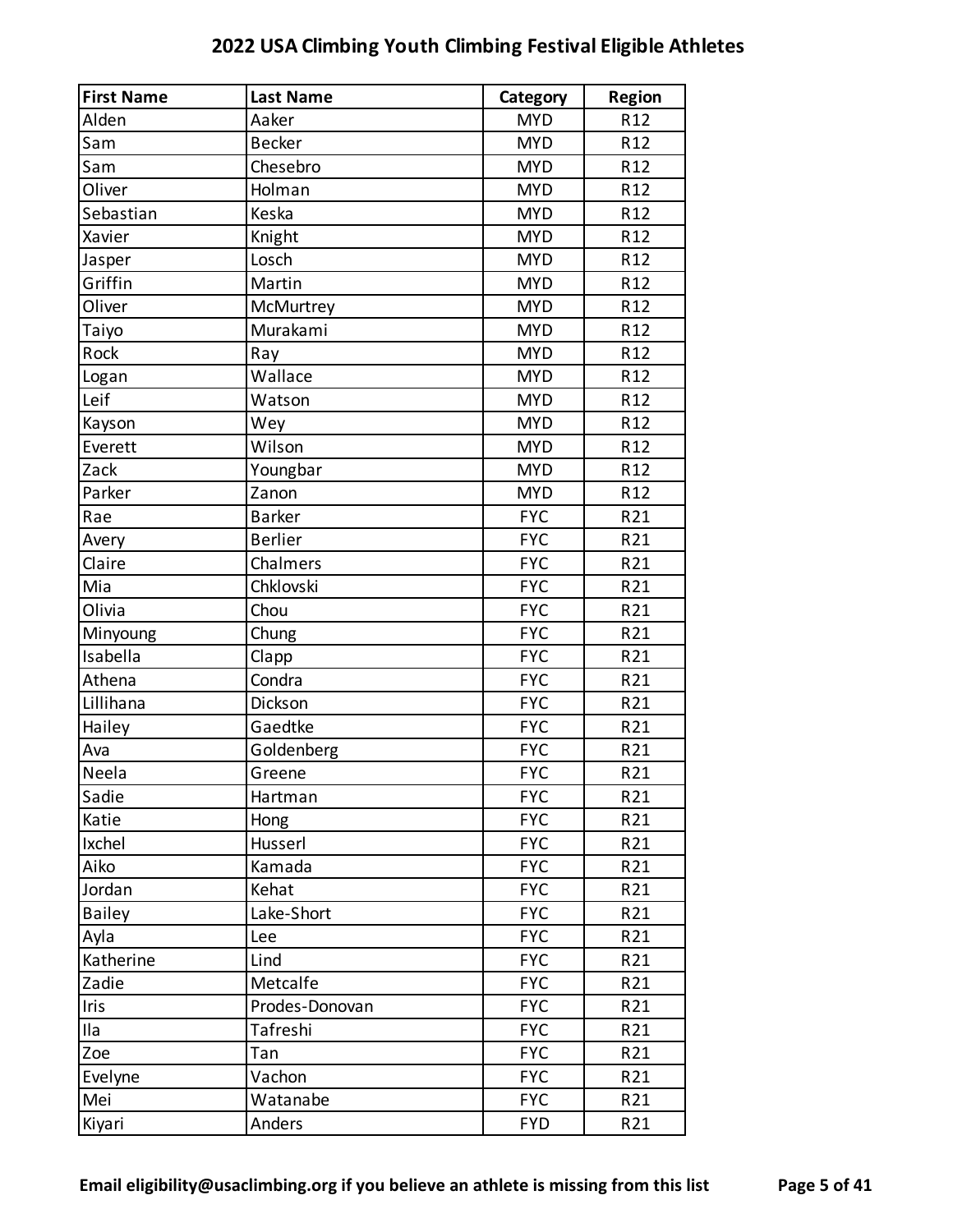| <b>First Name</b> | <b>Last Name</b> | Category   | <b>Region</b> |
|-------------------|------------------|------------|---------------|
| Grace             | Beneda           | <b>FYD</b> | R21           |
| Annie             | <b>Brown</b>     | <b>FYD</b> | R21           |
| Carmen            | Chklovski        | <b>FYD</b> | R21           |
| Abigail           | Clapp            | <b>FYD</b> | R21           |
| Victoria          | Dolgashev        | <b>FYD</b> | R21           |
| Makara            | Duffy            | <b>FYD</b> | R21           |
| Pippi             | Duffy            | <b>FYD</b> | R21           |
| Mariam            | Faisal           | <b>FYD</b> | R21           |
| Quin              | Fischer          | <b>FYD</b> | R21           |
| Emery             | Kindig           | <b>FYD</b> | R21           |
| Maya              | Kindig           | <b>FYD</b> | R21           |
| Isabelle          | Lecorps          | <b>FYD</b> | R21           |
| Annie             | Maltz            | <b>FYD</b> | R21           |
| Sydney            | Marlowe          | <b>FYD</b> | R21           |
| Molli             | Mayer            | <b>FYD</b> | R21           |
| Meadow            | Mendoza          | <b>FYD</b> | R21           |
| Olive             | Offenbacher      | <b>FYD</b> | R21           |
| Dhwani            | Pydimukkala      | <b>FYD</b> | R21           |
| Sierra            | Russell-Clarke   | <b>FYD</b> | R21           |
| Frederika         | Skrobotova       | <b>FYD</b> | R21           |
| Madeleine         | Van Hoang        | <b>FYD</b> | R21           |
| Pele              | Warren           | <b>FYD</b> | R21           |
| Zoe               | Zachary          | <b>FYD</b> | R21           |
| Bear              | <b>Brown</b>     | <b>MYC</b> | R21           |
| Samuel            | Chen             | <b>MYC</b> | R21           |
| Daniel            | Chou             | <b>MYC</b> | R21           |
| Amias             | Collins          | <b>MYC</b> | R21           |
| Grigorii          | Demidov          | <b>MYC</b> | R21           |
| Eli               | Eilert           | <b>MYC</b> | R21           |
| Theodore          | Hall             | <b>MYC</b> | R21           |
| Gabriel           | Kang             | <b>MYC</b> | R21           |
| Lucas             | Lee              | <b>MYC</b> | R21           |
| Alexander         | Liu              | <b>MYC</b> | R21           |
| Pasha             | Meydbray         | <b>MYC</b> | R21           |
| Rhys              | Mitchell         | <b>MYC</b> | R21           |
| Arief             | Nagara           | <b>MYC</b> | R21           |
| Alexander         | Ruan             | <b>MYC</b> | R21           |
| Theodor           | Schermann        | <b>MYC</b> | R21           |
| Jace              | Shull            | <b>MYC</b> | R21           |
| Mason             | Underhill        | <b>MYC</b> | R21           |
| Jaden             | Villamar         | <b>MYC</b> | R21           |
| Alexander         | <b>Bailey</b>    | <b>MYD</b> | R21           |
| Christopher       | <b>Bowler</b>    | <b>MYD</b> | R21           |
| Roman             | Condra           | <b>MYD</b> | R21           |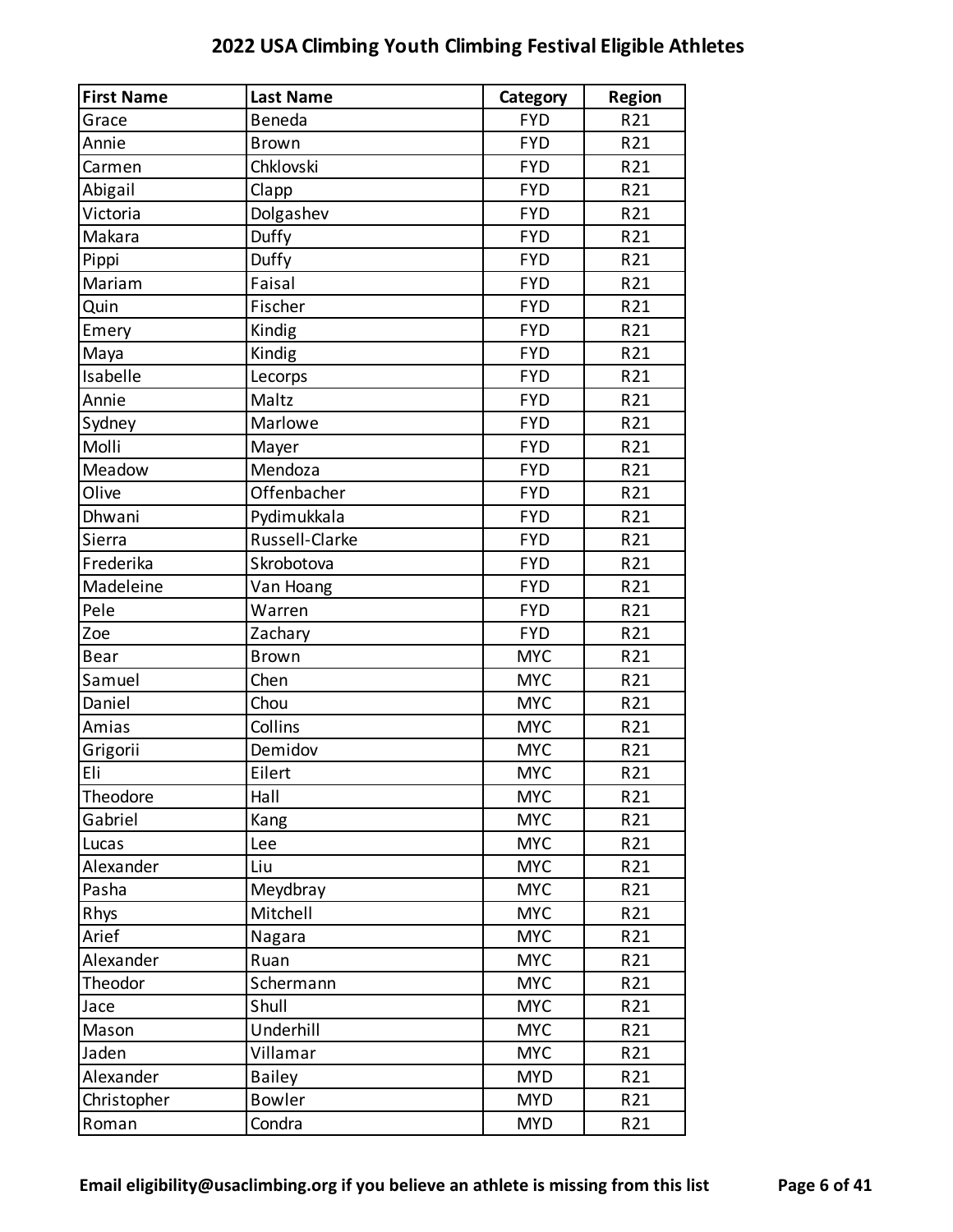| <b>First Name</b> | <b>Last Name</b>  | Category   | <b>Region</b> |
|-------------------|-------------------|------------|---------------|
| Matteo            | Di Francesco      | <b>MYD</b> | R21           |
| <b>Bijeet</b>     | Dsilva            | <b>MYD</b> | R21           |
| Ayaan             | Faisal            | <b>MYD</b> | R21           |
| Nathan            | Fursevich         | <b>MYD</b> | R21           |
| Matthew           | Gamett            | <b>MYD</b> | R21           |
| Joseph            | Goldenberg        | <b>MYD</b> | R21           |
| Gage              | Gracey            | <b>MYD</b> | R21           |
| Graham            | Haussler          | <b>MYD</b> | R21           |
| Dante             | Johari            | <b>MYD</b> | R21           |
| Galen             | Lau               | <b>MYD</b> | R21           |
| Andrew            | Liu               | <b>MYD</b> | R21           |
| Eiden             | Metcalfe          | <b>MYD</b> | R21           |
| Wyatt             | Patton            | <b>MYD</b> | R21           |
| <b>Bodhi</b>      | Piziali           | <b>MYD</b> | R21           |
| Eric              | Tang              | <b>MYD</b> | R21           |
| Cedar             | Underhill         | <b>MYD</b> | R21           |
| Zoe               | Appel             | <b>FYC</b> | R22           |
| Lydia             | <b>Bennett</b>    | <b>FYC</b> | R22           |
| Lena              | <b>Buccambuso</b> | <b>FYC</b> | R22           |
| Naomi             | Clysdale          | <b>FYC</b> | R22           |
| Ashley            | Hartner           | <b>FYC</b> | R22           |
| Mikayla           | Hebert            | <b>FYC</b> | R22           |
| Sidney            | Ho                | <b>FYC</b> | R22           |
| Arley             | King              | <b>FYC</b> | R22           |
| Logan             | Knox              | <b>FYC</b> | R22           |
| Amelia            | Lewis             | <b>FYC</b> | R22           |
| Sophia            | Long              | <b>FYC</b> | R22           |
| Kiera             | Magiske           | <b>FYC</b> | R22           |
| Maggie            | Martin            | <b>FYC</b> | R22           |
| WanYing           | Morningstar       | <b>FYC</b> | R22           |
| Esther            | Petersen          | <b>FYC</b> | R22           |
| Selah             | Schneiter         | <b>FYC</b> | R22           |
| <b>Brie</b>       | Spaulding         | <b>FYC</b> | R22           |
| Elan              | Torretti          | <b>FYC</b> | R22           |
| Sonja             | Tschabrun         | <b>FYC</b> | R22           |
| London            | Warren            | <b>FYC</b> | R22           |
| Riane             | Weller            | <b>FYC</b> | R22           |
| Violet            | Wernham           | <b>FYC</b> | R22           |
| Elizabeth         | Altman            | <b>FYD</b> | R22           |
| Lucy              | Bonkowsky         | <b>FYD</b> | R22           |
| Addison           | Christiansen      | <b>FYD</b> | R22           |
| Avery             | Doolan            | <b>FYD</b> | R22           |
| Noga              | Dvory             | <b>FYD</b> | R22           |
| Laurel            | Franchell         | <b>FYD</b> | R22           |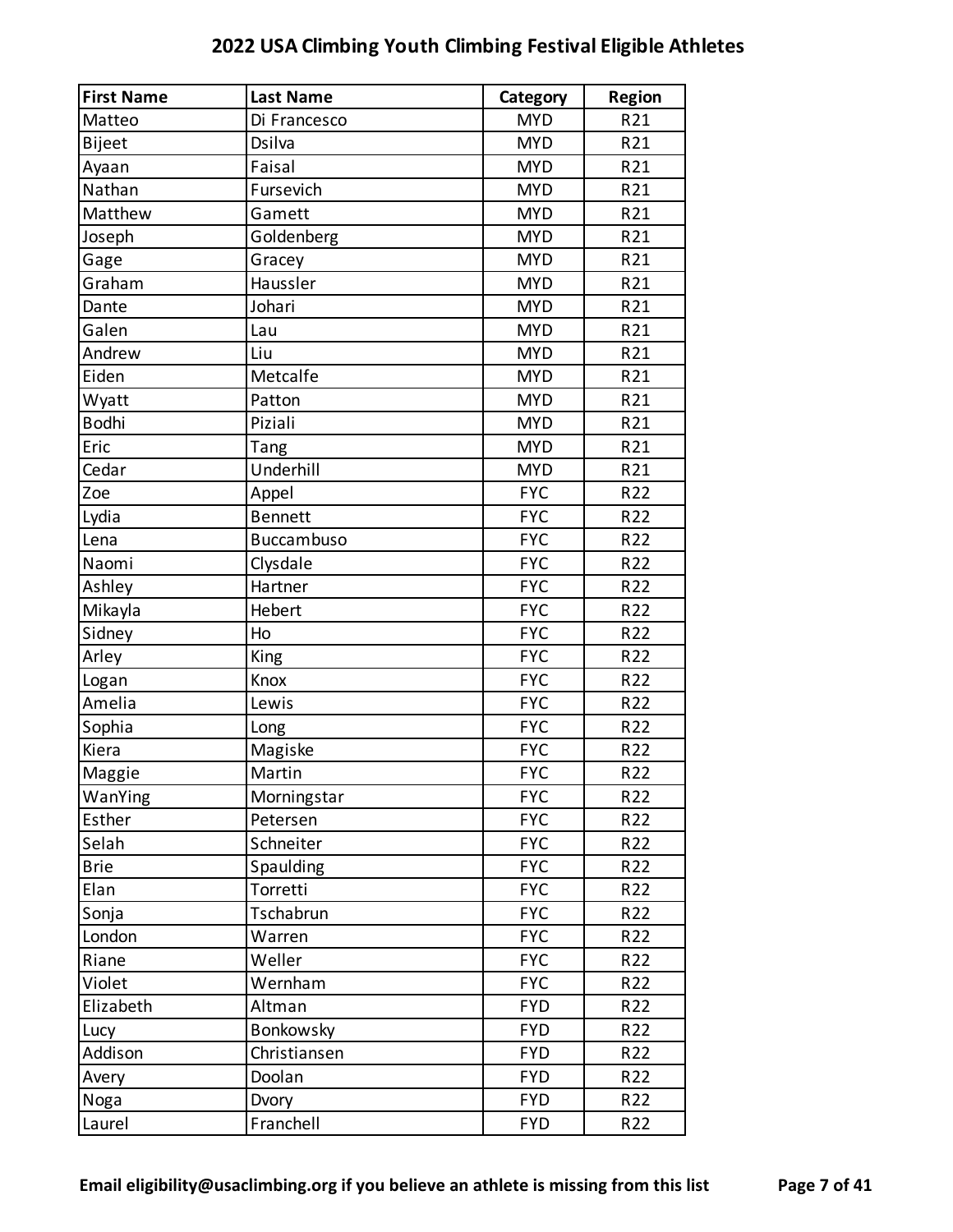| <b>First Name</b> | <b>Last Name</b>  | Category   | <b>Region</b> |
|-------------------|-------------------|------------|---------------|
| Aria              | Frederickson      | <b>FYD</b> | R22           |
| Emerson           | Howell            | <b>FYD</b> | R22           |
| Cora              | June              | <b>FYD</b> | R22           |
| Mara              | Lowe              | <b>FYD</b> | R22           |
| Lana              | Lower             | <b>FYD</b> | R22           |
| Aliyah            | May               | <b>FYD</b> | R22           |
| Addie             | McFadden          | <b>FYD</b> | R22           |
| Nia               | Readicker         | <b>FYD</b> | R22           |
| Kaidence          | Steinman          | <b>FYD</b> | R22           |
| Mae               | Tanner            | <b>FYD</b> | R22           |
| Lan-Anh           | Tran              | <b>FYD</b> | R22           |
| Opal              | Vincent           | <b>FYD</b> | R22           |
| Seth              | <b>Bindrup</b>    | <b>MYC</b> | R22           |
| Kenyon            | <b>Brumbach</b>   | <b>MYC</b> | R22           |
| Eric              | <b>Burgess</b>    | <b>MYC</b> | R22           |
| Ezra              | Chambers          | <b>MYC</b> | R22           |
| Kai Ching         | Chen              | <b>MYC</b> | R22           |
| Knox              | Crow              | <b>MYC</b> | R22           |
| Leo               | Doolan            | <b>MYC</b> | R22           |
| Kadyn             | Evans             | <b>MYC</b> | R22           |
| <b>Atticus</b>    | Frahm             | <b>MYC</b> | R22           |
| Landers           | Gaydosh           | <b>MYC</b> | R22           |
| Owen              | Gerber            | <b>MYC</b> | R22           |
| <b>Blaize</b>     | Hundhausen        | <b>MYC</b> | R22           |
| Everett           | June              | <b>MYC</b> | R22           |
| Louie             | LeVaux            | <b>MYC</b> | R22           |
| Abraham           | Lewis             | <b>MYC</b> | R22           |
| Wolfgang          | Lowe              | <b>MYC</b> | R22           |
| Eli               | Magro             | <b>MYC</b> | R22           |
| Joseph            | Marr              | <b>MYC</b> | R22           |
| Dylan             | Miskin            | <b>MYC</b> | R22           |
| James             | Moore             | <b>MYC</b> | R22           |
| <b>Bear</b>       | Naumann           | <b>MYC</b> | R22           |
| Spencer           | Peterson          | <b>MYC</b> | R22           |
| Daniel            | Powell            | <b>MYC</b> | R22           |
| <b>Brian</b>      | Steger            | <b>MYC</b> | R22           |
| Jacob             | Tibboel           | <b>MYC</b> | R22           |
| Khoi              | Tran              | <b>MYC</b> | R22           |
| Malakai           | Wickstrom         | <b>MYC</b> | R22           |
| Sam               | Wright            | <b>MYC</b> | R22           |
| Conner            | <b>Bailey</b>     | <b>MYD</b> | R22           |
| Max               | <b>Buccambuso</b> | <b>MYD</b> | R22           |
| Alex              | Cook              | <b>MYD</b> | R22           |
| <b>Banks</b>      | Crow              | <b>MYD</b> | R22           |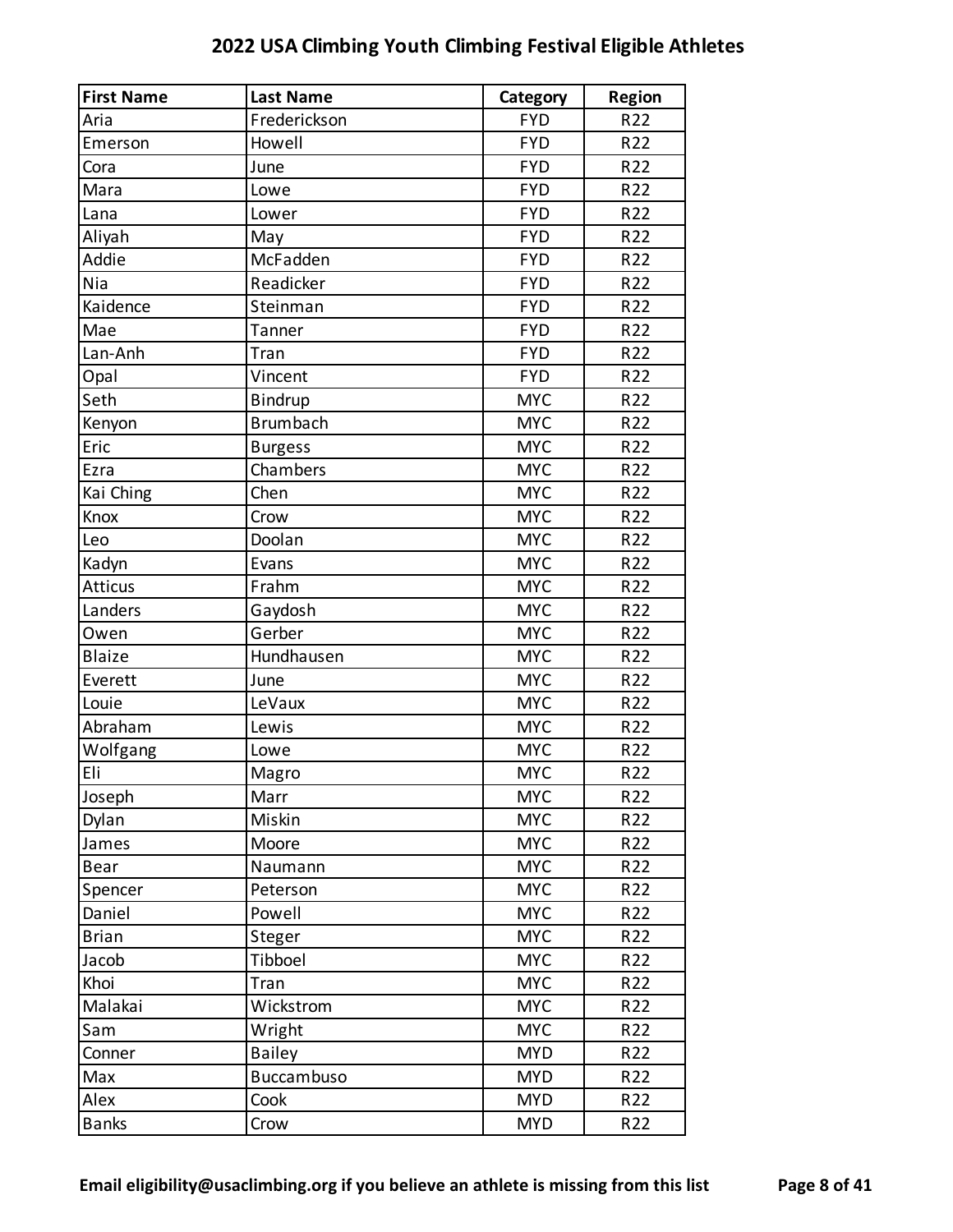| <b>First Name</b> | <b>Last Name</b> | Category   | <b>Region</b> |
|-------------------|------------------|------------|---------------|
| Lance             | Dawson           | <b>MYD</b> | R22           |
| Lucas             | Dozol            | <b>MYD</b> | R22           |
| <b>Miles</b>      | Glauser          | <b>MYD</b> | R22           |
| <b>Brennan</b>    | Hamilton         | <b>MYD</b> | R22           |
| Daniel            | Jennejohn        | <b>MYD</b> | R22           |
| <b>ANDERS</b>     | <b>JOHNSON</b>   | <b>MYD</b> | R22           |
| Leo               | <b>KNAPP</b>     | <b>MYD</b> | R22           |
| Cyril             | Kraft            | <b>MYD</b> | R22           |
| Abraham           | Loveland         | <b>MYD</b> | R22           |
| Emil              | Matter           | <b>MYD</b> | R22           |
| Hamilton          | McDowell         | <b>MYD</b> | R22           |
| Mathias           | Olsen            | <b>MYD</b> | R22           |
| Тy                | Russell          | <b>MYD</b> | R22           |
| Aidan             | Spence           | <b>MYD</b> | R22           |
| Noble             | Torretti         | <b>MYD</b> | R22           |
| Jordan            | Wall             | <b>MYD</b> | R22           |
| Tyler             | Wall             | <b>MYD</b> | R22           |
| Al                | Wright           | <b>MYD</b> | R22           |
| Mieko             | Ayers            | <b>FYC</b> | R31           |
| Taylor            | <b>Black</b>     | <b>FYC</b> | R31           |
| Emily             | <b>Bram</b>      | <b>FYC</b> | R31           |
| Juliet            | Campbell         | <b>FYC</b> | R31           |
| Naomi Isabella    | Cook             | <b>FYC</b> | R31           |
| Lauren            | Craven           | <b>FYC</b> | R31           |
| Norah             | Fielding         | <b>FYC</b> | R31           |
| <b>Nora</b>       | Glez-Tomich      | <b>FYC</b> | R31           |
| Mia               | Gommel           | <b>FYC</b> | R31           |
| Malia             | Goodman-Bhyat    | <b>FYC</b> | R31           |
| Ella              | Holmes           | <b>FYC</b> | R31           |
| Eleanor           | Lee              | <b>FYC</b> | R31           |
| Leila             | Mahdavi          | <b>FYC</b> | R31           |
| Eliot             | Miller           | <b>FYC</b> | R31           |
| Ayaka             | Morita           | <b>FYC</b> | R31           |
| Lorelai           | Thorell          | <b>FYC</b> | R31           |
| Olive             | Van Gogh         | <b>FYC</b> | R31           |
| Esther            | Wu               | <b>FYC</b> | R31           |
| Maia              | Wulff            | <b>FYC</b> | R31           |
| Audrey            | Yu               | <b>FYC</b> | R31           |
| Isabella          | Gallic           | <b>FYD</b> | R31           |
| Alyssa            | Geraldez         | <b>FYD</b> | R31           |
| Ruby              | Ivie-Valle       | <b>FYD</b> | R31           |
| Magdalena         | Jablonski        | <b>FYD</b> | R31           |
| Sabine            | Klausmeyer       | <b>FYD</b> | R31           |
| Violet            | Laurino          | <b>FYD</b> | R31           |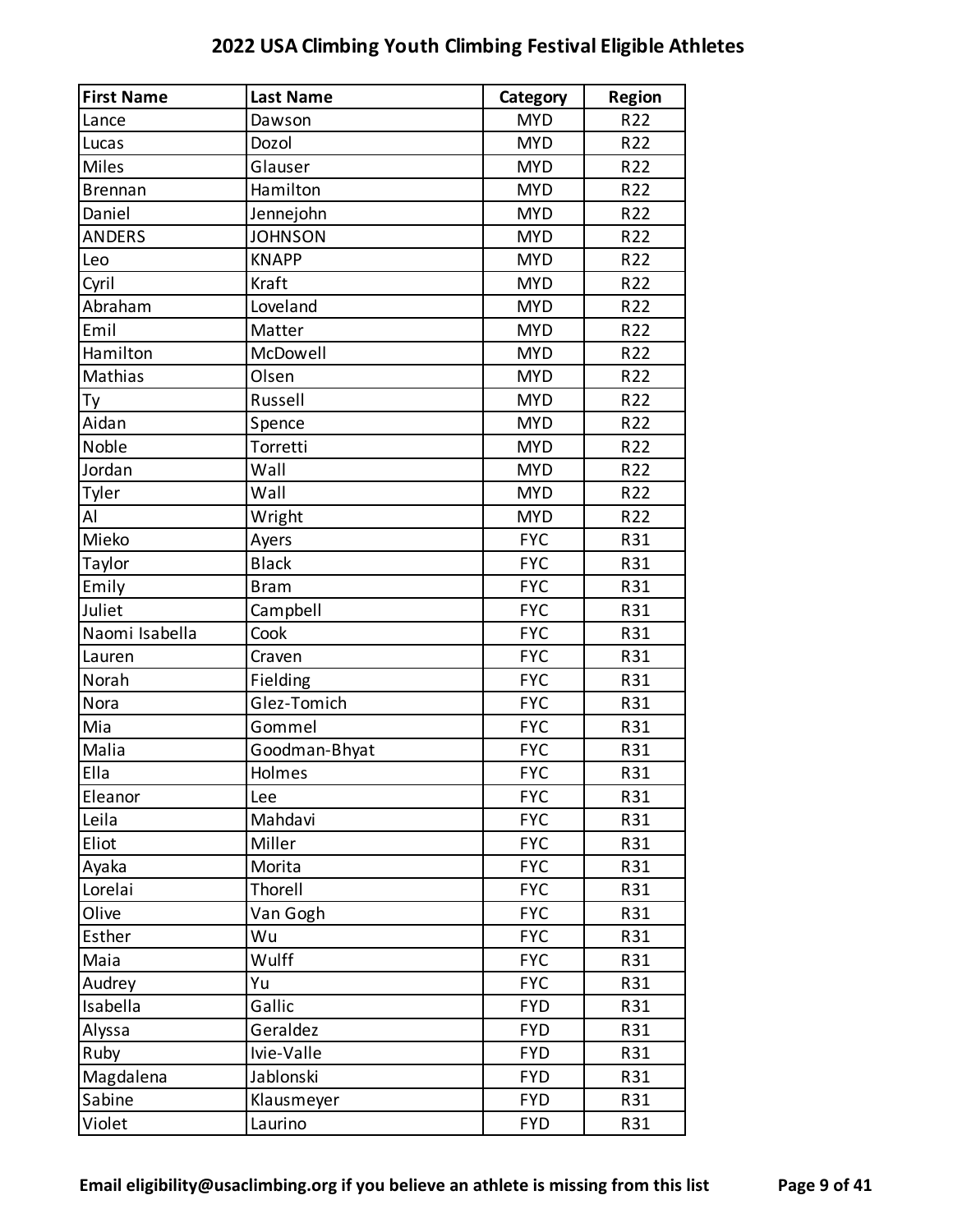| <b>First Name</b> | <b>Last Name</b>     | Category   | <b>Region</b> |
|-------------------|----------------------|------------|---------------|
| Danielle          | Leichter             | <b>FYD</b> | R31           |
| LEINA             | <b>OKAMOTO</b>       | <b>FYD</b> | R31           |
| Campbell          | Park                 | <b>FYD</b> | R31           |
| Isabel            | Patajo               | <b>FYD</b> | R31           |
| Rose              | Rimbert              | <b>FYD</b> | R31           |
| Olivia            | Shaeffer             | <b>FYD</b> | R31           |
| Hana              | Shepard              | <b>FYD</b> | R31           |
| Sonnet            | Spannhake            | <b>FYD</b> | R31           |
| Maya              | Speck                | <b>FYD</b> | R31           |
| Camille           | Stockton             | <b>FYD</b> | R31           |
| Willow            | Wragg                | <b>FYD</b> | R31           |
| Ethan             | Chic                 | <b>MYC</b> | R31           |
| Zane              | Garland              | <b>MYC</b> | R31           |
| <b>Brian</b>      | Gradascevic          | <b>MYC</b> | R31           |
| Parker            | Gurdison             | <b>MYC</b> | R31           |
| <b>Blake</b>      | Hammer               | <b>MYC</b> | R31           |
| Samuel            |                      | <b>MYC</b> | R31           |
| Giulio            | Margutti             | <b>MYC</b> | R31           |
| Griffin           | Park                 | <b>MYC</b> | R31           |
| Colton            | Parr                 | <b>MYC</b> | R31           |
| Christopher       | Sarris               | <b>MYC</b> | R31           |
| Emmet             | Shemer               | <b>MYC</b> | R31           |
| Corey             | Speck                | <b>MYC</b> | R31           |
| Evan              | Thomas               | <b>MYC</b> | R31           |
| Declan            | Waldman              | <b>MYC</b> | R31           |
| Ethan             | Yin                  | <b>MYC</b> | R31           |
| Charley           | <b>Baza</b>          | <b>MYD</b> | R31           |
| Oliver            | Fielding             | <b>MYD</b> | R31           |
| Elijah            | Lorenzo              | <b>MYD</b> | R31           |
| Noah              | Lorenzo              | <b>MYD</b> | R31           |
| Takumi            | Morita               | <b>MYD</b> | R31           |
| Maximilian        | Mueller              | <b>MYD</b> | R31           |
| Jace              | Neumann              | <b>MYD</b> | R31           |
| Nicholas          | Ward                 | <b>MYD</b> | R31           |
| Magdalena         | <b>Aguilar Ortiz</b> | <b>FYC</b> | R32           |
| Siena             | Blackwell            | <b>FYC</b> | R32           |
| Juniper           | <b>Brown</b>         | <b>FYC</b> | R32           |
| Ava               | DiDomizio            | <b>FYC</b> | R32           |
| Lina              | Green                | <b>FYC</b> | R32           |
| Katherine         | Havens               | <b>FYC</b> | R32           |
| Evelyn            | Heninger             | <b>FYC</b> | R32           |
| Charlotte         | Hill                 | <b>FYC</b> | R32           |
| Siena             | Hutchinson           | <b>FYC</b> | R32           |
| Jenna             | Jacklin              | <b>FYC</b> | R32           |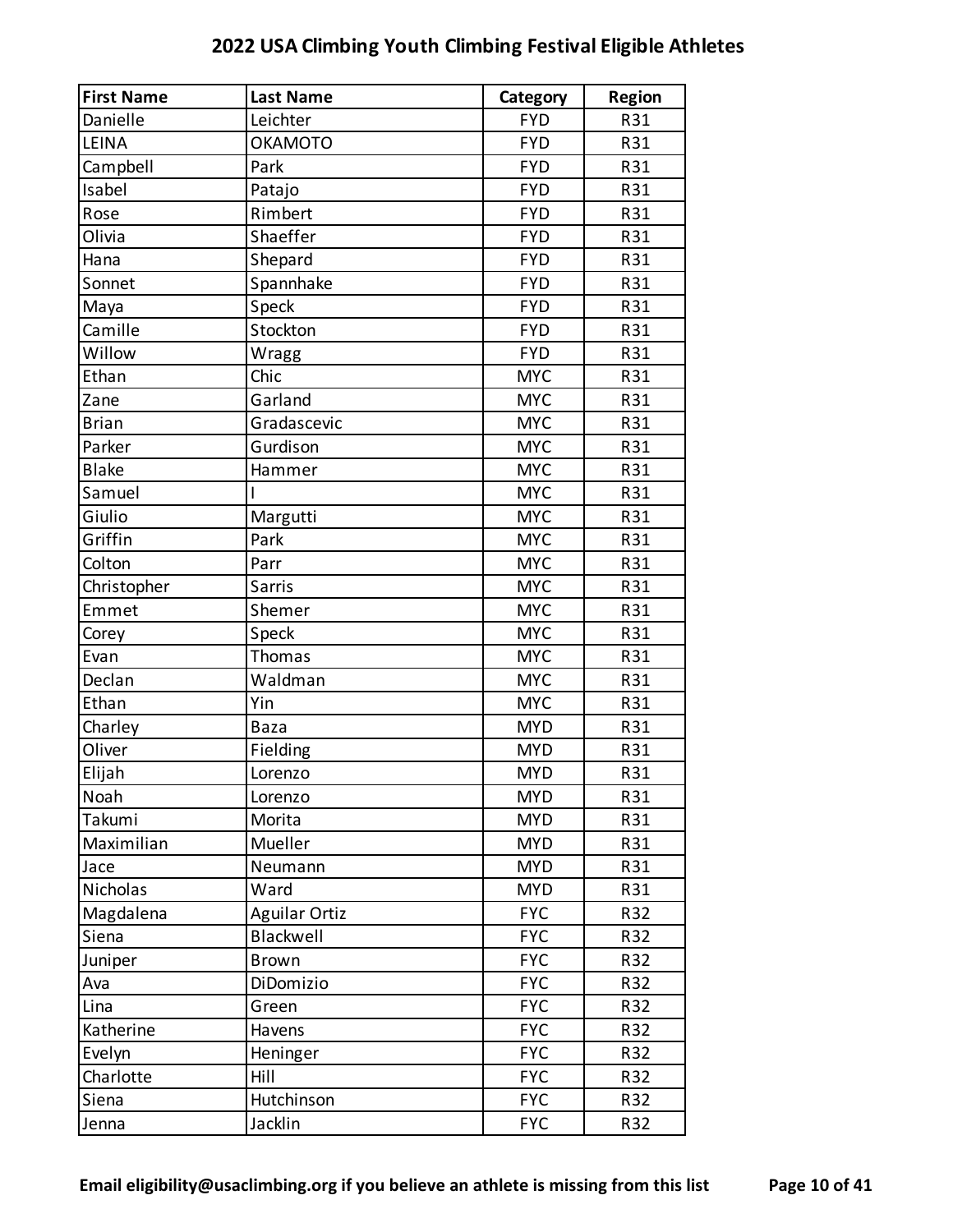| <b>First Name</b>   | <b>Last Name</b> | Category   | <b>Region</b> |
|---------------------|------------------|------------|---------------|
| Emma                | Kallstrand       | <b>FYC</b> | R32           |
| Ashi                | Karthik          | <b>FYC</b> | R32           |
| Calli               | Levine           | <b>FYC</b> | R32           |
| Dorothy             | Lueken           | <b>FYC</b> | R32           |
| Jocelyn             | McMillen         | <b>FYC</b> | R32           |
| Finley              | Miller           | <b>FYC</b> | R32           |
| Alyssa              | Molloy           | <b>FYC</b> | R32           |
| Selene              | Nicol            | <b>FYC</b> | R32           |
| Margaret            | Pawloski         | <b>FYC</b> | R32           |
| Giuliana            | Pignatello       | <b>FYC</b> | R32           |
| Alexis              | Prokopuk         | <b>FYC</b> | R32           |
| Emmerson            | Shaffer          | <b>FYC</b> | R32           |
| <b>LILYSA</b>       | <b>SHAR</b>      | <b>FYC</b> | R32           |
| Vera                | Stephenson       | <b>FYC</b> | R32           |
| Ella                | Streeter         | <b>FYC</b> | R32           |
| Khadija Magali (KM) | Suleman          | <b>FYC</b> | R32           |
| Lily                | Tsai             | <b>FYC</b> | R32           |
| Summer              | Urbon-Bonine     | <b>FYC</b> | R32           |
| Corrin              | <b>Bogard</b>    | <b>FYD</b> | R32           |
| Kate                | <b>Buzzard</b>   | <b>FYD</b> | R32           |
| Anna                | Cabou            | <b>FYD</b> | R32           |
| Prajati             | Dela Cruz        | <b>FYD</b> | R32           |
| Sarah               | Goldstein        | <b>FYD</b> | R32           |
| Mila                | Hart             | <b>FYD</b> | R32           |
| Zoey                | Hunsinger        | <b>FYD</b> | R32           |
| Allyson             | Kim              | <b>FYD</b> | R32           |
| Ariel               | Koering          | <b>FYD</b> | R32           |
| Gwyneth             | Lipeles          | <b>FYD</b> | R32           |
| Ryla                | Magliola         | <b>FYD</b> | R32           |
| Evangeline          | Moreno           | <b>FYD</b> | R32           |
| Cayden              | Palma            | <b>FYD</b> | R32           |
| Emily               | Pattaphongse     | <b>FYD</b> | R32           |
| Thurza              | Polacheck        | <b>FYD</b> | R32           |
| <b>Bianca</b>       | Riccobono        | <b>FYD</b> | R32           |
| <b>NICOLE</b>       | <b>SHAR</b>      | <b>FYD</b> | R32           |
| Teagan              | Skamel           | <b>FYD</b> | R32           |
| Makayla             | Soltau           | <b>FYD</b> | R32           |
| Candice             | Taylor           | <b>FYD</b> | R32           |
| Karen               | Ueno             | <b>FYD</b> | R32           |
| Jacob               | Alcock           | <b>MYC</b> | R32           |
| Noah                | Belanger         | <b>MYC</b> | R32           |
| <b>Brady</b>        | Coulson          | <b>MYC</b> | R32           |
| Keegn               | Crowell          | <b>MYC</b> | R32           |
| Gavin               | Ferris           | <b>MYC</b> | R32           |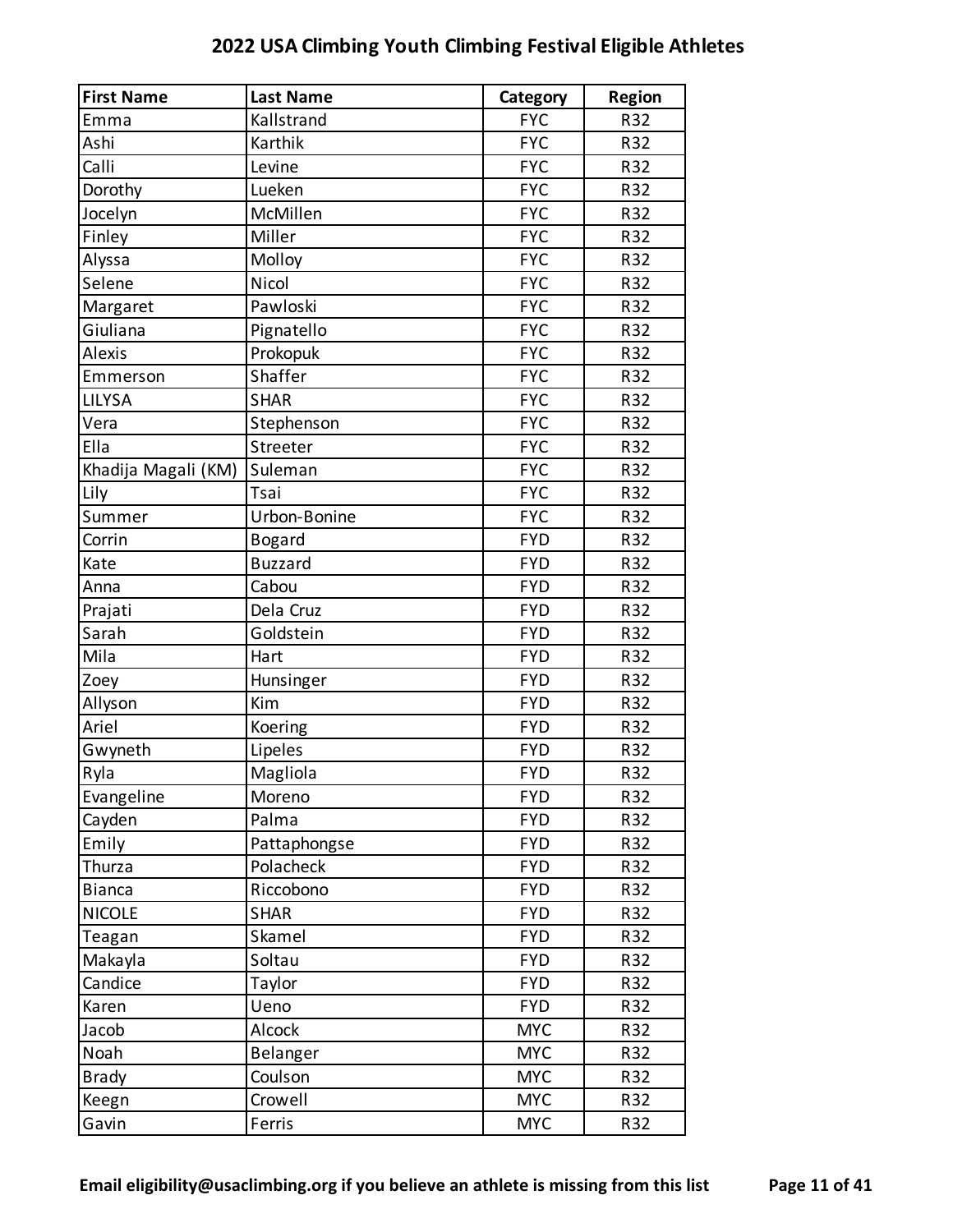| <b>First Name</b> | <b>Last Name</b> | Category   | <b>Region</b> |
|-------------------|------------------|------------|---------------|
| Vincent           | Forehand         | <b>MYC</b> | R32           |
| Kieran            | Franich          | <b>MYC</b> | R32           |
| Isaac             | Ham              | <b>MYC</b> | R32           |
| Kamden            | Kao              | <b>MYC</b> | R32           |
| Oliver            | Karve            | <b>MYC</b> | R32           |
| Matthew           | Kasalko          | <b>MYC</b> | R32           |
| Dylan             | Koedel           | <b>MYC</b> | R32           |
| Donovan           | Leber            | <b>MYC</b> | R32           |
| Henry             | Lenhart          | <b>MYC</b> | R32           |
| Kysen             | McNeely          | <b>MYC</b> | R32           |
| Ethan             | <b>Myers</b>     | <b>MYC</b> | R32           |
| Pierce            | Rakozy           | <b>MYC</b> | R32           |
| Daniel            | Slavov           | <b>MYC</b> | R32           |
| Gunther           | Stewart          | <b>MYC</b> | R32           |
| Spencer           | Thorn            | <b>MYC</b> | R32           |
| Jenjoah           | <b>Bear</b>      | <b>MYD</b> | R32           |
| Mateo             | Coletta          | <b>MYD</b> | R32           |
| Jackson           | Day              | <b>MYD</b> | R32           |
| Sen               | Goshima          | <b>MYD</b> | R32           |
| Brayden           | Hall             | <b>MYD</b> | R32           |
| Dashiell          | Hewlett          | <b>MYD</b> | R32           |
| Savva             | Holyas           | <b>MYD</b> | R32           |
| John              | Jenney           | <b>MYD</b> | R32           |
| Nathaniel         | Nicol            | <b>MYD</b> | R32           |
| Aiden             | Park             | <b>MYD</b> | R32           |
| Nathan            | Rinderknecht     | <b>MYD</b> | R32           |
| Liam              | Sakurada         | <b>MYD</b> | R32           |
| Sartaaj           | Singh            | <b>MYD</b> | R32           |
| Tenzin            | Suleman          | <b>MYD</b> | R32           |
| Dillon            | Taylor           | <b>MYD</b> | R32           |
| Rhys              | Triana           | <b>MYD</b> | R32           |
| Malcolm           | Whitehead        | <b>MYD</b> | R32           |
| Felix             | Zhang            | <b>MYD</b> | R32           |
| Mckenna           | Alackness        | <b>FYC</b> | R41           |
| Mia               | Bandy            | <b>FYC</b> | R41           |
| Morgan            | Belcher          | <b>FYC</b> | R41           |
| Annabelle         | Carlson          | <b>FYC</b> | R41           |
| Avery             | Cassel           | <b>FYC</b> | R41           |
| Erin              | Cassel           | <b>FYC</b> | R41           |
| Giovanna          | Chickillo        | <b>FYC</b> | R41           |
| <b>Bridget</b>    | Clay             | <b>FYC</b> | R41           |
| Stella            | Cooper           | <b>FYC</b> | R41           |
| <b>Billie</b>     | Feldman          | <b>FYC</b> | R41           |

Amelia Garmany FYC R41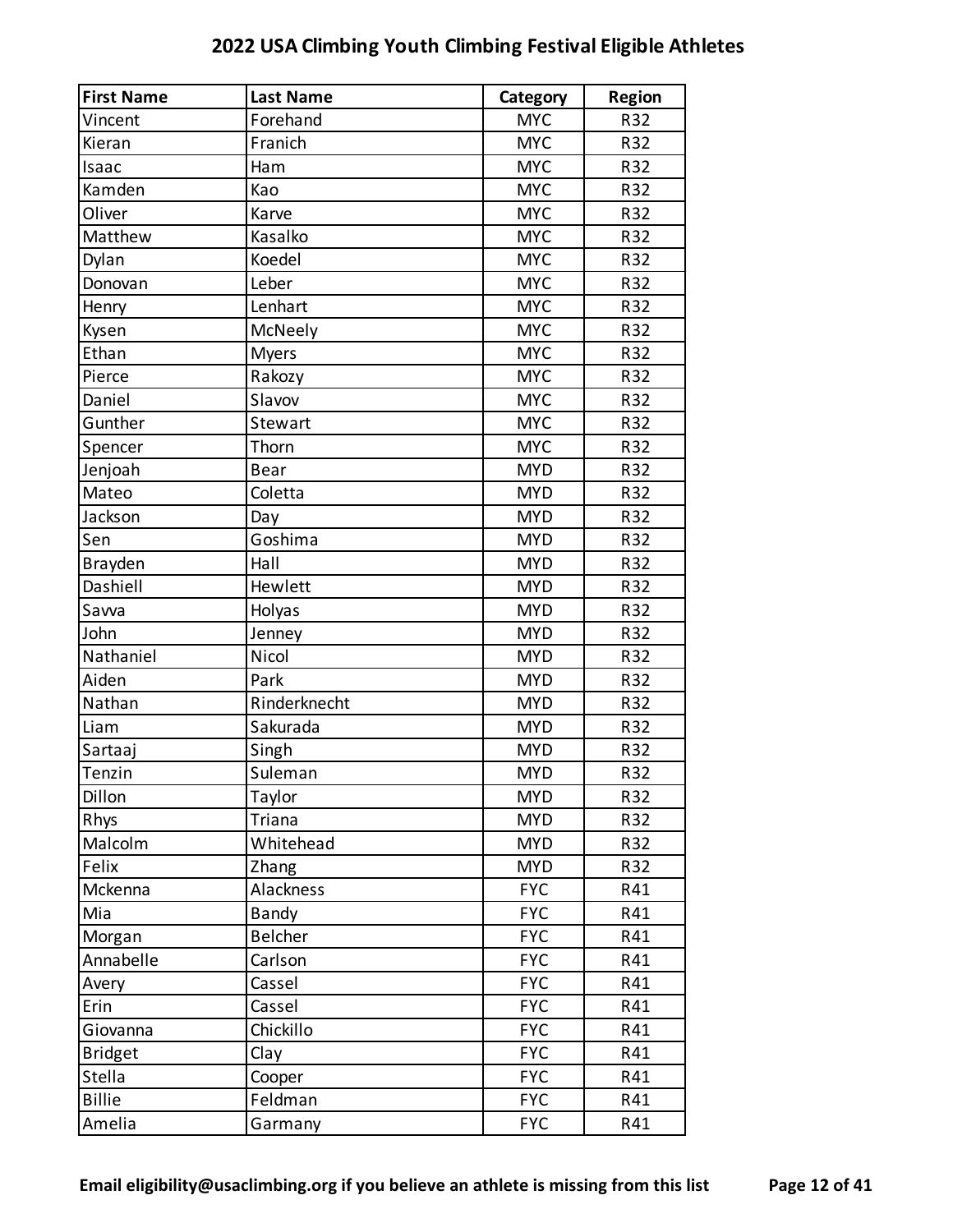| <b>First Name</b> | <b>Last Name</b>   | Category   | <b>Region</b> |
|-------------------|--------------------|------------|---------------|
| Nola              | Gorrell-White      | <b>FYC</b> | R41           |
| Emilia            | <b>Higgs</b>       | <b>FYC</b> | R41           |
| Callie            | Hile               | <b>FYC</b> | R41           |
| Anna              | King               | <b>FYC</b> | R41           |
| Skylar            | Kirsten            | <b>FYC</b> | R41           |
| Chloe             | Lariviere          | <b>FYC</b> | R41           |
| Gemma             | McIntosh           | <b>FYC</b> | R41           |
| Sienna            | McIntyre           | <b>FYC</b> | R41           |
| Sophia            | McNab              | <b>FYC</b> | R41           |
| Ella              | Regjo              | <b>FYC</b> | R41           |
| Aurelliana        | Rowe               | <b>FYC</b> | R41           |
| Isadora           | Schneider          | <b>FYC</b> | R41           |
| Paige             | Stone              | <b>FYC</b> | R41           |
| Anna              | Antohe             | <b>FYD</b> | R41           |
| Kavi              | Bhavsar            | <b>FYD</b> | R41           |
| Amayah            | <b>Burgos</b>      | <b>FYD</b> | R41           |
| Sidney            | Cappello           | <b>FYD</b> | R41           |
| Anastasia         | Chesny             | <b>FYD</b> | R41           |
| Ada               | Cole               | <b>FYD</b> | R41           |
| Elizabeth         | Collins            | <b>FYD</b> | R41           |
| Valentina         | DeSignor           | <b>FYD</b> | R41           |
| Rhea              | Gamble             | <b>FYD</b> | R41           |
| Madison           | Gardner            | <b>FYD</b> | R41           |
| Evah              | Gunn-Roller        | <b>FYD</b> | R41           |
| Ava               | Holbird            | <b>FYD</b> | R41           |
| Mykah             | Holt               | <b>FYD</b> | R41           |
| Maren             | <b>Huss</b>        | <b>FYD</b> | R41           |
| Lola              | Jennemann          | <b>FYD</b> | R41           |
| Ruby              | Kehm               | <b>FYD</b> | R41           |
| River             | Korthanke          | <b>FYD</b> | R41           |
| Adair             | Munroe             | <b>FYD</b> | R41           |
| Lila              | Parker             | <b>FYD</b> | R41           |
| Eva               | Poczobutt          | <b>FYD</b> | R41           |
| Nora              | Pyle               | <b>FYD</b> | R41           |
| Charli            | Richardson         | <b>FYD</b> | R41           |
| Eva               | Riley              | <b>FYD</b> | R41           |
| Magnolia          | Ross               | <b>FYD</b> | R41           |
| Addison           | Sturman            | <b>FYD</b> | R41           |
| Violet            | Voboril            | <b>FYD</b> | R41           |
| Lakelynn          | Wahouske           | <b>FYD</b> | R41           |
| Akemi             | Yazzie             | <b>FYD</b> | R41           |
| Axel              | Anderson           | <b>MYC</b> | R41           |
| Graham            | <b>Blair</b>       | <b>MYC</b> | R41           |
| Quinn             | Boetzelen-McIntyre | <b>MYC</b> | R41           |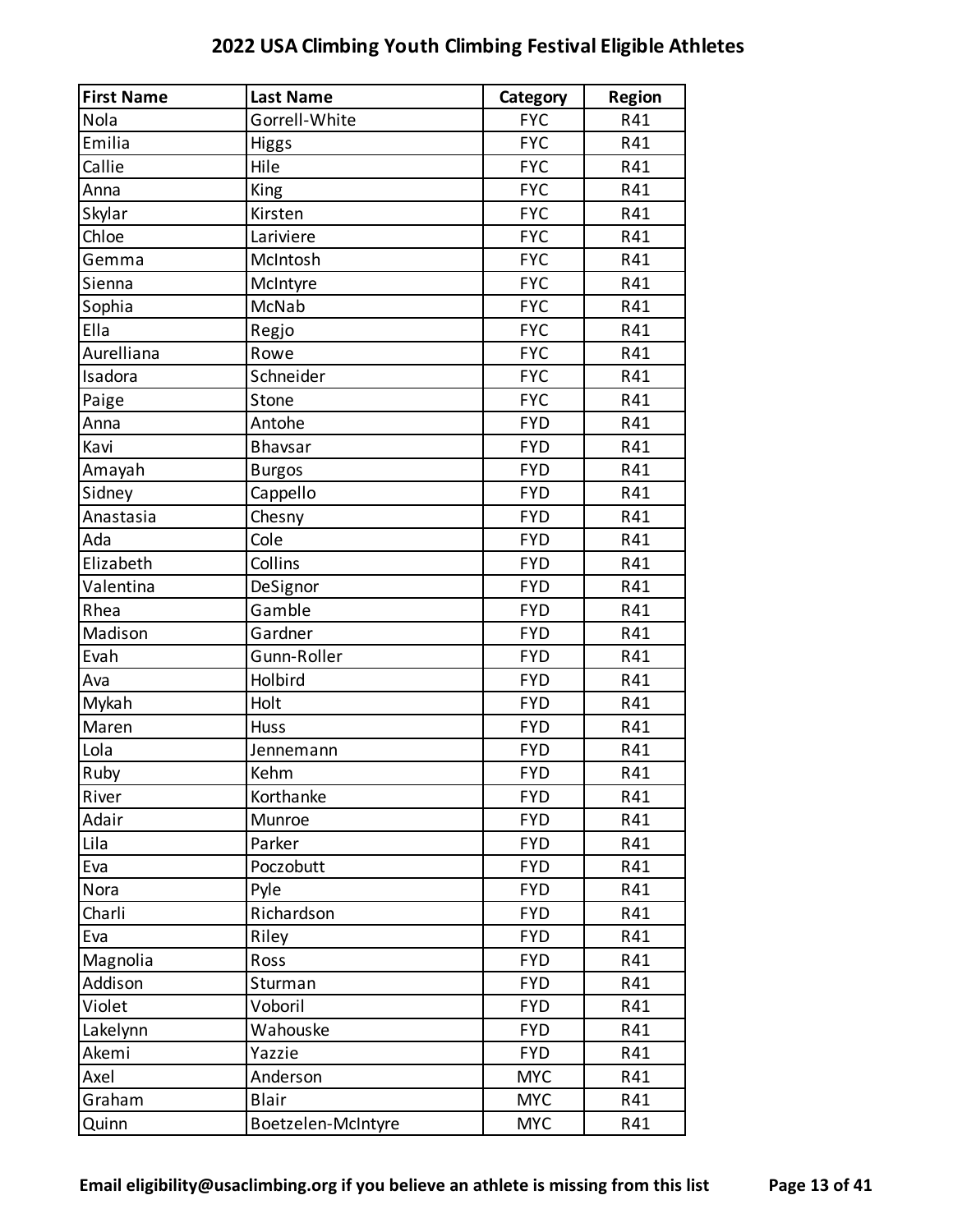| <b>First Name</b> | <b>Last Name</b> | Category   | <b>Region</b> |
|-------------------|------------------|------------|---------------|
| <b>Beck</b>       | <b>Bordelon</b>  | <b>MYC</b> | R41           |
| Archer            | Chavez           | <b>MYC</b> | R41           |
| Ethan             | Current          | <b>MYC</b> | R41           |
| Logan             | Dainty           | <b>MYC</b> | R41           |
| Trevor            | Dunbar           | <b>MYC</b> | R41           |
| Colton            | Emerson          | <b>MYC</b> | R41           |
| Luca              | Fazendin         | <b>MYC</b> | R41           |
| Lucas             | Garmany          | <b>MYC</b> | R41           |
| Owen              | Geiss            | <b>MYC</b> | R41           |
| Dylan             | Hewitt           | <b>MYC</b> | R41           |
| <b>Beckett</b>    | Hsin             | <b>MYC</b> | R41           |
| Gabriel           | Ireland          | <b>MYC</b> | R41           |
| Dane              | Kelly            | <b>MYC</b> | R41           |
| Kalyn             | Lichty           | <b>MYC</b> | R41           |
| Hunter            | McCown           | <b>MYC</b> | R41           |
| Easton            | McDaniel         | <b>MYC</b> | R41           |
| Tolan             | Nyberg           | <b>MYC</b> | R41           |
| Luke              | Schmeltekopf     | <b>MYC</b> | R41           |
| Aaron             | Scoville         | <b>MYC</b> | R41           |
| Reed              | Stafford         | <b>MYC</b> | R41           |
| Zach              | <b>Stine</b>     | <b>MYC</b> | R41           |
| Evan              | Thomas           | <b>MYC</b> | R41           |
| Cohen             | Troge            | <b>MYC</b> | R41           |
| Eland             | Turner           | <b>MYC</b> | R41           |
| Levi              | Willets          | <b>MYC</b> | R41           |
| Gurshaan          | Bajwa            | <b>MYD</b> | R41           |
| Samuel            | <b>Baker</b>     | <b>MYD</b> | R41           |
| Tyler             | <b>Brown</b>     | <b>MYD</b> | R41           |
| Benjamin          | Choate           | <b>MYD</b> | R41           |
| Lawson            | Cohenour         | <b>MYD</b> | R41           |
| Milo              | Craft            | <b>MYD</b> | R41           |
| Jordan            | Fong             | <b>MYD</b> | R41           |
| <b>CHARLIE</b>    | GAUDREAULT       | <b>MYD</b> | R41           |
| Jack              | Gaudreault       | <b>MYD</b> | R41           |
| Greyson           | Gibson           | <b>MYD</b> | R41           |
| Cristian          | Hough            | <b>MYD</b> | R41           |
| Asher             | Hsin             | <b>MYD</b> | R41           |
| Lane              | Hudson           | <b>MYD</b> | R41           |
| Waylan            | Johnson          | <b>MYD</b> | R41           |
| Judah             | Lancaster        | <b>MYD</b> | R41           |
| Jason             | Lara             | <b>MYD</b> | R41           |
| Waylon            | Larson           | <b>MYD</b> | R41           |
| Finn              | McDonald         | <b>MYD</b> | R41           |
| lan               | Milligan         | <b>MYD</b> | R41           |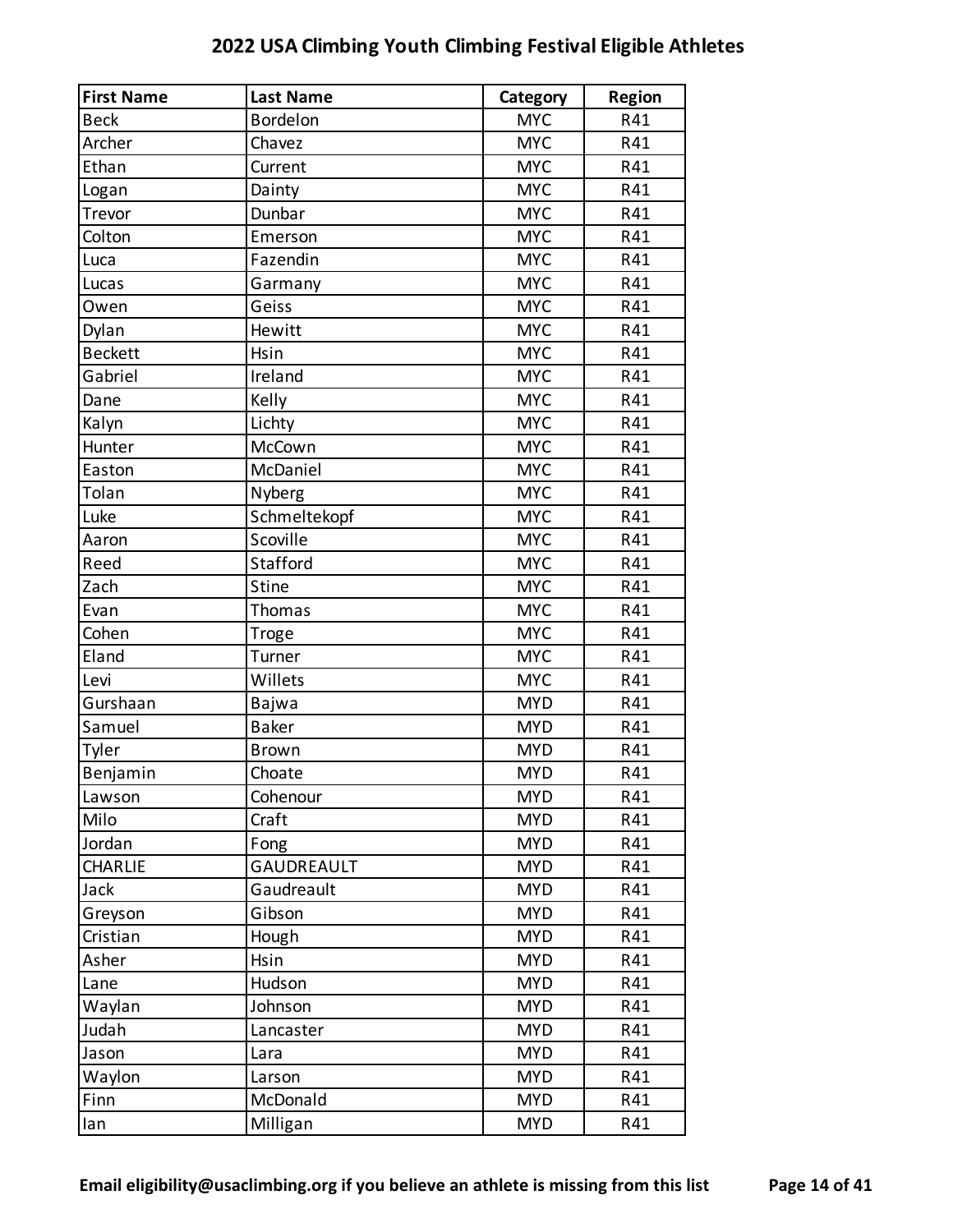| <b>First Name</b> | <b>Last Name</b> | Category   | Region |
|-------------------|------------------|------------|--------|
| Townes            | <b>Morris</b>    | <b>MYD</b> | R41    |
| Asher             | Park             | <b>MYD</b> | R41    |
| <b>Basil</b>      | Rosendahl        | <b>MYD</b> | R41    |
| Charles           | Schild           | <b>MYD</b> | R41    |
| Samuel            | Schmidt          | <b>MYD</b> | R41    |
| Logan             | Weaver           | <b>MYD</b> | R41    |
| Tyce              | Weber            | <b>MYD</b> | R41    |
| Paloma            | <b>Atkins</b>    | <b>FYC</b> | R42    |
| Meg               | <b>Bakker</b>    | <b>FYC</b> | R42    |
| Amelia            | <b>Bird</b>      | <b>FYC</b> | R42    |
| Kathryn           | <b>Buol</b>      | <b>FYC</b> | R42    |
| Hannah            | Chiaravalle      | <b>FYC</b> | R42    |
| Lauren            | Courtelis        | <b>FYC</b> | R42    |
| Eliana            | Feit             | <b>FYC</b> | R42    |
| Claire            | Finlayson        | <b>FYC</b> | R42    |
| Shelby            | Fritz            | <b>FYC</b> | R42    |
| Jackie            | Goodyear         | <b>FYC</b> | R42    |
| Elena             | Helbach          | <b>FYC</b> | R42    |
| Hattie            | Hermsen          | <b>FYC</b> | R42    |
| Liesl             | Hetzel           | <b>FYC</b> | R42    |
| Jasmine           | Holly            | <b>FYC</b> | R42    |
| Daisy             | Jacobson         | <b>FYC</b> | R42    |
| Rece              | Klingsmith       | <b>FYC</b> | R42    |
| Ravel             | LaBerge          | <b>FYC</b> | R42    |
| Matilda           | Lee              | <b>FYC</b> | R42    |
| Joanie            | Michel           | <b>FYC</b> | R42    |
| Violet            | Murra            | <b>FYC</b> | R42    |
| Charley           | Planegger        | <b>FYC</b> | R42    |
| Addison           | Reed             | <b>FYC</b> | R42    |
| Sofia             | Salazar          | <b>FYC</b> | R42    |
| Mackenzie         | Sargent          | <b>FYC</b> | R42    |
| Rosemary          | Schaefle-Cates   | <b>FYC</b> | R42    |
| Maya              | Silverman        | <b>FYC</b> | R42    |
| Heidi             | Stauffer         | <b>FYC</b> | R42    |
| Linden            | Stone            | <b>FYC</b> | R42    |
| Deva              | Tobias           | <b>FYC</b> | R42    |
| Teagan            | Watson           | <b>FYC</b> | R42    |
| Lila              | Weich            | <b>FYC</b> | R42    |
| Charlotte         | Andrews          | <b>FYD</b> | R42    |
| Marlee            | <b>Batten</b>    | <b>FYD</b> | R42    |
| Brooklyn          | Boyd             | <b>FYD</b> | R42    |
| <b>Bella</b>      | <b>Byrn</b>      | <b>FYD</b> | R42    |
| Emerson           | Chamberlain      | <b>FYD</b> | R42    |
| Ayana             | Chopra           | <b>FYD</b> | R42    |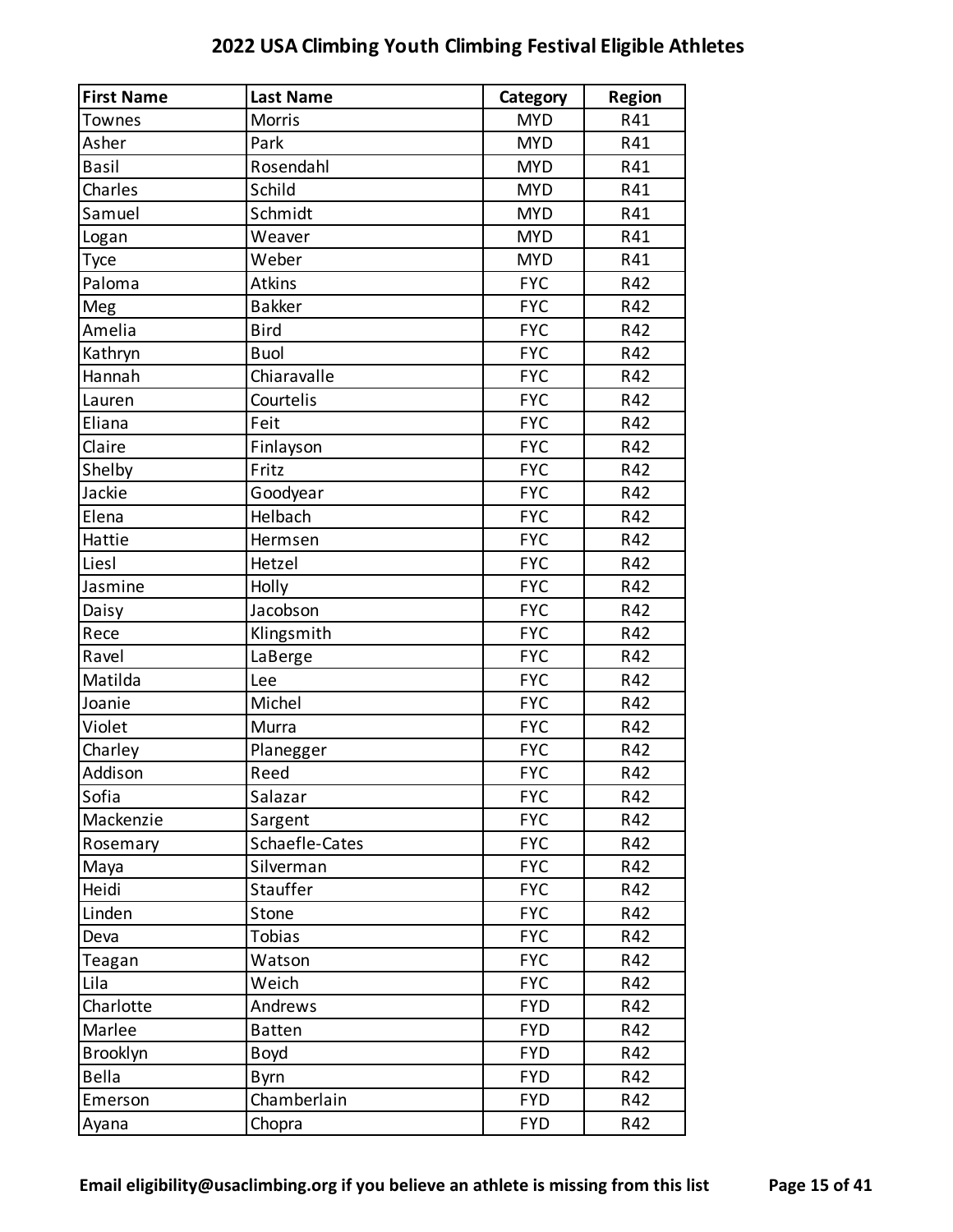| <b>First Name</b> | <b>Last Name</b> | Category   | <b>Region</b> |
|-------------------|------------------|------------|---------------|
| Marin             | Hayes            | <b>FYD</b> | R42           |
| Cordelia          | Helbach          | <b>FYD</b> | R42           |
| Heidi             | Hetzel           | <b>FYD</b> | R42           |
| Pearl             | Huilman          | <b>FYD</b> | R42           |
| Evelyn            | Knapp            | <b>FYD</b> | R42           |
| Marlowe           | LeMaire          | <b>FYD</b> | R42           |
| Evelyn            | Munson           | <b>FYD</b> | R42           |
| Rose              | Murdock          | <b>FYD</b> | R42           |
| Ella              | Music            | <b>FYD</b> | R42           |
| Ana               | Nelson           | <b>FYD</b> | R42           |
| Eva               | Owen             | <b>FYD</b> | R42           |
| Rachel            | Park             | <b>FYD</b> | R42           |
| Verity            | Rech             | <b>FYD</b> | R42           |
| Oona              | Schnatwinkel     | <b>FYD</b> | R42           |
| Alexia            | Trujillo         | <b>FYD</b> | R42           |
| Kate              | Weatherley       | <b>FYD</b> | R42           |
| Lily              | Weinberger       | <b>FYD</b> | R42           |
| Isla              | Willett          | <b>FYD</b> | R42           |
| Colin             | Ashford          | <b>MYC</b> | R42           |
| Jackson           | <b>Batten</b>    | <b>MYC</b> | R42           |
| Henry             | Chavez           | <b>MYC</b> | R42           |
| Robert            | Conner           | <b>MYC</b> | R42           |
| Logan             | Duffy            | <b>MYC</b> | R42           |
| Parker            | Edmund           | <b>MYC</b> | R42           |
| <b>Blake</b>      | Emerson          | <b>MYC</b> | R42           |
| Camden            | <b>Fligg</b>     | <b>MYC</b> | R42           |
| lan               | Garza            | <b>MYC</b> | R42           |
| Grant             | Girdler          | <b>MYC</b> | R42           |
| Jack              | Goodyear         | <b>MYC</b> | R42           |
| Jasper            | Gordon           | <b>MYC</b> | R42           |
| Luke              | Gschwendtner     | <b>MYC</b> | R42           |
| Grant             | Hewitt           | <b>MYC</b> | R42           |
| Noah              | Howley           | <b>MYC</b> | R42           |
| Gregory           | Jones            | <b>MYC</b> | R42           |
| Avi               | Kaplan           | <b>MYC</b> | R42           |
| Roger             | Koch             | <b>MYC</b> | R42           |
| Alex              | Krugman          | <b>MYC</b> | R42           |
| Will              | Kurtenbach       | <b>MYC</b> | R42           |
| <b>Breck</b>      | Leeper           | <b>MYC</b> | R42           |
| Evan              | Leliaert         | <b>MYC</b> | R42           |
| Fred              | Lindner          | <b>MYC</b> | R42           |
| Samuel            | Lindquist        | <b>MYC</b> | R42           |
| John              | Plesko           | <b>MYC</b> | R42           |
| Cullen            | Rankin           | <b>MYC</b> | R42           |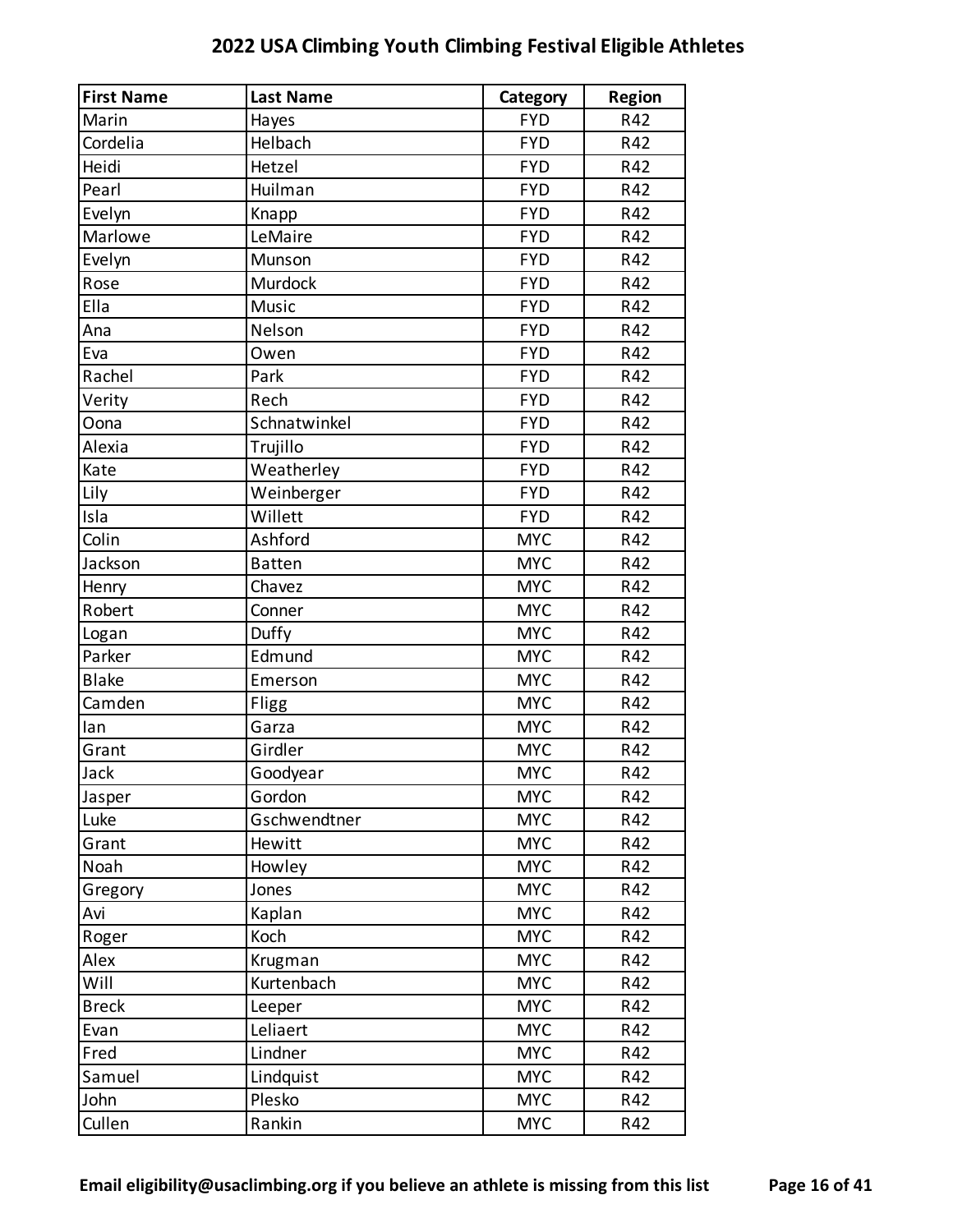| <b>First Name</b> | <b>Last Name</b> | Category   | <b>Region</b> |
|-------------------|------------------|------------|---------------|
| Percy             | Sheppard         | <b>MYC</b> | R42           |
| Sylas             | Sprague          | <b>MYC</b> | R42           |
| Declan            | Wang-McCahan     | <b>MYC</b> | R42           |
| Jack              | Webster          | <b>MYC</b> | R42           |
| Noa               | Weibring         | <b>MYC</b> | R42           |
| Cooper            | Wilmot           | <b>MYC</b> | R42           |
| Shaw              | Zimmerman        | <b>MYC</b> | R42           |
| Jesco             | Anderson         | <b>MYD</b> | R42           |
| Axel              | Byrn             | <b>MYD</b> | R42           |
| <b>Brooks</b>     | Chamberlain      | <b>MYD</b> | R42           |
| Lewis             | Chavez           | <b>MYD</b> | R42           |
| Théo              | Cilia            | <b>MYD</b> | R42           |
| Milo              | Delcourt         | <b>MYD</b> | R42           |
| Declan            | Ferrone          | <b>MYD</b> | R42           |
| Oliver            | Garcia           | <b>MYD</b> | R42           |
| Rhys              | Golom            | <b>MYD</b> | R42           |
| Reed              | Gschwendtner     | <b>MYD</b> | R42           |
| Corbin            | Haas             | <b>MYD</b> | R42           |
| Harvey            | Haycock          | <b>MYD</b> | R42           |
| Judah             | Henderson        | <b>MYD</b> | R42           |
| Jaden             | Henry            | <b>MYD</b> | R42           |
| Rhys              | Hetzel           | <b>MYD</b> | R42           |
| Nathan            | Johnson          | <b>MYD</b> | R42           |
| Ryder             | Kunkel           | <b>MYD</b> | R42           |
| <b>Bryce</b>      | Laake            | <b>MYD</b> | R42           |
| Aiden             | Lee              | <b>MYD</b> | R42           |
| Wylie             | Mackey-Casson    | <b>MYD</b> | R42           |
| Enzo              | Mazzaro          | <b>MYD</b> | R42           |
| Canaan            | Mitchell         | <b>MYD</b> | R42           |
| Winthrop          | Oberg            | <b>MYD</b> | R42           |
| Alexander         | Riadi            | <b>MYD</b> | R42           |
| Tyler             | Rosenzweig       | <b>MYD</b> | R42           |
| Leo               | Sandler          | <b>MYD</b> | R42           |
| Colter            | <b>Smailes</b>   | <b>MYD</b> | R42           |
| Anthony           | Thurnauer        | <b>MYD</b> | R42           |
| Christopher       | Usher            | <b>MYD</b> | R42           |
| Kieran            | Wang-McCahan     | <b>MYD</b> | R42           |
| <b>Bayes</b>      | Wilder           | <b>MYD</b> | R42           |
| William           | Willis           | <b>MYD</b> | R42           |
| Sophie            | Allan            | <b>FYC</b> | <b>R51</b>    |
| Haven             | Alto             | <b>FYC</b> | R51           |
| <b>Bryn</b>       | <b>Barker</b>    | <b>FYC</b> | R51           |
| Riven             | <b>Burdette</b>  | <b>FYC</b> | R51           |
| Payton            | Byram            | <b>FYC</b> | R51           |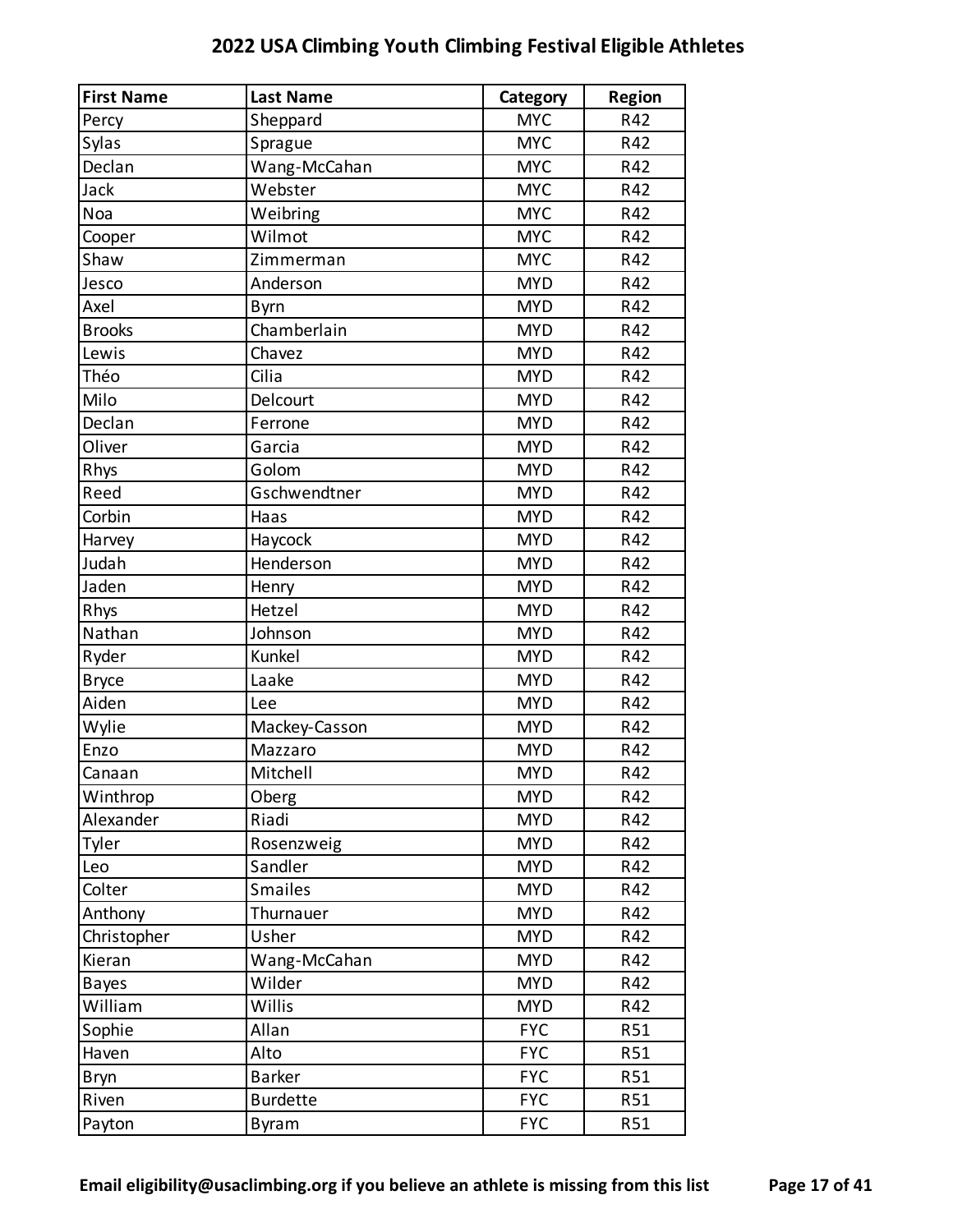| <b>First Name</b> | <b>Last Name</b>   | Category   | <b>Region</b> |
|-------------------|--------------------|------------|---------------|
| Jessa             | Casall             | <b>FYC</b> | R51           |
| Ella              | Contreras          | <b>FYC</b> | R51           |
| Evelyn            | Cotton             | <b>FYC</b> | R51           |
| Christina         | Dominick           | <b>FYC</b> | R51           |
| Jasmine           | Fang               | <b>FYC</b> | R51           |
| Charis            | Galindo            | <b>FYC</b> | R51           |
| Sophia            | Gamboa             | <b>FYC</b> | R51           |
| Meredith          | Garner             | <b>FYC</b> | R51           |
| Makayla           | Griffiths          | <b>FYC</b> | R51           |
| Katara            | Gurugopal          | <b>FYC</b> | R51           |
| Paisley           | Hagy               | <b>FYC</b> | R51           |
| Allyson           | Hepp               | <b>FYC</b> | R51           |
| Joyce             | Jin                | <b>FYC</b> | R51           |
| Polly             | Johnston           | <b>FYC</b> | R51           |
| Raven             | Kidman             | <b>FYC</b> | R51           |
| Kailyn            | Leong              | <b>FYC</b> | R51           |
| Abigail           | Lester             | <b>FYC</b> | R51           |
| Luciana           | Machado            | <b>FYC</b> | R51           |
| Gemma             | Randles            | <b>FYC</b> | R51           |
| Lillian           | Reed               | <b>FYC</b> | R51           |
| Genevieve         | Rudner             | <b>FYC</b> | R51           |
| <b>MAIKA</b>      | <b>RUIZ HADDAD</b> | <b>FYC</b> | R51           |
| Caroline          | Tutor              | <b>FYC</b> | R51           |
| Kaitlyn           | Weaver             | <b>FYC</b> | R51           |
| Anna              | Wilkes             | <b>FYC</b> | R51           |
| Carrington        | Woods              | <b>FYC</b> | R51           |
| Joyce             | Yang               | <b>FYC</b> | R51           |
| olol              | Andreani           | <b>FYD</b> | R51           |
| Ivory             | Bai                | <b>FYD</b> | R51           |
| Ruby              | Carrasco           | <b>FYD</b> | R51           |
| Olive             | Contreras          | <b>FYD</b> | R51           |
| Eva               | Dos Santos David   | <b>FYD</b> | R51           |
| Ashlyn            | Farmer             | <b>FYD</b> | R51           |
| Mila              | Farrell            | <b>FYD</b> | R51           |
| Keala             | Gebhardt           | <b>FYD</b> | R51           |
| Ava               | Geer               | <b>FYD</b> | R51           |
| Elizabeth         | Gray               | <b>FYD</b> | R51           |
| Lilah             | Gray               | <b>FYD</b> | R51           |
| Ellie             | Isaacson           | <b>FYD</b> | R51           |
| Kalaya            | Lucas              | <b>FYD</b> | R51           |
| Claire            | Martin             | <b>FYD</b> | R51           |
| Emma              | Reiley             | <b>FYD</b> | R51           |
| <b>Tess</b>       | Reiley             | <b>FYD</b> | R51           |
| Elly              | Roehl              | <b>FYD</b> | R51           |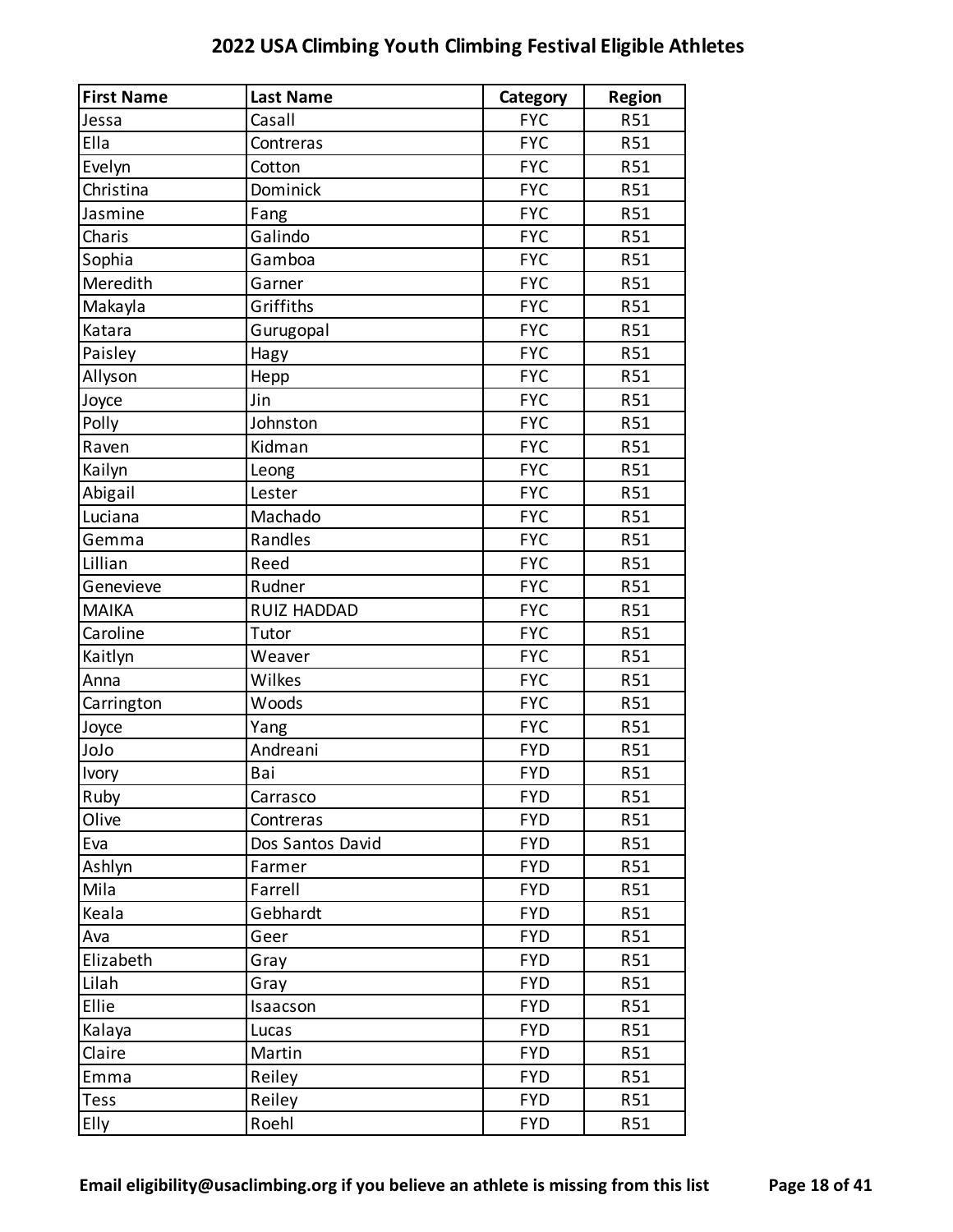| <b>First Name</b> | <b>Last Name</b>  | Category   | <b>Region</b>   |
|-------------------|-------------------|------------|-----------------|
| Aria              | Ruff              | <b>FYD</b> | R51             |
| Lyric             | Sebby             | <b>FYD</b> | R51             |
| Sidney            | Smith             | <b>FYD</b> | R51             |
| <b>Brynn</b>      | Tigelaar          | <b>FYD</b> | R51             |
| Lilah             | Vaden             | <b>FYD</b> | R51             |
| Zoe               | Wang              | <b>FYD</b> | R51             |
| Kaitlyn           | Wilkes            | <b>FYD</b> | <b>R51</b>      |
| Mary Jane         | Wimberly          | <b>FYD</b> | R51             |
| Angelina          | Wu                | <b>FYD</b> | R51             |
| Dora              | Zou               | <b>FYD</b> | R51             |
| <b>Braxton</b>    | Birkenfeld        | <b>MYC</b> | <b>R51</b>      |
| Henry             | <b>Blair</b>      | <b>MYC</b> | R51             |
| Nolan             | <b>Brant</b>      | <b>MYC</b> | R51             |
| James             | <b>Burks</b>      | <b>MYC</b> | R51             |
| Nicolas           | Carrera           | <b>MYC</b> | <b>R51</b>      |
| Cooper            | Chipuk            | <b>MYC</b> | R51             |
| Jackson           | Dendy             | <b>MYC</b> | R51             |
| Joaquin           | Doman             | <b>MYC</b> | R51             |
| Zephyr            | Gates             | <b>MYC</b> | <b>R51</b>      |
| Rome              | Gollogly          | <b>MYC</b> | R51             |
| Kyle              | Hedengren         | <b>MYC</b> | R51             |
| Rowan             | Hood              | <b>MYC</b> | R51             |
| Malakye           | Jackson           | <b>MYC</b> | <b>R51</b>      |
| Noah              | Kim               | <b>MYC</b> | R51             |
| Oliver            | Laird             | <b>MYC</b> | R51             |
| Jacob             | Landaverde        | <b>MYC</b> | R51             |
| Rowan             | McCall            | <b>MYC</b> | R <sub>51</sub> |
| Vincent           | Perez             | <b>MYC</b> | R51             |
| Lucas             | Ruiz              | <b>MYC</b> | R51             |
| William           | Salthouse         | <b>MYC</b> | R51             |
| Hibiki            | Suzuki            | <b>MYC</b> | R51             |
| Rohan             | <b>Tare</b>       | <b>MYC</b> | R51             |
| Logan             | Wenger            | <b>MYC</b> | R51             |
| Zayne             | Wong              | <b>MYC</b> | R51             |
| Morsal            | Avazpour          | <b>MYD</b> | R51             |
| Gabriel           | <b>Birch</b>      | <b>MYD</b> | R51             |
| Liam              | <b>Brunkhorst</b> | <b>MYD</b> | <b>R51</b>      |
| Matthew           | <b>Bykov</b>      | <b>MYD</b> | R51             |
| Henry             | Dent              | <b>MYD</b> | R51             |
| Avey              | Everitt           | <b>MYD</b> | R51             |
| Colton            | Gates             | <b>MYD</b> | R51             |
| Jacob             | Hirsch            | <b>MYD</b> | R51             |
| Weston            | Hough             | <b>MYD</b> | R51             |
| Isaiah            | Hurst             | <b>MYD</b> | R51             |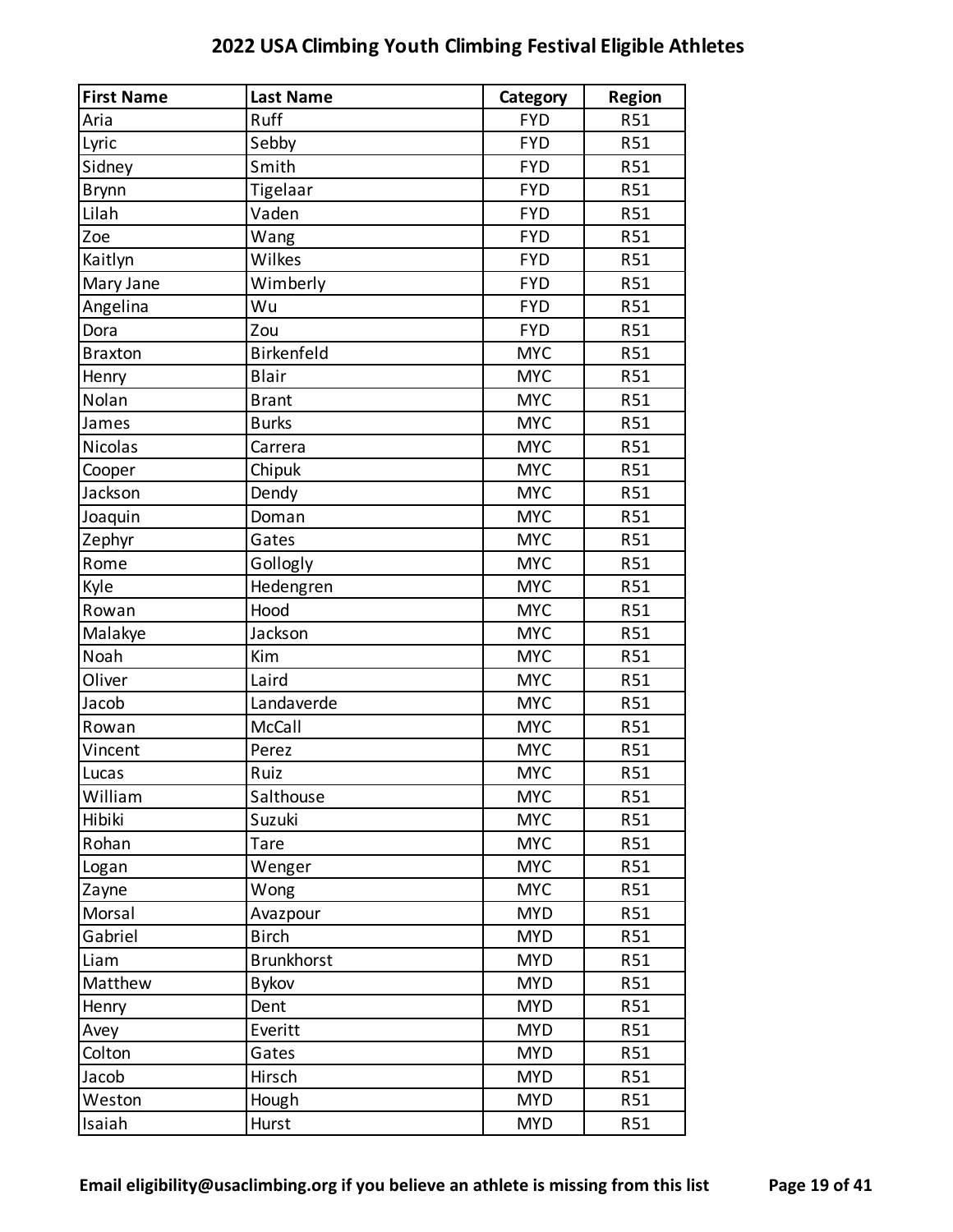| <b>First Name</b> | <b>Last Name</b> | Category   | <b>Region</b> |
|-------------------|------------------|------------|---------------|
| Luke              | Lauderdale       | <b>MYD</b> | R51           |
| Alexandru         | Mihaila          | <b>MYD</b> | R51           |
| Taj Alexander     | Nayar            | <b>MYD</b> | R51           |
| Eren              | Ozkaya           | <b>MYD</b> | R51           |
| Noah              | Polka            | <b>MYD</b> | R51           |
| Jaxon             | <b>Skaggs</b>    | <b>MYD</b> | R51           |
| Jett              | Smith            | <b>MYD</b> | R51           |
| Erik              | Velez            | <b>MYD</b> | R51           |
| Kate              | <b>Barker</b>    | <b>FYC</b> | R52           |
| Riley             | Baylor           | <b>FYC</b> | R52           |
| Romany            | Bell             | <b>FYC</b> | R52           |
| Penelope          | <b>Berry</b>     | <b>FYC</b> | <b>R52</b>    |
| Katia             | Biegalski        | <b>FYC</b> | R52           |
| Jayden            | <b>Blair</b>     | <b>FYC</b> | R52           |
| Celia             | <b>Brasher</b>   | <b>FYC</b> | R52           |
| June              | <b>Butler</b>    | <b>FYC</b> | <b>R52</b>    |
| Gracen            | Carothers        | <b>FYC</b> | R52           |
| Nora              | Carson           | <b>FYC</b> | R52           |
| Lilyenne          | Chase            | <b>FYC</b> | R52           |
| Izzy              | Cuddihee         | <b>FYC</b> | <b>R52</b>    |
| Anna              | Emedi            | <b>FYC</b> | R52           |
| Mira              | Fraley           | <b>FYC</b> | R52           |
| Gray              | Griggs           | <b>FYC</b> | R52           |
| <b>JESSA</b>      | <b>HARBISON</b>  | <b>FYC</b> | R52           |
| Kaitlin           | Hering           | <b>FYC</b> | R52           |
| Sophie            | Ismail           | <b>FYC</b> | R52           |
| Miranda           | Jackson          | <b>FYC</b> | R52           |
| Elizabeth         | Jesse            | <b>FYC</b> | R52           |
| <b>Stella</b>     | Lauer            | <b>FYC</b> | <b>R52</b>    |
| Emma              | Lee              | <b>FYC</b> | R52           |
| Olive             | Martin           | <b>FYC</b> | R52           |
| Gabriella         | Monson-James     | <b>FYC</b> | R52           |
| Mylah             | <b>Myers</b>     | <b>FYC</b> | R52           |
| Sophia            | Nohrden          | <b>FYC</b> | R52           |
| Chloe             | Nordman          | <b>FYC</b> | R52           |
| Willa             | Petmecky         | <b>FYC</b> | R52           |
| Grace             | Poole            | <b>FYC</b> | R52           |
| Elise             | Sanders          | <b>FYC</b> | R52           |
| Riglee            | Thomas           | <b>FYC</b> | R52           |
| Emma              | Walters          | <b>FYC</b> | R52           |
| Adelyn            | Witt             | <b>FYC</b> | R52           |
| Anya              | <b>Bailey</b>    | <b>FYD</b> | R52           |
| Luna              | Cuddihee         | <b>FYD</b> | R52           |
| Hazel             | Foss             | <b>FYD</b> | R52           |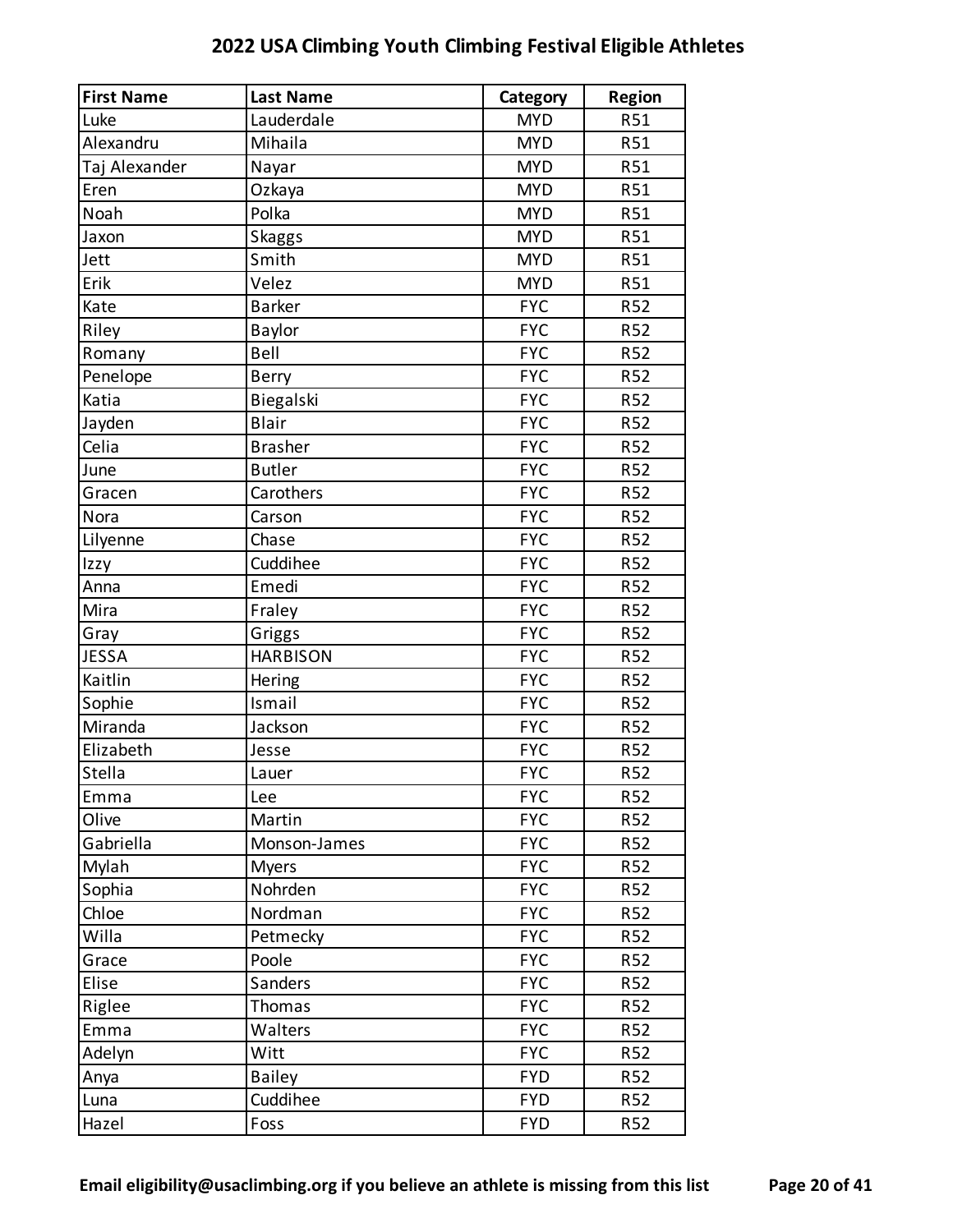| <b>First Name</b> | <b>Last Name</b>   | Category   | <b>Region</b>   |
|-------------------|--------------------|------------|-----------------|
| Olivia            | Green              | <b>FYD</b> | R <sub>52</sub> |
| Annelise          | Hagan              | <b>FYD</b> | R <sub>52</sub> |
| Quinn             | Harris             | <b>FYD</b> | R52             |
| Alexa             | Hering             | <b>FYD</b> | R52             |
| Meredith          | Higgins            | <b>FYD</b> | R52             |
| Emma              | Hunt               | <b>FYD</b> | R <sub>52</sub> |
| Zoey              | Klemmer            | <b>FYD</b> | R52             |
| Kendall           | Langley            | <b>FYD</b> | R52             |
| Avery             | Lovelady           | <b>FYD</b> | R52             |
| Lucy              | Miller             | <b>FYD</b> | R <sub>52</sub> |
| Zoe               | Milligan           | <b>FYD</b> | R52             |
| Colleen           | Moore              | <b>FYD</b> | R52             |
| Frances           | O'Callaghan        | <b>FYD</b> | R52             |
| Phoebe            | Shepherd           | <b>FYD</b> | R <sub>52</sub> |
| Penelope          | <b>Sievers</b>     | <b>FYD</b> | R52             |
| Sydney            | Smith              | <b>FYD</b> | R52             |
| Madeleine         | Warren             | <b>FYD</b> | R52             |
| Mason             | <b>Baker</b>       | <b>MYC</b> | R <sub>52</sub> |
| Alex              | Barajas Brown      | <b>MYC</b> | R52             |
| Sagi              | <b>Ben Abraham</b> | <b>MYC</b> | R52             |
| Benny             | Bierman            | <b>MYC</b> | R52             |
| Everett           | Clark-Heinrich     | <b>MYC</b> | R <sub>52</sub> |
| Troy              | Cochran            | <b>MYC</b> | R52             |
| Noah              | Fowler             | <b>MYC</b> | R52             |
| Matthew           | Francis            | <b>MYC</b> | R52             |
| Asher             | Frank              | <b>MYC</b> | R52             |
| Caleb             | <b>HICKS</b>       | <b>MYC</b> | R <sub>52</sub> |
| Jett              | Lindberg           | <b>MYC</b> | R <sub>52</sub> |
| Andrew            | Lochstampfor       | <b>MYC</b> | <b>R52</b>      |
| Nathan            | Manning            | <b>MYC</b> | R52             |
| Powers            | McKnight           | <b>MYC</b> | R <sub>52</sub> |
| Jude              | Messersmith        | <b>MYC</b> | R <sub>52</sub> |
| Vance             | Neuser             | <b>MYC</b> | R <sub>52</sub> |
| Jude              | Odegard            | <b>MYC</b> | R <sub>52</sub> |
| Dominic           | Opie               | <b>MYC</b> | R52             |
| Edison            | Place              | <b>MYC</b> | R52             |
| Carson            | Potts              | <b>MYC</b> | R <sub>52</sub> |
| Julian            | Sassoon            | <b>MYC</b> | R <sub>52</sub> |
| Lawton            | Satterwhite        | <b>MYC</b> | R52             |
| Will              | Von Gremp          | <b>MYC</b> | R52             |
| Caleb             | Watson             | <b>MYC</b> | R <sub>52</sub> |
| Luke              | Wilkinson          | <b>MYC</b> | R <sub>52</sub> |
| Ryan              | Wylie              | <b>MYC</b> | R <sub>52</sub> |
| Logan             | Zhang              | <b>MYC</b> | R52             |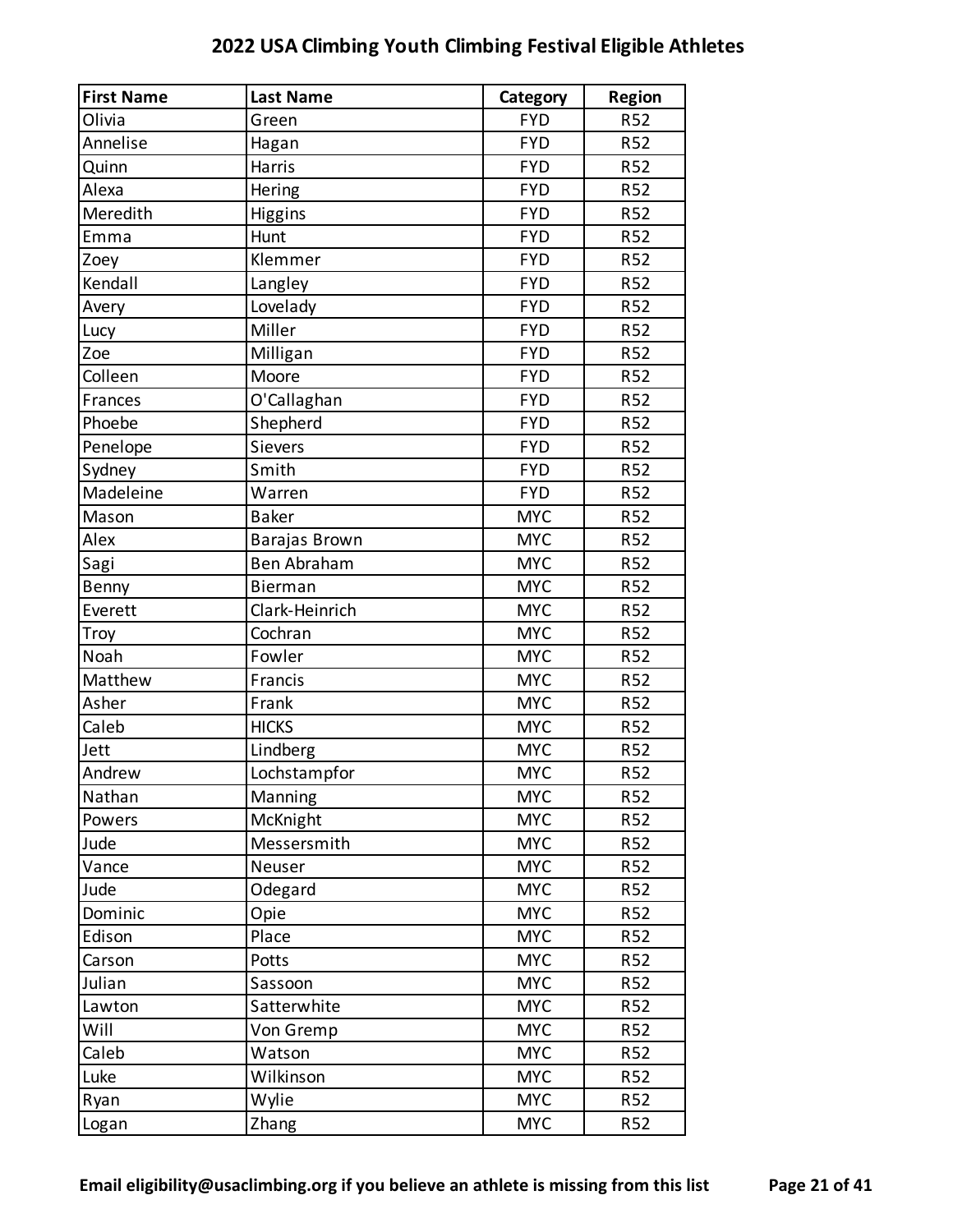| <b>First Name</b> | <b>Last Name</b> | Category   | <b>Region</b>   |
|-------------------|------------------|------------|-----------------|
| Hector            | Alvarez          | <b>MYD</b> | <b>R52</b>      |
| Ajay              | Bogdan           | <b>MYD</b> | R52             |
| Clarke            | <b>Boren</b>     | <b>MYD</b> | <b>R52</b>      |
| Lu                | Carter           | <b>MYD</b> | R <sub>52</sub> |
| Avery             | Gupton           | <b>MYD</b> | R52             |
| Finnley "Tookie"  | Hayden           | <b>MYD</b> | R <sub>52</sub> |
| York              | Kellogg          | <b>MYD</b> | <b>R52</b>      |
| Theodore          | Klco             | <b>MYD</b> | R <sub>52</sub> |
| Edward            | Lyles            | <b>MYD</b> | <b>R52</b>      |
| Emmett            | Lyles            | <b>MYD</b> | R <sub>52</sub> |
| Hatcher           | Macready         | <b>MYD</b> | <b>R52</b>      |
| Kaden             | Meyer            | <b>MYD</b> | R <sub>52</sub> |
| Micah             | Robinson         | <b>MYD</b> | <b>R52</b>      |
| <b>Barrett</b>    | Sadowsky         | <b>MYD</b> | R <sub>52</sub> |
| Lucca             | Sassoon          | <b>MYD</b> | <b>R52</b>      |
| Charlie           | Smith            | <b>MYD</b> | R <sub>52</sub> |
| Alex              | Sultan           | <b>MYD</b> | <b>R52</b>      |
| Finn              | Walton           | <b>MYD</b> | <b>R52</b>      |
| Elena             | Altorfer         | <b>FYC</b> | R61             |
| <b>Bridget</b>    | Centgraf         | <b>FYC</b> | R61             |
| Freya             | Cusick           | <b>FYC</b> | R61             |
| Eva               | Eakin            | <b>FYC</b> | R61             |
| Kaija             | Ericson          | <b>FYC</b> | R61             |
| <b>Brooke</b>     | Fredrickson      | <b>FYC</b> | R61             |
| Evelyn            | Haxer            | <b>FYC</b> | R61             |
| Mara              | Henson           | <b>FYC</b> | R61             |
| Elliot            | Hughes           | <b>FYC</b> | R61             |
| Elena             | Johnson          | <b>FYC</b> | R61             |
| <b>ELLISON</b>    | <b>KNAPP</b>     | <b>FYC</b> | R61             |
| Nai'a             | Krause           | <b>FYC</b> | R61             |
| Lauren            | Mcintosh         | <b>FYC</b> | R61             |
| Claire            | Moon             | <b>FYC</b> | R61             |
| <b>Brynn</b>      | Noe              | <b>FYC</b> | R61             |
| Scarlett          | O'Malia          | <b>FYC</b> | R61             |
| Evelyn            | Orton            | <b>FYC</b> | R61             |
| Sadie             | Parrish          | <b>FYC</b> | R61             |
| Alena             | Pfeifer          | <b>FYC</b> | R61             |
| <b>MADELEINE</b>  | PHAM             | <b>FYC</b> | R61             |
| Piper             | Poshard          | <b>FYC</b> | R61             |
| Giulia            | Quigley          | <b>FYC</b> | R61             |
| Anna              | Rexeisen         | <b>FYC</b> | R61             |
| Eve               | Russell          | <b>FYC</b> | R61             |
| Ella              | <b>Salinas</b>   | <b>FYC</b> | R61             |
| Sophia            | Sarmiento        | <b>FYC</b> | R61             |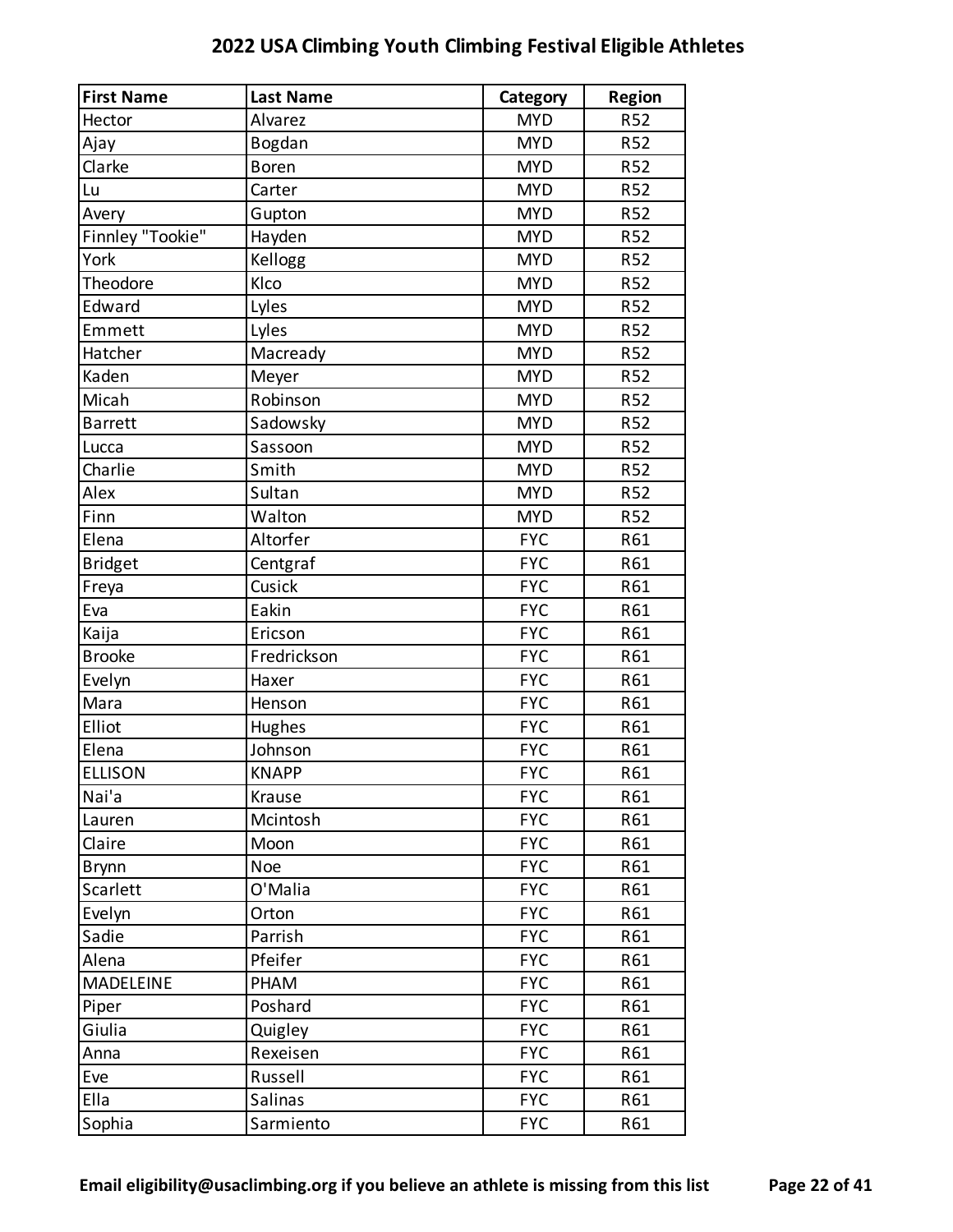| <b>First Name</b> | <b>Last Name</b> | Category   | <b>Region</b> |
|-------------------|------------------|------------|---------------|
| Sofia             | Scicero          | <b>FYC</b> | R61           |
| Isla              | Solas            | <b>FYC</b> | R61           |
| Purnima           | Taufer           | <b>FYC</b> | R61           |
| Grace             | Wajek            | <b>FYC</b> | R61           |
| Harper            | Weisbrod         | <b>FYC</b> | R61           |
| Helena            | Wilder           | <b>FYC</b> | R61           |
| Meili             | Windorski        | <b>FYC</b> | R61           |
| Ellie             | Agnew            | <b>FYD</b> | R61           |
| Rowan             | Agnew            | <b>FYD</b> | R61           |
| Lu                | Axtell           | <b>FYD</b> | R61           |
| Lucy              | Bonnema          | <b>FYD</b> | R61           |
| <b>Tessa</b>      | Bonnema          | <b>FYD</b> | R61           |
| Clotilde          | Boyer            | <b>FYD</b> | R61           |
| Kara              | <b>Bricker</b>   | <b>FYD</b> | R61           |
| Ada               | Cartier          | <b>FYD</b> | R61           |
| Malina            | Chandler         | <b>FYD</b> | R61           |
| Katherine         | Choi             | <b>FYD</b> | R61           |
| Elena             | Colianni         | <b>FYD</b> | R61           |
| Gia               | Ermitage         | <b>FYD</b> | R61           |
| Hailey            | Eun              | <b>FYD</b> | R61           |
| Thea              | Fries            | <b>FYD</b> | R61           |
| Nina              | Grgurovic        | <b>FYD</b> | R61           |
| Frankie           | Guzman           | <b>FYD</b> | R61           |
| Elena             | Hamilton         | <b>FYD</b> | R61           |
| Eleanor           | Haxer            | <b>FYD</b> | R61           |
| Alice             | Hudson           | <b>FYD</b> | R61           |
| Violet            | Konkol           | <b>FYD</b> | R61           |
| Greta             | Linnenbringer    | <b>FYD</b> | R61           |
| Emerson           | Mann             | <b>FYD</b> | R61           |
| Gemma             | McCoy            | <b>FYD</b> | R61           |
| Holly             | O'Brien          | <b>FYD</b> | R61           |
| Mya               | Peebles          | <b>FYD</b> | R61           |
| Harper            | Petts            | <b>FYD</b> | R61           |
| Coralyn           | Reid             | <b>FYD</b> | R61           |
| Charlotte         | Schoenthal       | <b>FYD</b> | R61           |
| Lucy              | Sliva            | <b>FYD</b> | R61           |
| Clara             | Sorrell          | <b>FYD</b> | R61           |
| Lola              | Truong           | <b>FYD</b> | R61           |
| Vivian            | Wehland          | <b>FYD</b> | R61           |
| Grace             | Welak            | <b>FYD</b> | R61           |
| Austin            | <b>Bock</b>      | <b>MYC</b> | R61           |
| Isaac             | <b>Braatz</b>    | <b>MYC</b> | R61           |
| Benjamin          | <b>Burseth</b>   | <b>MYC</b> | R61           |
| Mateo             | Chevrier         | <b>MYC</b> | R61           |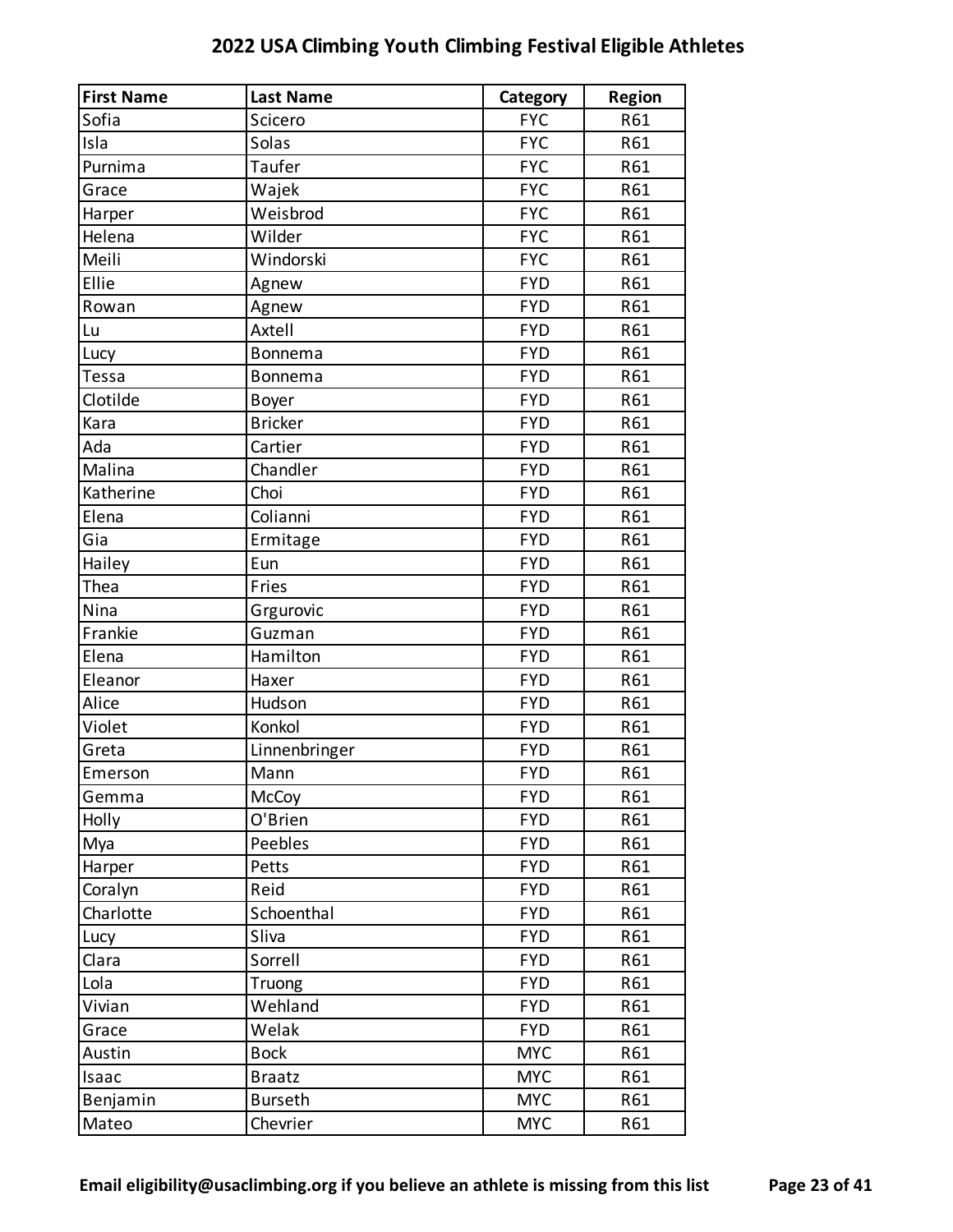| <b>First Name</b> | <b>Last Name</b> | Category   | <b>Region</b> |
|-------------------|------------------|------------|---------------|
| Ethan             | Coddington       | <b>MYC</b> | R61           |
| Anthony           | De Jesus         | <b>MYC</b> | R61           |
| <b>Benaiah</b>    | Debbink          | <b>MYC</b> | R61           |
| <b>Nick</b>       | Dewhirst         | <b>MYC</b> | R61           |
| <b>Miles</b>      | Downin           | <b>MYC</b> | R61           |
| Leo               | Everroad         | <b>MYC</b> | R61           |
| Sawyer            | Faye             | <b>MYC</b> | R61           |
| George            | Fetter           | <b>MYC</b> | R61           |
| Terry             | Flynn            | <b>MYC</b> | R61           |
| <b>HOLDEN</b>     | <b>FRIESEN</b>   | <b>MYC</b> | R61           |
| Johnny            | Gentleman        | <b>MYC</b> | R61           |
| Elias             | Grigalunas       | <b>MYC</b> | R61           |
| Eli               | Herman           | <b>MYC</b> | R61           |
| Rylan             | Kehl             | <b>MYC</b> | R61           |
| Yuri              | Kharitonsky      | <b>MYC</b> | R61           |
| Aiden             | Krajnik          | <b>MYC</b> | R61           |
| Logan             | Krajnik          | <b>MYC</b> | R61           |
| Waylon            | Laborde          | <b>MYC</b> | R61           |
| Owen              | Lansing          | <b>MYC</b> | R61           |
| Shawn             | Li               | <b>MYC</b> | R61           |
| Otto              | Linnenbringer    | <b>MYC</b> | R61           |
| <b>Miles</b>      | Majerczyk        | <b>MYC</b> | R61           |
| Bea               | Martin           | <b>MYC</b> | R61           |
| Henry             | Mullen           | <b>MYC</b> | R61           |
| Rian              | Olson            | <b>MYC</b> | R61           |
| <b>ETHAN</b>      | PHAM             | <b>MYC</b> | R61           |
| Owen              | Pham             | <b>MYC</b> | R61           |
| Soren             | Sujdak           | <b>MYC</b> | R61           |
| Maverick          | Thayer           | <b>MYC</b> | R61           |
| Jianli            | Windorski        | <b>MYC</b> | R61           |
| Arthur            | Boyer            | <b>MYD</b> | R61           |
| Miles             | <b>Brunson</b>   | <b>MYD</b> | R61           |
| Parker            | <b>Byford</b>    | <b>MYD</b> | R61           |
| Cruz              | Chitwood         | <b>MYD</b> | R61           |
| Laker             | Demmin           | <b>MYD</b> | R61           |
| Aidan             | Downing          | <b>MYD</b> | R61           |
| Jonah             | Evron Agassi     | <b>MYD</b> | R61           |
| Todd              | Fredrickson      | <b>MYD</b> | R61           |
| Jason             | Hack             | <b>MYD</b> | R61           |
| Eames             | Herwig           | <b>MYD</b> | R61           |
| Colin             | Humphreys        | <b>MYD</b> | R61           |
| Jonah             | Hunsaker         | <b>MYD</b> | R61           |
| Nohan             | Kahouadji        | <b>MYD</b> | R61           |
| Gibby             | Krautbauer       | <b>MYD</b> | R61           |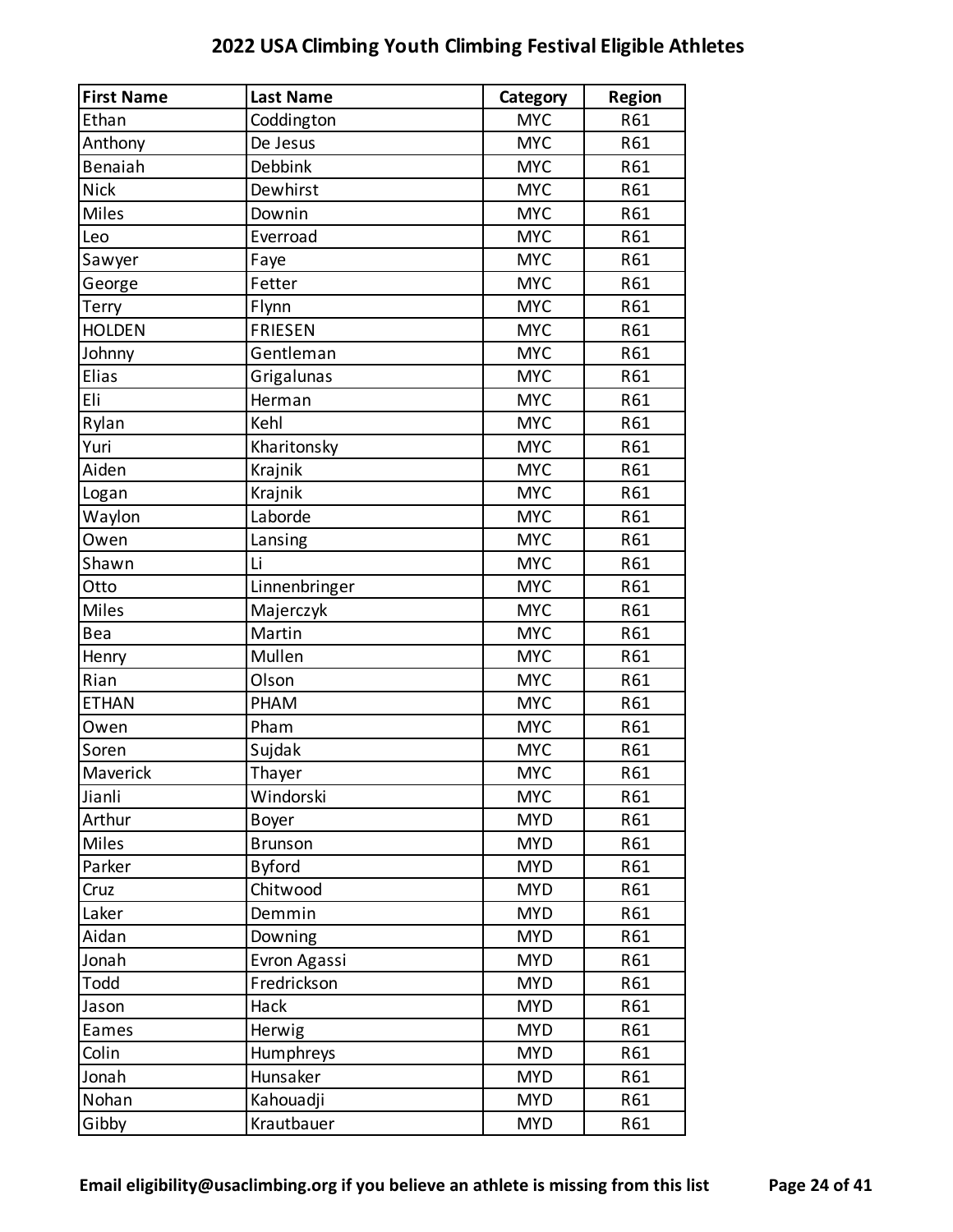| <b>First Name</b> | <b>Last Name</b> | Category   | <b>Region</b> |
|-------------------|------------------|------------|---------------|
| Josiah            | Liebert          | <b>MYD</b> | R61           |
| Evjen             | Lindberg         | <b>MYD</b> | R61           |
| Isak              | Lindberg         | <b>MYD</b> | R61           |
| <b>Brecker</b>    | Menke            | <b>MYD</b> | R61           |
| Arjun             | Patel            | <b>MYD</b> | R61           |
| Shailen           | Patel            | <b>MYD</b> | R61           |
| Muir              | Petts            | <b>MYD</b> | R61           |
| Ryan              | Pham             | <b>MYD</b> | R61           |
| Orson             | Savera           | <b>MYD</b> | R61           |
| Avery             | Tan              | <b>MYD</b> | R61           |
| Kawin             | Taufer           | <b>MYD</b> | R61           |
| Austin            | VanDeWoestyne    | <b>MYD</b> | R61           |
| Evie              | Albrecht         | <b>FYC</b> | R62           |
| Zyva              | Ali              | <b>FYC</b> | R62           |
| Aviva             | Averbuch         | <b>FYC</b> | R62           |
| Meredith          | Bell             | <b>FYC</b> | R62           |
| MarySol           | <b>Bennett</b>   | <b>FYC</b> | R62           |
| Dorothy           | Blackburn        | <b>FYC</b> | R62           |
| Macy              | <b>Bolton</b>    | <b>FYC</b> | R62           |
| Charlotte         | <b>Bricker</b>   | <b>FYC</b> | R62           |
| Ana C.            | <b>Bugnar</b>    | <b>FYC</b> | R62           |
| Kelsey            | Daniels          | <b>FYC</b> | R62           |
| Sarah             | Dingeldein       | <b>FYC</b> | R62           |
| Sierra            | Farnham          | <b>FYC</b> | R62           |
| Violet            | Freeman          | <b>FYC</b> | R62           |
| Addyson           | Gadberry         | <b>FYC</b> | R62           |
| Zoë               | Hermenau         | <b>FYC</b> | R62           |
| Riva              | Kogan            | <b>FYC</b> | R62           |
| Lilah             | Korsmo           | <b>FYC</b> | R62           |
| Anna              | Kurov            | <b>FYC</b> | R62           |
| Lovisa            | Nystrom          | <b>FYC</b> | R62           |
| Jane              | Porzel           | <b>FYC</b> | R62           |
| Jessica           | Raymond          | <b>FYC</b> | R62           |
| Meadow            | Staubach         | <b>FYC</b> | R62           |
| Lina              | Szpak            | <b>FYC</b> | R62           |
| Grace             | Totaro           | <b>FYC</b> | R62           |
| Paxton            | Wallhead         | <b>FYC</b> | R62           |
| <b>Bella</b>      | Wargo            | <b>FYC</b> | R62           |
| Kaelyn            | Wietzke          | <b>FYC</b> | R62           |
| Ava               | Woodburn         | <b>FYC</b> | R62           |
| Olivia            | Yandora          | <b>FYC</b> | R62           |
| Taryn             | Young            | <b>FYC</b> | R62           |
| Sophia            | Babichenko       | <b>FYD</b> | R62           |
| Elinore           | <b>Bellett</b>   | <b>FYD</b> | R62           |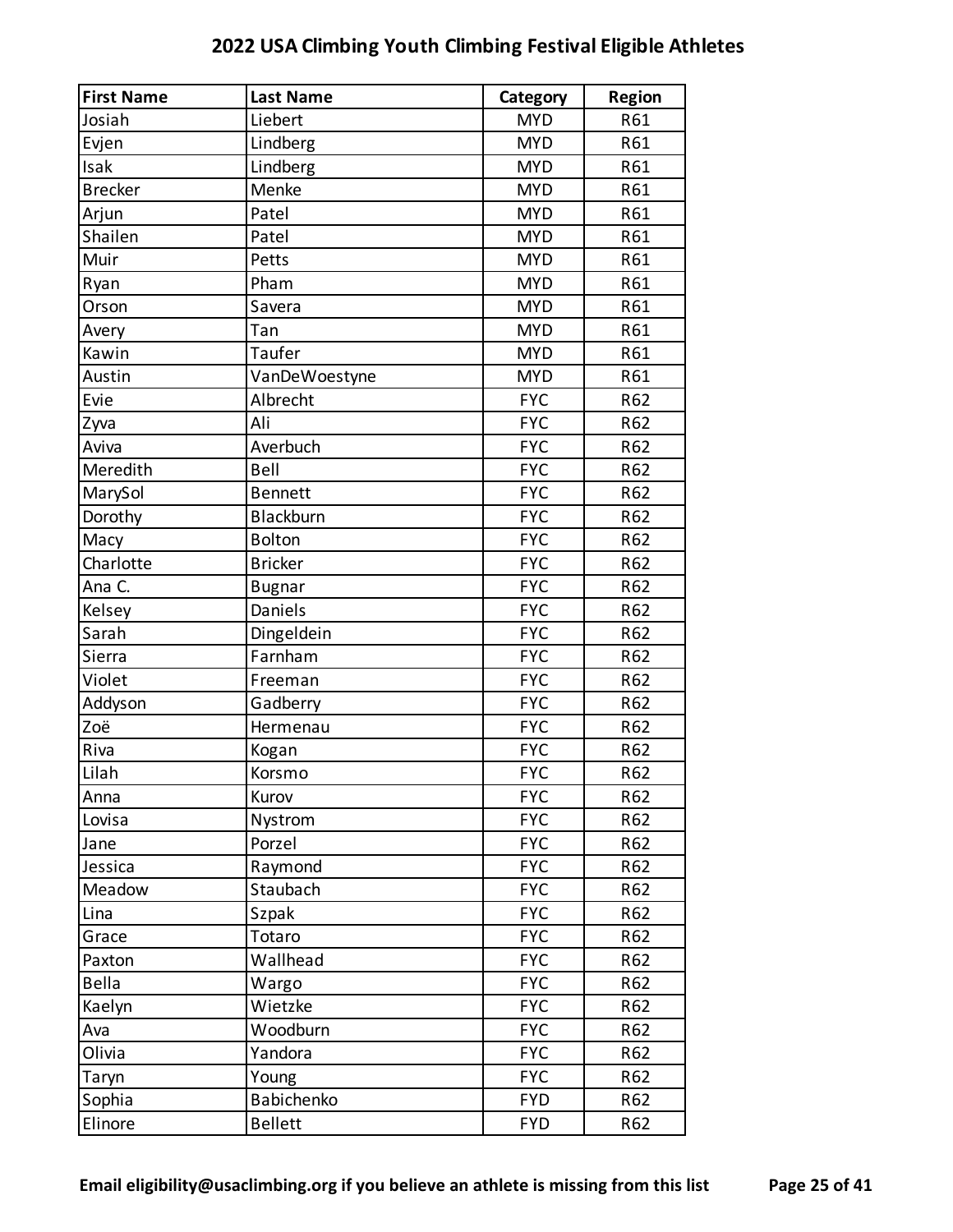| <b>First Name</b> | <b>Last Name</b> | Category   | <b>Region</b> |
|-------------------|------------------|------------|---------------|
| Camilla           | <b>Bonnell</b>   | <b>FYD</b> | R62           |
| Lyla              | <b>Brost</b>     | <b>FYD</b> | R62           |
| Lacey             | Castillo         | <b>FYD</b> | R62           |
| Nicole            | Chen             | <b>FYD</b> | R62           |
| Ciela             | Ciampa           | <b>FYD</b> | R62           |
| Audrey            | Conti            | <b>FYD</b> | R62           |
| Maelie            | Conti            | <b>FYD</b> | R62           |
| Elia              | Costakes         | <b>FYD</b> | R62           |
| Sofie             | De Zwaan         | <b>FYD</b> | R62           |
| Reagan            | Eichenlaub       | <b>FYD</b> | R62           |
| Mira              | Federman         | <b>FYD</b> | R62           |
| Abby              | Hooper           | <b>FYD</b> | R62           |
| Eliza             | Knutsen          | <b>FYD</b> | R62           |
| Cecilia           | LaRochelle       | <b>FYD</b> | R62           |
| Ada               | Lepak            | <b>FYD</b> | R62           |
| Victoria          | Low              | <b>FYD</b> | R62           |
| Natalie           | Muntz            | <b>FYD</b> | R62           |
| Elaina            | Reynolds         | <b>FYD</b> | R62           |
| Heidi             | Schwierling      | <b>FYD</b> | R62           |
| Hayat             | Secen            | <b>FYD</b> | R62           |
| Lily              | White            | <b>FYD</b> | R62           |
| Jayce             | Allen            | <b>MYC</b> | R62           |
| Charles           | <b>Baker</b>     | <b>MYC</b> | R62           |
| Spencer           | Choi             | <b>MYC</b> | R62           |
| Luca              | Conti            | <b>MYC</b> | R62           |
| Samuel            | Croft            | <b>MYC</b> | R62           |
| Liam              | Duncan           | <b>MYC</b> | R62           |
| Nate              | Emery            | <b>MYC</b> | R62           |
| William           | Ferguson         | <b>MYC</b> | R62           |
| Alexander         | Friedman         | <b>MYC</b> | R62           |
| Syrus             | Grey             | <b>MYC</b> | R62           |
| Connor            | Hansen           | <b>MYC</b> | R62           |
| Merlin            | Hohmann          | <b>MYC</b> | R62           |
| Destin            | Horgan           | <b>MYC</b> | R62           |
| Henry             | Katz             | <b>MYC</b> | R62           |
| Rowan             | Koenigsberger    | <b>MYC</b> | R62           |
| Joshua            | Leader           | <b>MYC</b> | R62           |
| Ethan             | Levin            | <b>MYC</b> | R62           |
| Cruz              | Mason            | <b>MYC</b> | R62           |
| Theodore          | Neuman           | <b>MYC</b> | R62           |
| Rowan             | O'Donnell        | <b>MYC</b> | R62           |
| Asher             | Pargeon          | <b>MYC</b> | R62           |
| Vincent           | Pierce           | <b>MYC</b> | R62           |
| William           | Shaffer          | <b>MYC</b> | R62           |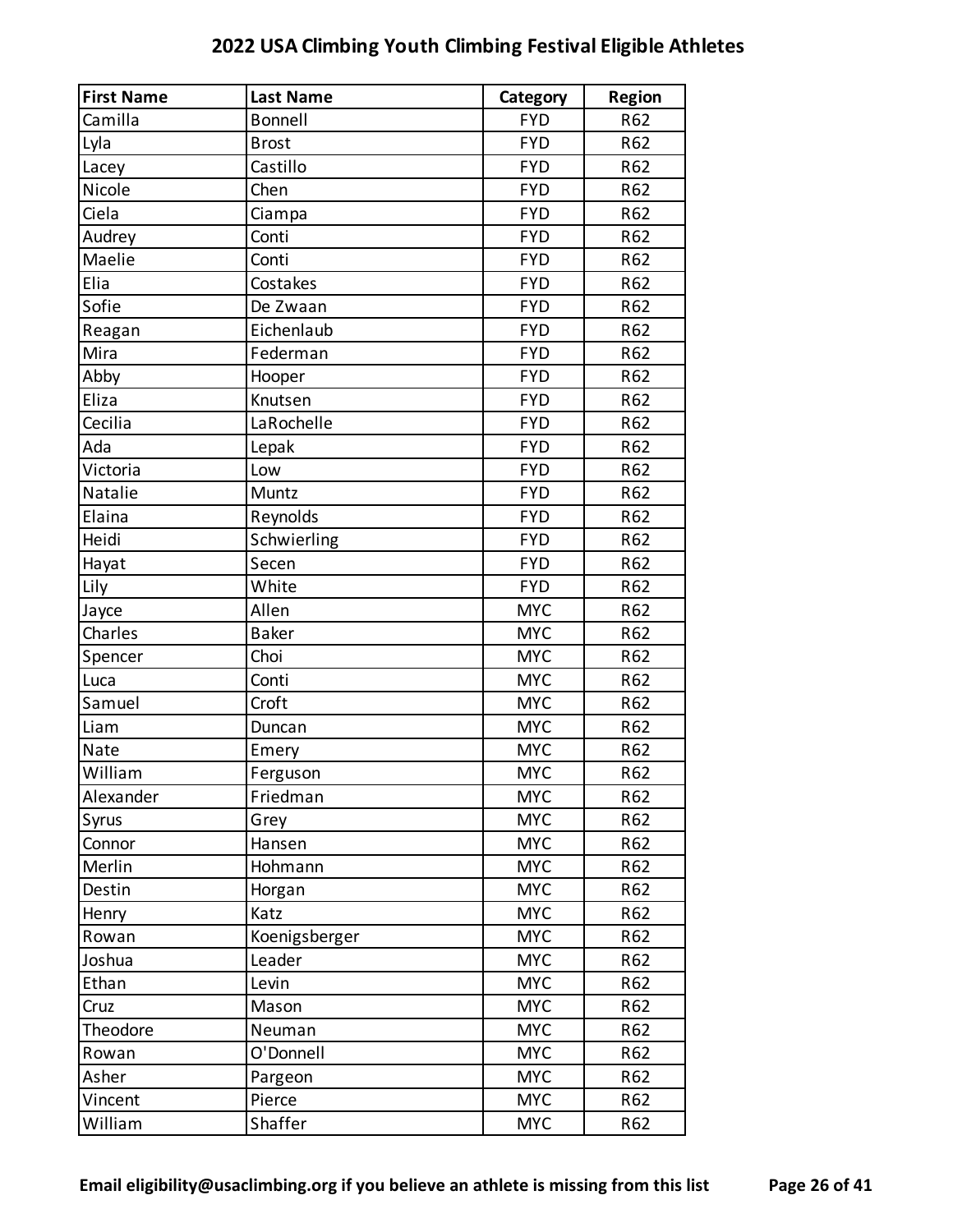| <b>First Name</b> | <b>Last Name</b> | Category   | <b>Region</b> |
|-------------------|------------------|------------|---------------|
| Wesley            | Siadak           | <b>MYC</b> | R62           |
| Luka              | Steeb            | <b>MYC</b> | R62           |
| Roger Link        | Tulett           | <b>MYC</b> | R62           |
| Noah              | Wanner           | <b>MYC</b> | R62           |
| Callum            | Weber            | <b>MYC</b> | R62           |
| Benjamin          | Williamson       | <b>MYC</b> | R62           |
| Teixler           | <b>Block</b>     | <b>MYD</b> | R62           |
| Liam              | <b>Bowles</b>    | <b>MYD</b> | R62           |
| Theodore          | Danis            | <b>MYD</b> | R62           |
| Maxwell           | Duncan           | <b>MYD</b> | R62           |
| Jude              | Elliott          | <b>MYD</b> | R62           |
| Gem               | Hohmann          | <b>MYD</b> | R62           |
| Kai               | Irwin            | <b>MYD</b> | R62           |
| Henry             | Kalberer         | <b>MYD</b> | R62           |
| Harrison          | Kelly            | <b>MYD</b> | R62           |
| William           | Korsmo           | <b>MYD</b> | R62           |
| Theodore          | Lake             | <b>MYD</b> | R62           |
| Chase             | Long             | <b>MYD</b> | R62           |
| Keegan            | <b>Mullins</b>   | <b>MYD</b> | R62           |
| Jameson           | Namsupak         | <b>MYD</b> | R62           |
| Roy               | Nixon            | <b>MYD</b> | R62           |
| Maxmilian         | Petras           | <b>MYD</b> | R62           |
| Jonah             | Rapp             | <b>MYD</b> | R62           |
| Desmond           | Siadak           | <b>MYD</b> | R62           |
| Benjamin          | Soprunov         | <b>MYD</b> | R62           |
| <b>Drake</b>      | Tyburski         | <b>MYD</b> | R62           |
| Erik              | Tyburski         | <b>MYD</b> | R62           |
| Eric              | Wachtler         | <b>MYD</b> | R62           |
| Jack              | Winiger          | <b>MYD</b> | R62           |
| Jasper            | Wolfson          | <b>MYD</b> | R62           |
| Hayden            | Yokum            | <b>MYD</b> | R62           |
| Lena              | Allen            | <b>FYC</b> | R71           |
| Kaitlyn           | Alwine           | <b>FYC</b> | R71           |
| Olivia            | <b>Bariteau</b>  | <b>FYC</b> | R71           |
| Emika             | <b>Blum</b>      | <b>FYC</b> | R71           |
| Isabella          | <b>Bozek</b>     | <b>FYC</b> | R71           |
| Lila              | <b>Burrow</b>    | <b>FYC</b> | R71           |
| Carolina          | Calvo-Contreras  | <b>FYC</b> | R71           |
| Martha            | Childs           | <b>FYC</b> | R71           |
| Abelle            | Cooper           | <b>FYC</b> | R71           |
| Colette           | Dickerson        | <b>FYC</b> | R71           |
| Lucy              | Duncan           | <b>FYC</b> | R71           |
| Georgia           | Ewin             | <b>FYC</b> | R71           |
| Mackey            | Fowler           | <b>FYC</b> | R71           |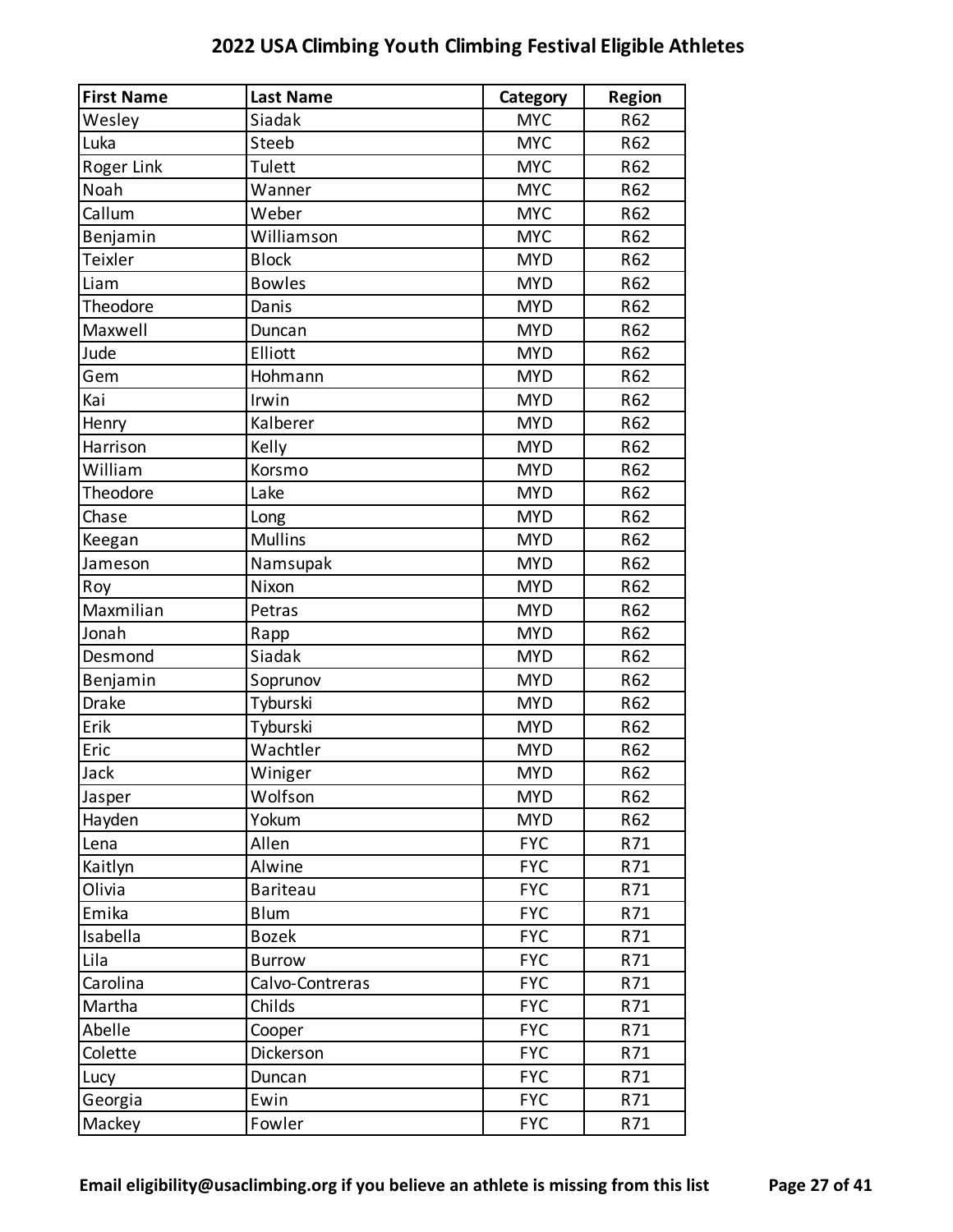| <b>First Name</b>    | <b>Last Name</b> | Category   | <b>Region</b> |
|----------------------|------------------|------------|---------------|
| Mina                 | <b>KANAAN</b>    | <b>FYC</b> | R71           |
| Grace                | Kazama           | <b>FYC</b> | R71           |
| Margaret             | Lachapelle       | <b>FYC</b> | R71           |
| Jillian              | Lett             | <b>FYC</b> | R71           |
| Jillian              | Lind             | <b>FYC</b> | R71           |
| Annie                | <b>McGinnis</b>  | <b>FYC</b> | R71           |
| Alexandra            | Moreno           | <b>FYC</b> | R71           |
| Alexa                | Murovitz         | <b>FYC</b> | R71           |
| Sona                 | Nandwana         | <b>FYC</b> | R71           |
| Linsay               | Nishita          | <b>FYC</b> | R71           |
| Caroline             | Ori              | <b>FYC</b> | R71           |
| Caitlyn              | Preston          | <b>FYC</b> | R71           |
| <b>Allie Madison</b> | Quincy           | <b>FYC</b> | R71           |
| Clare                | Shipp            | <b>FYC</b> | R71           |
| Leah                 | Sineway          | <b>FYC</b> | R71           |
| <b>SASHA</b>         | Soriano          | <b>FYC</b> | R71           |
| Samantha             | Szubski          | <b>FYC</b> | R71           |
| <b>Beatrix</b>       | Tiplady          | <b>FYC</b> | R71           |
| Orli                 | <b>Tsur</b>      | <b>FYC</b> | R71           |
| Avery                | Abels            | <b>FYD</b> | R71           |
| Abigail              | Angell           | <b>FYD</b> | R71           |
| Claire               | <b>Bevans</b>    | <b>FYD</b> | R71           |
| Kathryn              | <b>Brice</b>     | <b>FYD</b> | R71           |
| Evelyn               | <b>Burrow</b>    | <b>FYD</b> | R71           |
| Talia                | Callen           | <b>FYD</b> | R71           |
| Emma                 | Carr             | <b>FYD</b> | R71           |
| Finley               | Clark            | <b>FYD</b> | R71           |
| Lianna               | Cornely          | <b>FYD</b> | R71           |
| Abigail              | Frank            | <b>FYD</b> | R71           |
| Avery                | Fuller           | <b>FYD</b> | R71           |
| Erin                 | Gambrel          | <b>FYD</b> | R71           |
| Yancey Kate          | Hathorne         | <b>FYD</b> | R71           |
| Geneva               | Kuo              | <b>FYD</b> | R71           |
| Olive                | Lauer            | <b>FYD</b> | R71           |
| Elizabeth            | McGinnis         | <b>FYD</b> | R71           |
| <b>Bryce</b>         | Miller           | <b>FYD</b> | R71           |
| Ann                  | NesSmith         | <b>FYD</b> | R71           |
| Emma                 | Pacheco          | <b>FYD</b> | R71           |
| Benazir              | Paul             | <b>FYD</b> | R71           |
| Zoe                  | Quinonez         | <b>FYD</b> | R71           |
| Eleanor              | Ross             | <b>FYD</b> | R71           |
| Ansley               | Ruben            | <b>FYD</b> | R71           |
| Kira                 | Ryder            | <b>FYD</b> | R71           |
| Summer               | Sims             | <b>FYD</b> | R71           |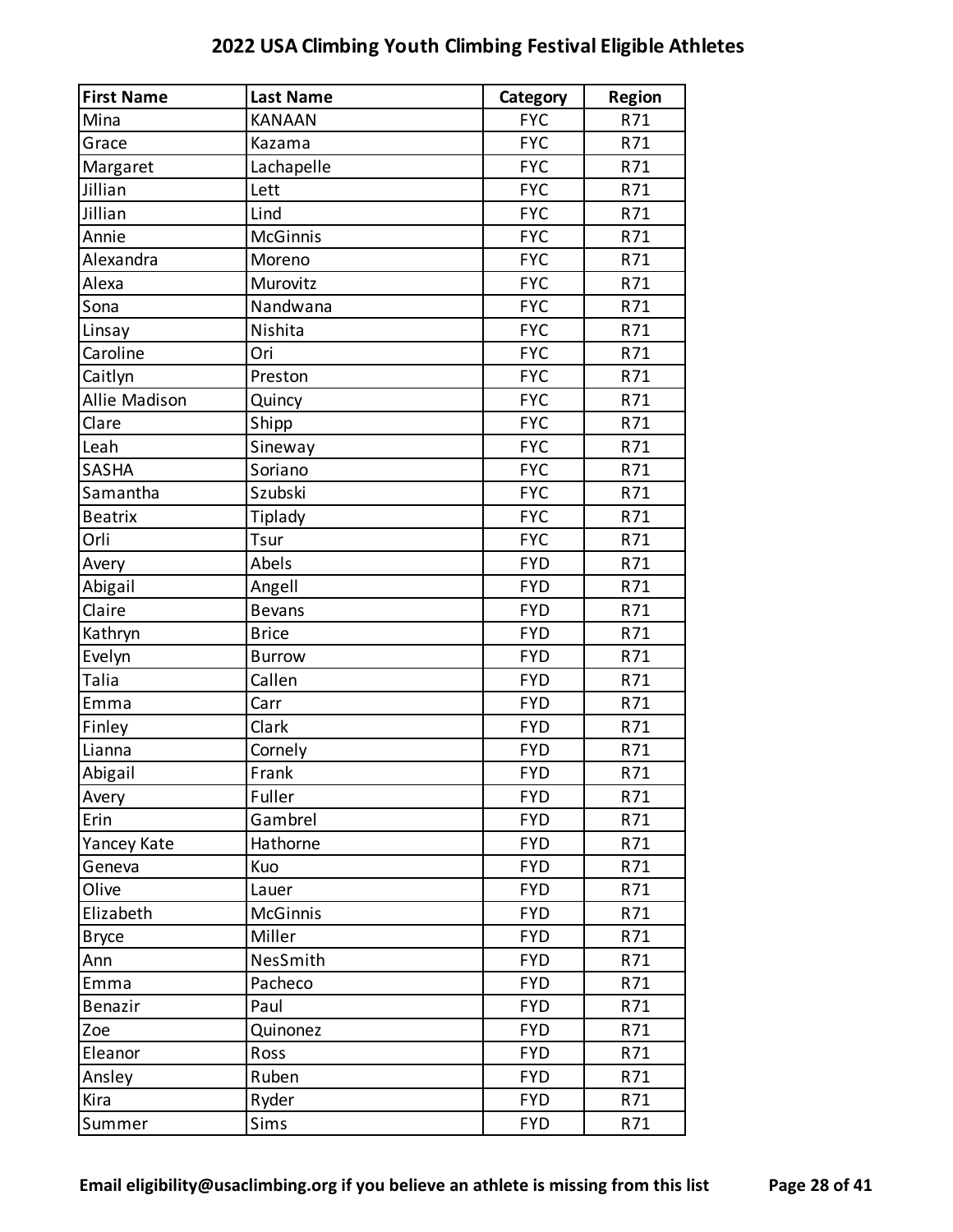| <b>First Name</b> | <b>Last Name</b> | Category   | <b>Region</b> |
|-------------------|------------------|------------|---------------|
| Maura             | Sowcik           | <b>FYD</b> | R71           |
| Claire            | Suarez           | <b>FYD</b> | R71           |
| Lillian           | Van Cuyk         | <b>FYD</b> | R71           |
| Katie             | Vogin            | <b>FYD</b> | R71           |
| Lily              | Witkiewicz       | <b>FYD</b> | R71           |
| Soren             | Andry            | <b>MYC</b> | R71           |
| Henry             | <b>Barnhart</b>  | <b>MYC</b> | R71           |
| Joseph            | <b>Burgar</b>    | <b>MYC</b> | R71           |
| Mac               | Cahill           | <b>MYC</b> | R71           |
| Grey              | Carter           | <b>MYC</b> | R71           |
| Will              | Cassidy          | <b>MYC</b> | R71           |
| Holden            | Chambers         | <b>MYC</b> | R71           |
| Toby              | Chubb            | <b>MYC</b> | R71           |
| Kai               | Cobbs            | <b>MYC</b> | R71           |
| Ramsay            | Collins          | <b>MYC</b> | R71           |
| <b>Bronx</b>      | Edwards          | <b>MYC</b> | R71           |
| Matthew           | Frank            | <b>MYC</b> | R71           |
| Dylan             | Gardner          | <b>MYC</b> | R71           |
| Liam              | Hammond          | <b>MYC</b> | R71           |
| Reese             | Hobel            | <b>MYC</b> | R71           |
| Tyler             | Honda            | <b>MYC</b> | R71           |
| Stuart            | Imbach           | <b>MYC</b> | R71           |
| Nathan            | Jackson          | <b>MYC</b> | R71           |
| Kaiden            | Lennox           | <b>MYC</b> | R71           |
| Luke              | Lorenzo          | <b>MYC</b> | R71           |
| William           | Noble            | <b>MYC</b> | R71           |
| Nathaniel         | Nordmann         | <b>MYC</b> | R71           |
| Gabriel           | Rodriguez        | <b>MYC</b> | R71           |
| Kai               | Roy              | <b>MYC</b> | R71           |
| Pyotr Henry       | Rumschlag        | <b>MYC</b> | R71           |
| Val               | Schnell          | <b>MYC</b> | R71           |
| Andrew            | Shipp            | <b>MYC</b> | R71           |
| Benjamin          | Shipp            | <b>MYC</b> | R71           |
| Nolan             | <b>Strine</b>    | <b>MYC</b> | R71           |
| Allen             | Thakkar          | <b>MYC</b> | R71           |
| Mills             | Weinstein        | <b>MYC</b> | R71           |
| Jude              | Batchelder       | <b>MYD</b> | R71           |
| Ethan             | Blanchette       | <b>MYD</b> | R71           |
| Emerson           | <b>Brackney</b>  | <b>MYD</b> | R71           |
| Wright            | <b>Brennan</b>   | <b>MYD</b> | R71           |
| Holden            | <b>Burrow</b>    | <b>MYD</b> | R71           |
| Angus             | Chambers         | <b>MYD</b> | R71           |
| Henry             | Clement          | <b>MYD</b> | R71           |
| Jensen            | Collins          | <b>MYD</b> | R71           |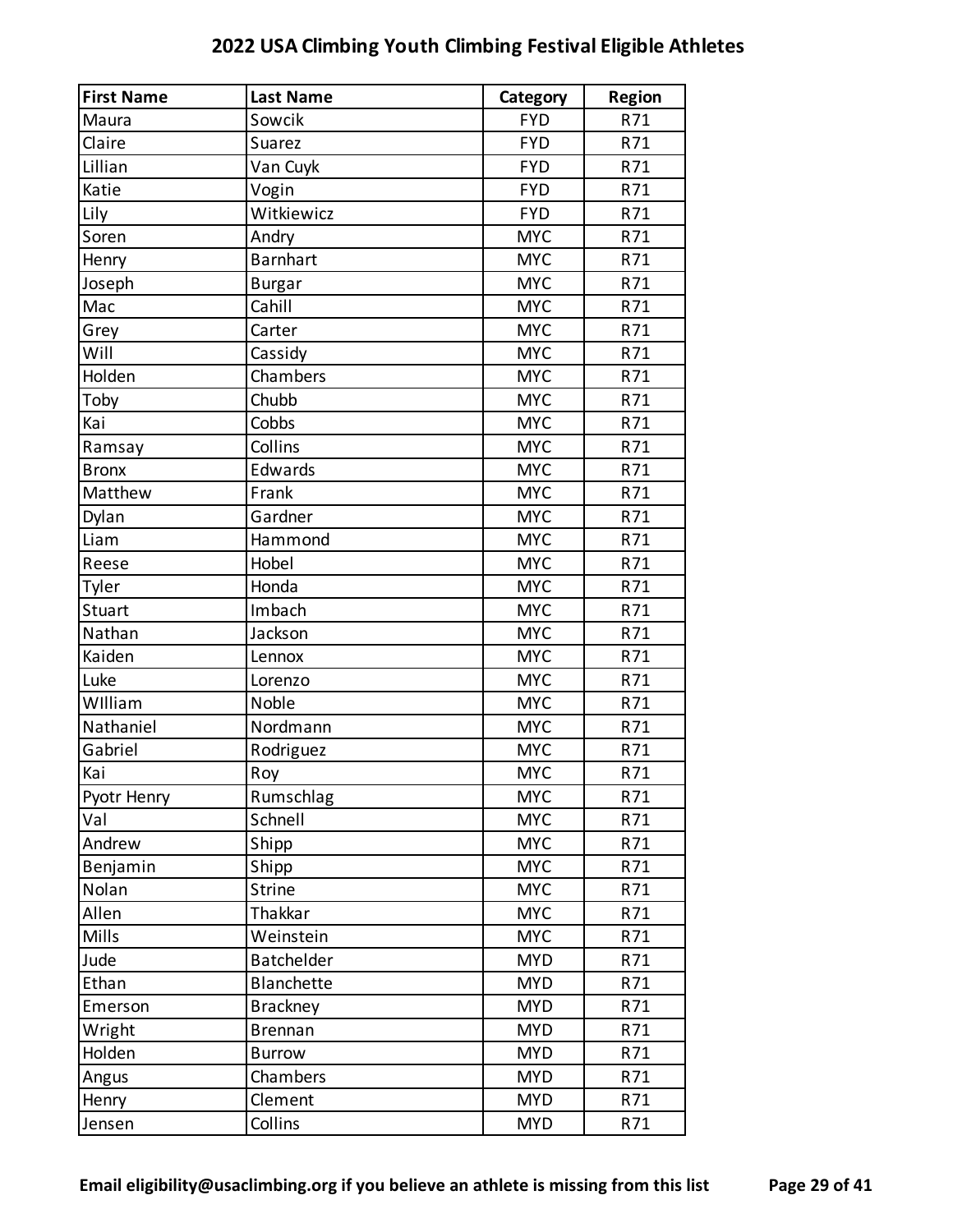| <b>First Name</b> | <b>Last Name</b>           | Category   | <b>Region</b> |
|-------------------|----------------------------|------------|---------------|
| Mathis            | Collins                    | <b>MYD</b> | R71           |
| Seth              | Dehnert                    | <b>MYD</b> | R71           |
| Javier            | Diego                      | <b>MYD</b> | R71           |
| Felix             | Hammond                    | <b>MYD</b> | R71           |
| Jacob             | Henslee                    | <b>MYD</b> | R71           |
| James             | Henslee                    | <b>MYD</b> | R71           |
| Theo              | Hilgemberg Kimura Castanha | <b>MYD</b> | R71           |
| Thomas            | Hunter                     | <b>MYD</b> | R71           |
| Finn              | Jones                      | <b>MYD</b> | R71           |
| <b>Braden</b>     | Keiter                     | <b>MYD</b> | R71           |
| Bowen             | Lennox                     | <b>MYD</b> | R71           |
| MAKSIM (MAKS)     | <b>MARTIN</b>              | <b>MYD</b> | R71           |
| Spencer           | Metz                       | <b>MYD</b> | R71           |
| Jack              | Morgan                     | <b>MYD</b> | R71           |
| Wyatt             | Reimer                     | <b>MYD</b> | R71           |
| Naveen            | Renner                     | <b>MYD</b> | R71           |
| William           | Rueger                     | <b>MYD</b> | R71           |
| Benjamin          | Simms                      | <b>MYD</b> | R71           |
| Jackson           | Watson                     | <b>MYD</b> | R71           |
| Faridelle         | <b>Bondar</b>              | <b>FYC</b> | R72           |
| Kaelynn           | <b>Boneta</b>              | <b>FYC</b> | R72           |
| Elaine            | <b>Burrows</b>             | <b>FYC</b> | R72           |
| Sadie             | Chilton                    | <b>FYC</b> | R72           |
| Amelia            | Downey                     | <b>FYC</b> | R72           |
| Hayden            | Emerson                    | <b>FYC</b> | R72           |
| Clara             | Fowlkes                    | <b>FYC</b> | R72           |
| Lucille           | Hammer                     | <b>FYC</b> | R72           |
| Georgi            | Herlocker                  | <b>FYC</b> | R72           |
| Elana             | Joubert                    | <b>FYC</b> | R72           |
| Madeleine         | Kick                       | <b>FYC</b> | R72           |
| Olivia            | Knight                     | <b>FYC</b> | R72           |
| Grace             | Letchworth                 | <b>FYC</b> | R72           |
| Katherine         | Mehlem                     | <b>FYC</b> | R72           |
| Zoe               | Nelsen                     | <b>FYC</b> | R72           |
| Mariana           | ORourke                    | <b>FYC</b> | R72           |
| Alexandra         | Pearson                    | <b>FYC</b> | R72           |
| Lillian           | Pearson                    | <b>FYC</b> | R72           |
| Ella Rose         | Piazza                     | <b>FYC</b> | R72           |
| Emma Lee          | Rau                        | <b>FYC</b> | R72           |
| Abigail           | Schlotterback              | <b>FYC</b> | R72           |
| Catharine         | Schubert                   | <b>FYC</b> | R72           |
| Clarissa          | Sebes                      | <b>FYC</b> | R72           |
| Alexa             | Whitworth                  | <b>FYC</b> | R72           |
| Lauren            | Williams                   | <b>FYC</b> | R72           |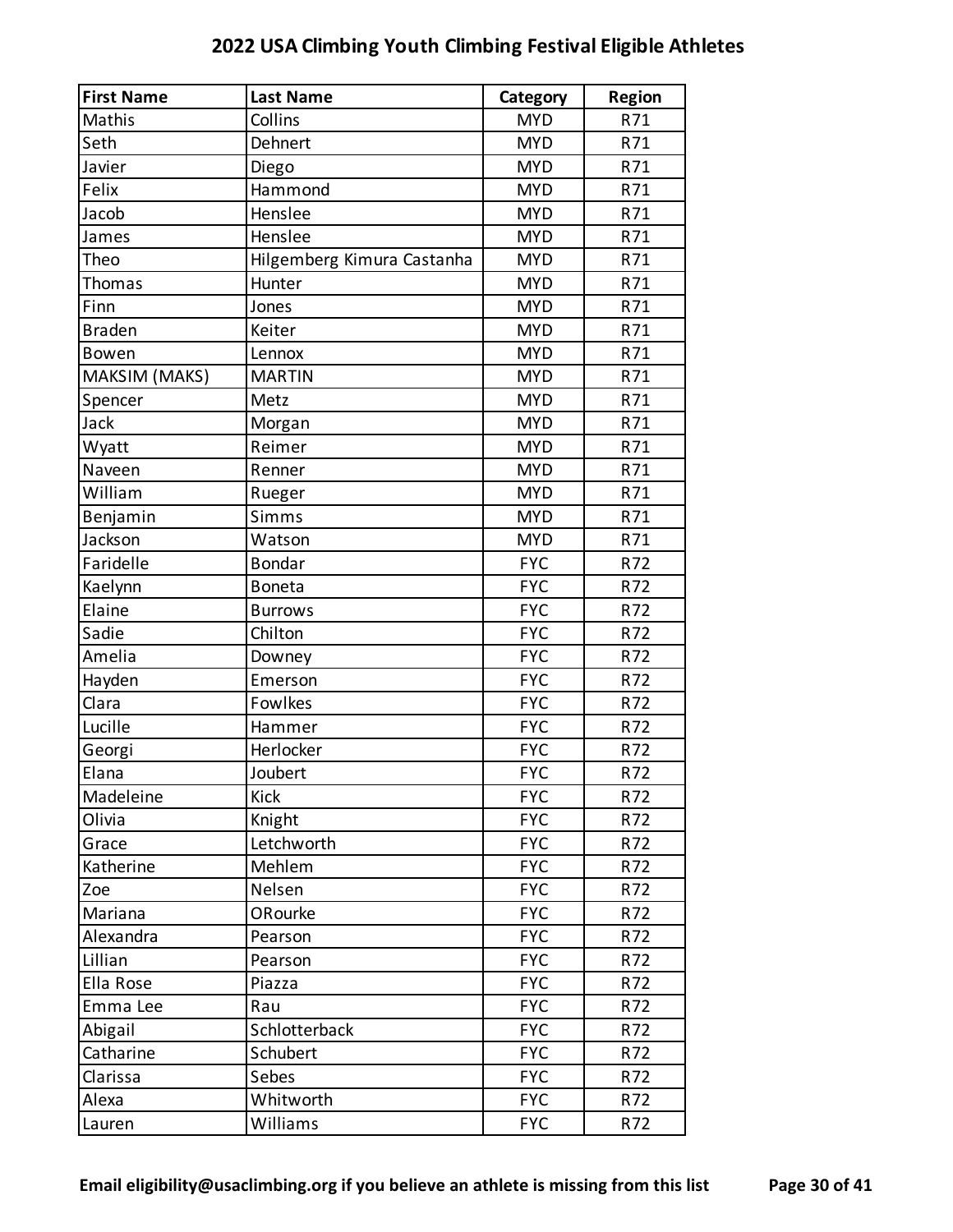| <b>First Name</b> | <b>Last Name</b> | Category   | <b>Region</b> |
|-------------------|------------------|------------|---------------|
| Adriana           | Yockelson        | <b>FYC</b> | R72           |
| Claire            | Zhong            | <b>FYC</b> | R72           |
| Chloe             | Chapman          | <b>FYD</b> | R72           |
| Maya              | Chuo             | <b>FYD</b> | R72           |
| Addison           | Del Ponte        | <b>FYD</b> | R72           |
| Reagan            | George           | <b>FYD</b> | R72           |
| Margo             | Herlocker        | <b>FYD</b> | R72           |
| Pearl             | Holladay         | <b>FYD</b> | R72           |
| Alba              | Kindred          | <b>FYD</b> | R72           |
| Daphne            | McKibben         | <b>FYD</b> | R72           |
| Aurora            | Munson           | <b>FYD</b> | R72           |
| Liberty           | Munson           | <b>FYD</b> | R72           |
| Nola              | Robnett          | <b>FYD</b> | R72           |
| Raegen            | Rursch           | <b>FYD</b> | R72           |
| Adeline           | Schubert         | <b>FYD</b> | R72           |
| Rebecca           | Scott            | <b>FYD</b> | R72           |
| Sophie            | Simmons          | <b>FYD</b> | R72           |
| Dominick          | <b>Barberio</b>  | <b>MYC</b> | R72           |
| Lucas             | Beghein          | <b>MYC</b> | R72           |
| Zachary           | <b>Boettner</b>  | <b>MYC</b> | R72           |
| George            | Cunningham IV    | <b>MYC</b> | R72           |
| Ryder             | Farrell          | <b>MYC</b> | R72           |
| Conrad            | Johnson          | <b>MYC</b> | R72           |
| Nadav             | Link             | <b>MYC</b> | R72           |
| Elliot            | McCain           | <b>MYC</b> | R72           |
| Luke              | McCarthy         | <b>MYC</b> | R72           |
| Levi              | McClure          | <b>MYC</b> | R72           |
| Dylan             | McGinty          | <b>MYC</b> | R72           |
| Mason             | Molloy           | <b>MYC</b> | R72           |
| Dillan            | Owens            | <b>MYC</b> | R72           |
| Tobe              | Pont             | <b>MYC</b> | R72           |
| Nathan            | Risher           | <b>MYC</b> | R72           |
| Asa               | Ruffrage         | <b>MYC</b> | R72           |
| Carter            | Sharpe           | <b>MYC</b> | R72           |
| Matthew           | Sharpe           | <b>MYC</b> | R72           |
| Max               | Sigmon           | <b>MYC</b> | R72           |
| Davis             | Slocum           | <b>MYC</b> | R72           |
| Cameron           | <b>Strauss</b>   | <b>MYC</b> | R72           |
| Wyatt             | Taggert          | <b>MYC</b> | R72           |
| <b>Berkley</b>    | Willis           | <b>MYC</b> | R72           |
| Aidan             | Winkler          | <b>MYC</b> | R72           |
| Tyler             | <b>BUCKNER</b>   | <b>MYD</b> | R72           |
| Satya             | Chowdri          | <b>MYD</b> | R72           |
| Hudson            | Corbett          | <b>MYD</b> | R72           |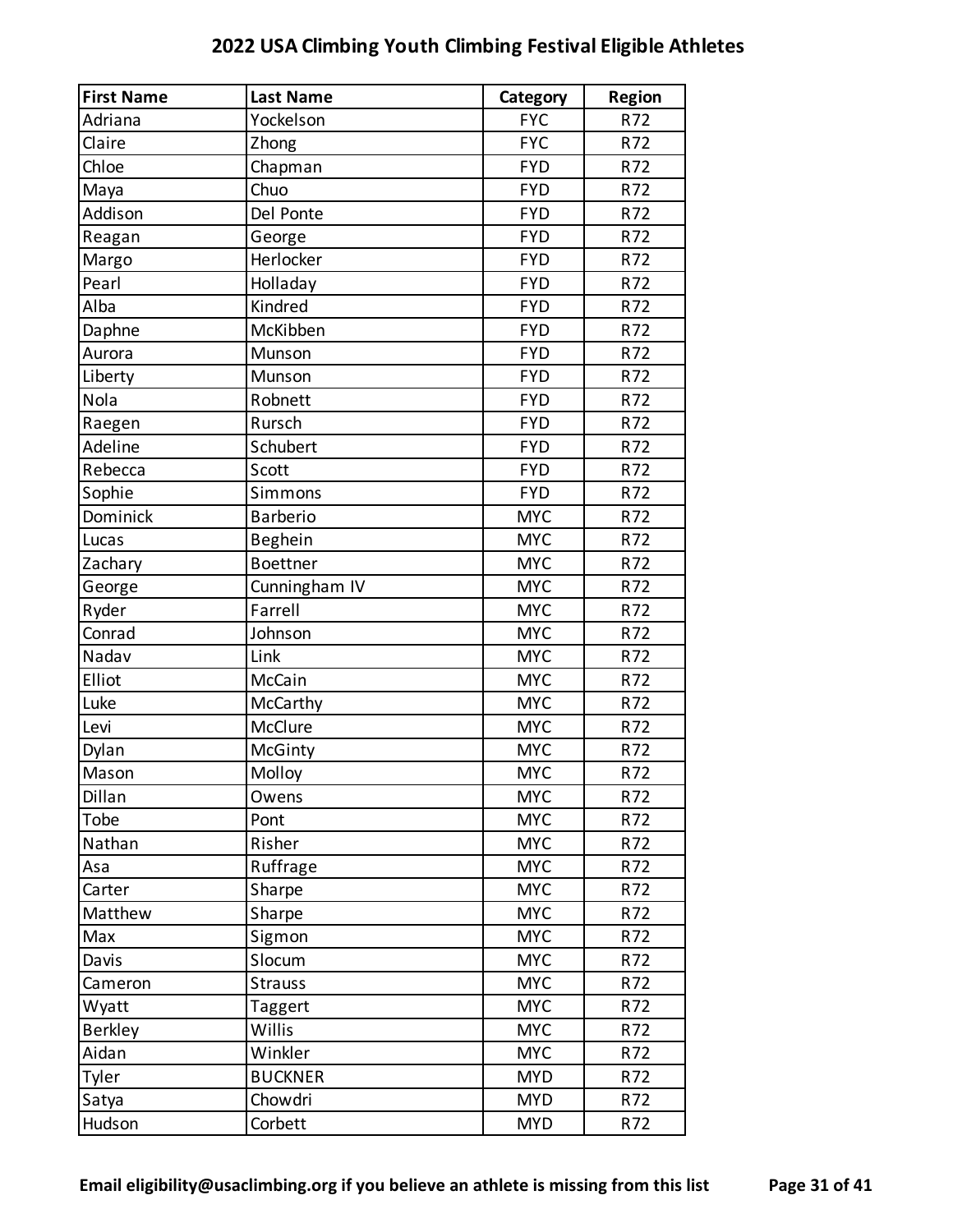| <b>First Name</b> | <b>Last Name</b> | Category   | <b>Region</b> |
|-------------------|------------------|------------|---------------|
| Sam               | <b>GILMORE</b>   | <b>MYD</b> | R72           |
| Jack              | Jesse            | <b>MYD</b> | R72           |
| Cyrus             | Johnson          | <b>MYD</b> | R72           |
| Max               | Merklinger       | <b>MYD</b> | R72           |
| River             | Mullett          | <b>MYD</b> | R72           |
| Maxwell           | Munson           | <b>MYD</b> | R72           |
| Jennings          | Postlewaite      | <b>MYD</b> | R72           |
| Jaxon             | Sawyer           | <b>MYD</b> | R72           |
| Shane             | Winchester       | <b>MYD</b> | R72           |
| Wyatt             | Winchester       | <b>MYD</b> | R72           |
| Micaela           | Akamine          | <b>FYC</b> | R81           |
| Avery             | <b>Bolte</b>     | <b>FYC</b> | R81           |
| Nora              | Chism            | <b>FYC</b> | R81           |
| Isis Valentina    | Devisch-Lal      | <b>FYC</b> | R81           |
| Ellora            | Goldman          | <b>FYC</b> | R81           |
| Tea               | Huang            | <b>FYC</b> | R81           |
| Victoria          | Lee              | <b>FYC</b> | R81           |
| Clara             | Liftik           | <b>FYC</b> | R81           |
| Eveline           | Maddux           | <b>FYC</b> | R81           |
| Nellie            | <b>McClung</b>   | <b>FYC</b> | R81           |
| Abby              | McMahon          | <b>FYC</b> | R81           |
| Ruthie            | Robertson        | <b>FYC</b> | R81           |
| Paige             | Robinson         | <b>FYC</b> | R81           |
| Abigail           | Schmergel        | <b>FYC</b> | R81           |
| Madison           | Smith            | <b>FYC</b> | R81           |
| Loralai           | Staton           | <b>FYC</b> | R81           |
| Ashlyn            | Sullivan         | <b>FYC</b> | R81           |
| Niko              | Sullivan         | <b>FYC</b> | R81           |
| Juliette          | Thomas-Irvin     | <b>FYC</b> | R81           |
| Arabella          | Troeger          | <b>FYC</b> | R81           |
| Eleanor           | Wallace          | <b>FYC</b> | R81           |
| Madeleine         | <b>Burgert</b>   | <b>FYD</b> | R81           |
| Veronica          | Greer            | <b>FYD</b> | R81           |
| Raylan            | Grossnickle      | <b>FYD</b> | R81           |
| Zoe               | Hoang            | <b>FYD</b> | R81           |
| Celeste           | Ide              | <b>FYD</b> | R81           |
| Audrey            | Kang             | <b>FYD</b> | R81           |
| Nina              | Krylova          | <b>FYD</b> | R81           |
| Aaliyah           | Ladak            | <b>FYD</b> | R81           |
| Sydney            | Lang             | <b>FYD</b> | R81           |
| Moriah            | Madigan          | <b>FYD</b> | R81           |
| Elia              | Mazerolle        | <b>FYD</b> | R81           |
| <b>Bailey</b>     | Monaghen         | <b>FYD</b> | R81           |
| Ella              | Patil            | <b>FYD</b> | R81           |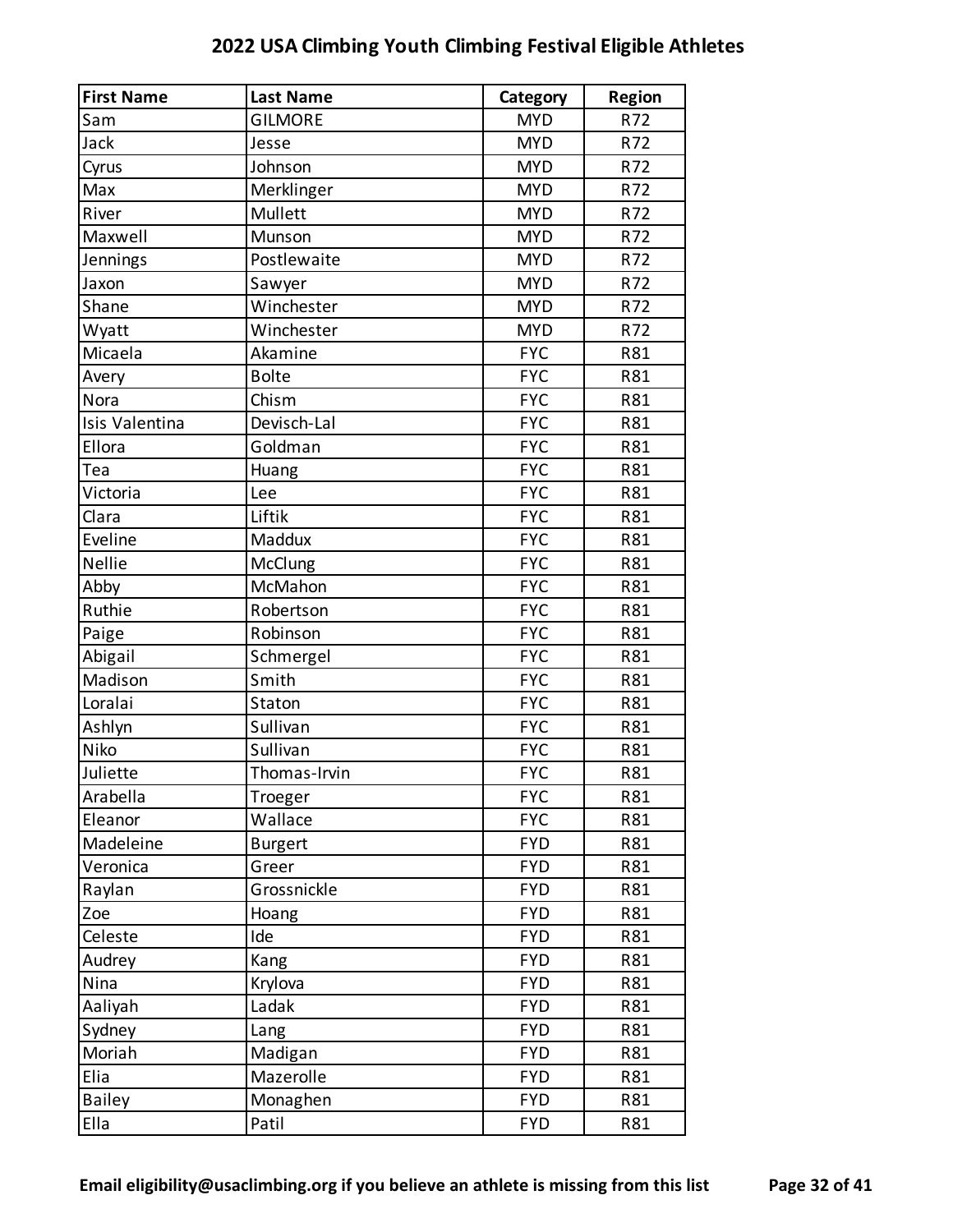| <b>First Name</b> | <b>Last Name</b>         | Category   | <b>Region</b> |
|-------------------|--------------------------|------------|---------------|
| Layla             | Schmook                  | <b>FYD</b> | R81           |
| Raegan            | Slade                    | <b>FYD</b> | R81           |
| Stella            | Tuskey                   | <b>FYD</b> | R81           |
| Jade              | Van der Waals            | <b>FYD</b> | R81           |
| Aubrey            | Ward                     | <b>FYD</b> | R81           |
| Sabrina           | Wojenski                 | <b>FYD</b> | R81           |
| Sophia            | Wood                     | <b>FYD</b> | R81           |
| Zoltan            | Agoston                  | <b>MYC</b> | R81           |
| Lincoln           | <b>Baird</b>             | <b>MYC</b> | R81           |
| Aniruddh          | Balu                     | <b>MYC</b> | R81           |
| Kyan              | <b>Bateson</b>           | <b>MYC</b> | R81           |
| <b>THEODORE</b>   | <b>BODINE</b>            | <b>MYC</b> | R81           |
| Gary              | <b>Buck</b>              | <b>MYC</b> | R81           |
| Cameron           | Flint-Steinig            | <b>MYC</b> | R81           |
| Grant             | Fricke                   | <b>MYC</b> | R81           |
| Sam               | Gleason                  | <b>MYC</b> | R81           |
| Alexander         | Grayson                  | <b>MYC</b> | R81           |
| Isaac             | Gunville                 | <b>MYC</b> | R81           |
| Makai             | Hood                     | <b>MYC</b> | R81           |
| Jake              | <b>Insignares Santos</b> | <b>MYC</b> | R81           |
| Liam              | Lawrence                 | <b>MYC</b> | R81           |
| Pierson           | Marshall                 | <b>MYC</b> | R81           |
| Cesar             | Meadow                   | <b>MYC</b> | R81           |
| Benjamin          | Miller                   | <b>MYC</b> | R81           |
| Ryan              | Pyke                     | <b>MYC</b> | R81           |
| Luca              | Rossi                    | <b>MYC</b> | R81           |
| Alexander         | Skladzien                | <b>MYC</b> | R81           |
| William           | Strong                   | <b>MYC</b> | R81           |
| Kieran            | Toyoda                   | <b>MYC</b> | R81           |
| Robert            | Wallace                  | <b>MYC</b> | R81           |
| Max               | Weiner                   | <b>MYC</b> | R81           |
| Grayson           | Wimmer                   | <b>MYC</b> | R81           |
| Asher             | Anderson                 | <b>MYD</b> | R81           |
| Gavin             | Anderson                 | <b>MYD</b> | R81           |
| Hayden            | Anderson                 | <b>MYD</b> | R81           |
| <b>Bryson</b>     | <b>Best-Jones</b>        | <b>MYD</b> | R81           |
| Troy              | <b>Buck</b>              | <b>MYD</b> | R81           |
| Alexander         | Elton-Melzi              | <b>MYD</b> | R81           |
| Tobias            | Garry                    | <b>MYD</b> | R81           |
| Bentley           | Guzek                    | <b>MYD</b> | R81           |
| Tony              | Gvozdov                  | <b>MYD</b> | R81           |
| Samuel            | Hartley                  | <b>MYD</b> | R81           |
| Jack              | Herman                   | <b>MYD</b> | R81           |
| Drake             | Hudert                   | <b>MYD</b> | R81           |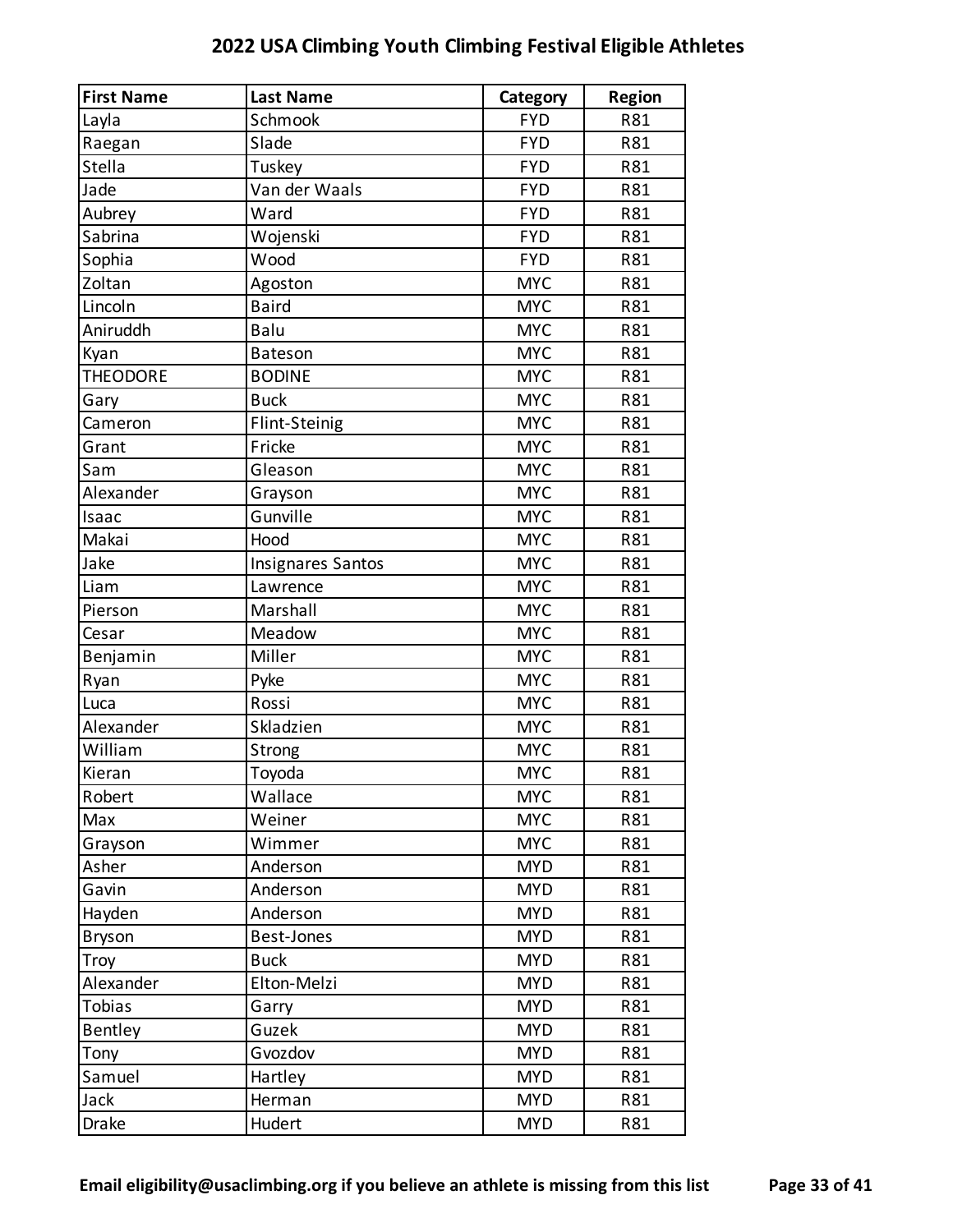| <b>First Name</b> | <b>Last Name</b> | Category   | <b>Region</b> |
|-------------------|------------------|------------|---------------|
| Ryan              | Pape             | <b>MYD</b> | R81           |
| Kyle              | Robinson         | <b>MYD</b> | R81           |
| Rowan             | Silk             | <b>MYD</b> | R81           |
| Crosby            | Smith            | <b>MYD</b> | R81           |
| Killian           | Stangl           | <b>MYD</b> | R81           |
| Maxwell           | Stephen-Hassard  | <b>MYD</b> | R81           |
| Maxwell           | Thurber          | <b>MYD</b> | R81           |
| William           | Turner           | <b>MYD</b> | R81           |
| Harlan            | Webster          | <b>MYD</b> | R81           |
| Ben               | Weiner           | <b>MYD</b> | R81           |
| Eli               | Weiner           | <b>MYD</b> | R81           |
| Urban             | Wimmer           | <b>MYD</b> | R81           |
| Eva               | <b>Bonini</b>    | <b>FYC</b> | R82           |
| Siri              | <b>Brubaker</b>  | <b>FYC</b> | R82           |
| Zoe               | Chi              | <b>FYC</b> | R82           |
| Maya              | Ene              | <b>FYC</b> | R82           |
| Sophia            | Flaccavento      | <b>FYC</b> | R82           |
| Lucia             | Gonzalez         | <b>FYC</b> | R82           |
| Francesca         | Hain             | <b>FYC</b> | R82           |
| Emma              | Harkin           | <b>FYC</b> | R82           |
| Isabel            | Hesse            | <b>FYC</b> | R82           |
| Alexandra         | Johnson          | <b>FYC</b> | R82           |
| Cassie            | Krause           | <b>FYC</b> | R82           |
| Alma              | Laine            | <b>FYC</b> | R82           |
| Devon             | Libro            | <b>FYC</b> | R82           |
| Allegra           | Lye              | <b>FYC</b> | R82           |
| Chloe             | Nicolas-manav    | <b>FYC</b> | R82           |
| Yehvin            | Park             | <b>FYC</b> | R82           |
| Charlotte         | Peat             | <b>FYC</b> | R82           |
| sophie            | posarlie         | <b>FYC</b> | R82           |
| Maya              | Radchenko        | <b>FYC</b> | R82           |
| Vida              | Schaeffer        | <b>FYC</b> | R82           |
| Ava               | Scorsone         | <b>FYC</b> | R82           |
| Addison           | Stern            | <b>FYC</b> | R82           |
| Agata             | Uryniuk          | <b>FYC</b> | R82           |
| Zoe               | Walinsky         | <b>FYC</b> | R82           |
| Fiona             | White            | <b>FYC</b> | R82           |
| River             | Williams         | <b>FYC</b> | R82           |
| Simone            | Winkelman        | <b>FYC</b> | R82           |
| Sadie             | Wolfe            | <b>FYC</b> | R82           |
| Averyl            | Xu               | <b>FYC</b> | R82           |
| Kara              | Atienza          | <b>FYD</b> | R82           |
| Vivienne          | <b>Brown</b>     | <b>FYD</b> | R82           |
| Sydney            | <b>Byrne</b>     | <b>FYD</b> | R82           |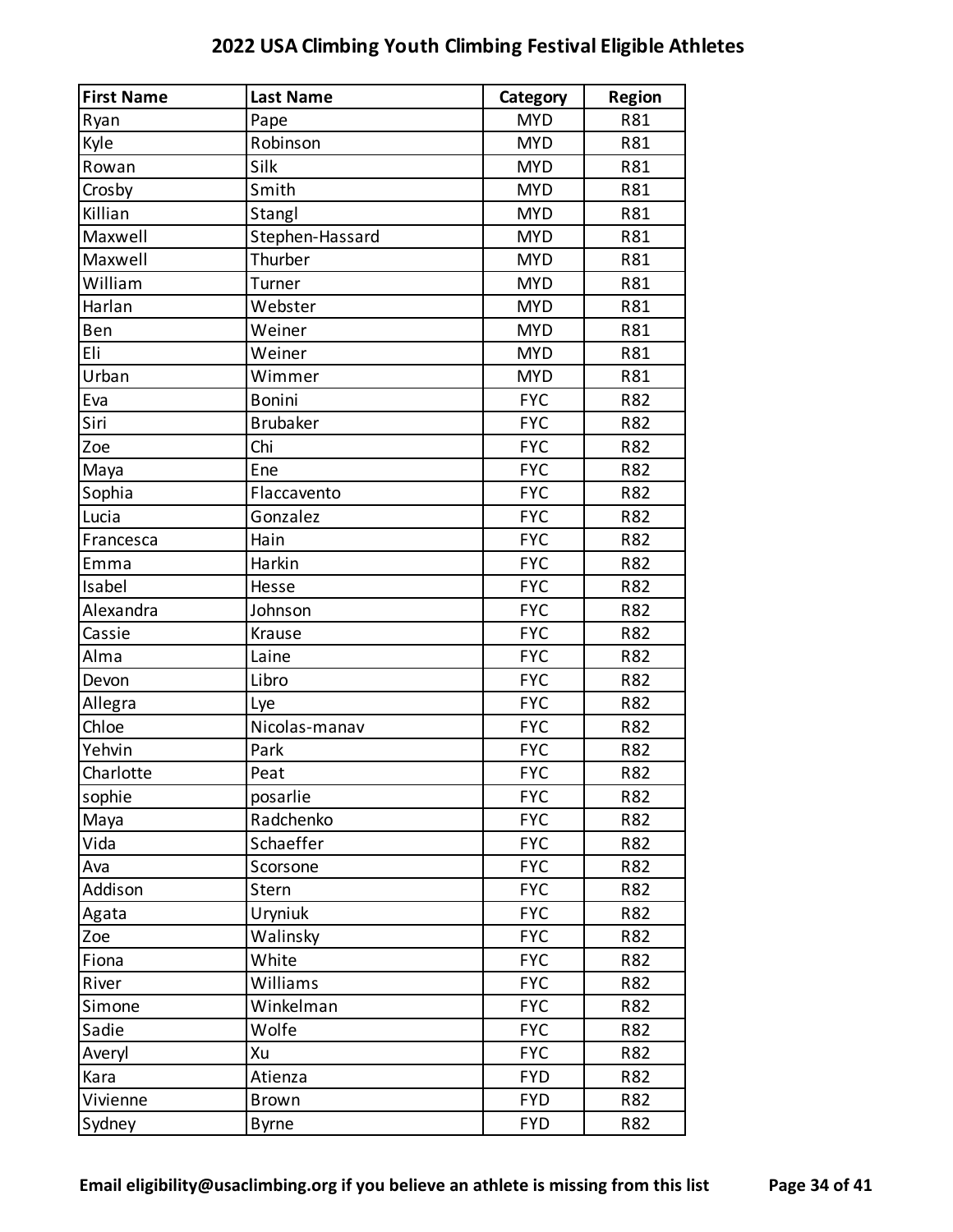| <b>First Name</b> | <b>Last Name</b> | Category   | <b>Region</b> |
|-------------------|------------------|------------|---------------|
| Aria              | Choxi            | <b>FYD</b> | R82           |
| Isadora           | Coombes-Moss     | <b>FYD</b> | R82           |
| Emory             | Cooper           | <b>FYD</b> | R82           |
| Corinne           | <b>DeCorte</b>   | <b>FYD</b> | R82           |
| Reagan            | Draine           | <b>FYD</b> | R82           |
| Daniela           | Efstathiou       | <b>FYD</b> | R82           |
| Maya              | Glover           | <b>FYD</b> | R82           |
| Isobel            | Kennedy          | <b>FYD</b> | R82           |
| Willa             | Knoflicek        | <b>FYD</b> | R82           |
| Milla             | Laine            | <b>FYD</b> | R82           |
| Hanna             | Luo              | <b>FYD</b> | R82           |
| Natalie           | Ross             | <b>FYD</b> | R82           |
| Amelie            | Schey            | <b>FYD</b> | R82           |
| Sierra            | Spurgeon         | <b>FYD</b> | R82           |
| Elliott           | Terry            | <b>FYD</b> | R82           |
| Wrenna            | Wright           | <b>FYD</b> | R82           |
| Adam              | <b>Baron</b>     | <b>MYC</b> | R82           |
| <b>Nicolas</b>    | <b>Berber</b>    | <b>MYC</b> | R82           |
| Denys             | Berletov         | <b>MYC</b> | R82           |
| Owen              | <b>Bethke</b>    | <b>MYC</b> | R82           |
| Will              | <b>Brubaker</b>  | <b>MYC</b> | R82           |
| Henry             | Caruso           | <b>MYC</b> | R82           |
| Dexter            | Chase            | <b>MYC</b> | R82           |
| Nevo              | Faitelson        | <b>MYC</b> | R82           |
| Colden            | Floss            | <b>MYC</b> | R82           |
| Jakob             | Grach            | <b>MYC</b> | R82           |
| Seth              | Johnson          | <b>MYC</b> | R82           |
| Caldwell          | Kirk             | <b>MYC</b> | R82           |
| Calvin            | Kuehl            | <b>MYC</b> | R82           |
| Craig             | Lathrop          | <b>MYC</b> | R82           |
| Cameron           | Liggett          | <b>MYC</b> | R82           |
| Cooper            | Maene            | <b>MYC</b> | R82           |
| Oliver            | Mccallum         | <b>MYC</b> | R82           |
| Riley             | McMynne          | <b>MYC</b> | R82           |
| Greyson           | Meyer            | <b>MYC</b> | R82           |
| Jack              | Paulis           | <b>MYC</b> | R82           |
| Daschel           | Pauly            | <b>MYC</b> | R82           |
| <b>Bodhi</b>      | Pirog            | <b>MYC</b> | R82           |
| Liam              | Riley            | <b>MYC</b> | R82           |
| William           | Stone            | <b>MYC</b> | R82           |
| Nathan            | Wurster          | <b>MYC</b> | R82           |
| Finn              | <b>Brown</b>     | <b>MYD</b> | R82           |
| Jasper            | <b>DiCarlo</b>   | <b>MYD</b> | R82           |
| Finlay            | Grant            | <b>MYD</b> | R82           |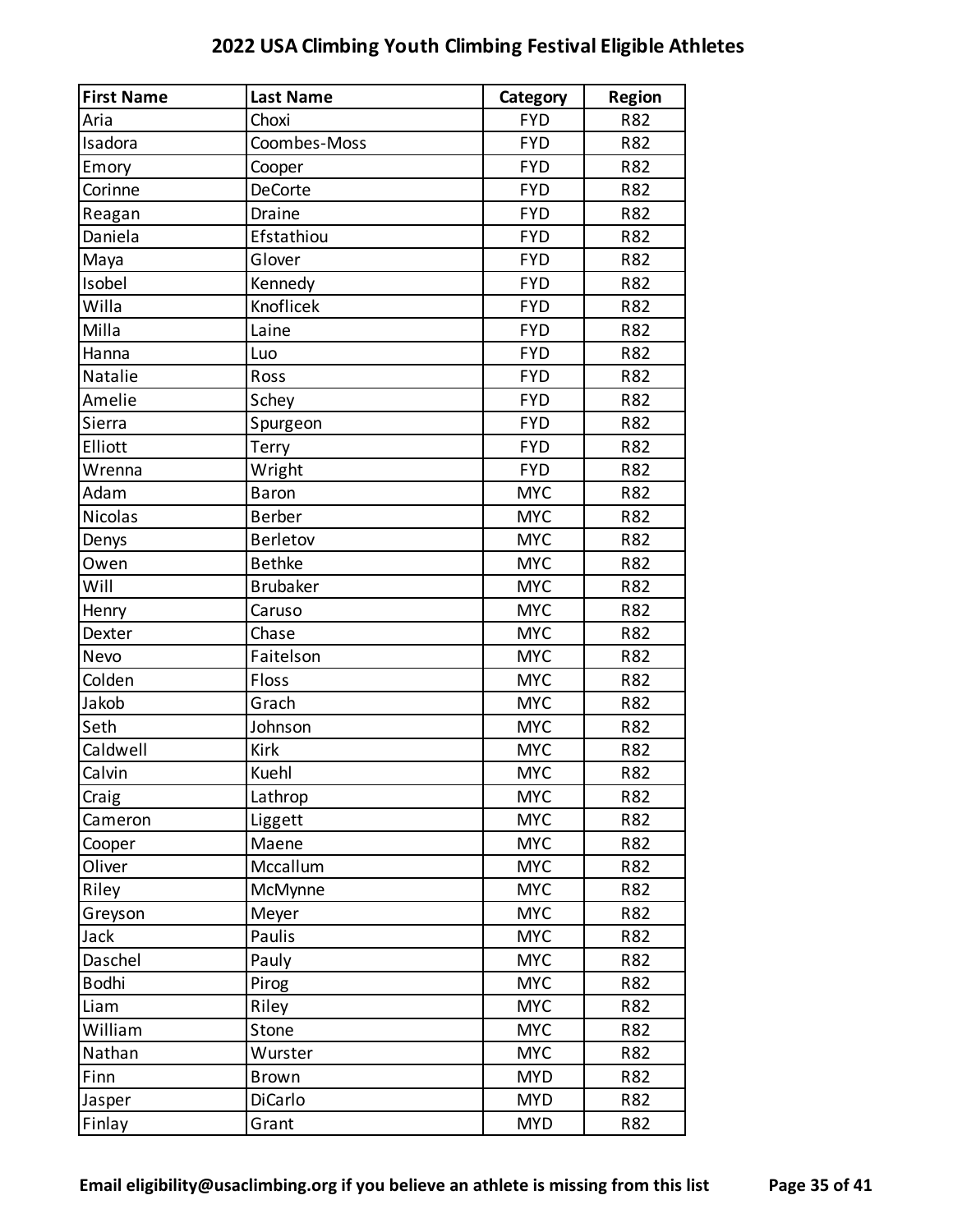| <b>First Name</b> | <b>Last Name</b>     | Category   | Region     |
|-------------------|----------------------|------------|------------|
| Eli               | Johnson              | <b>MYD</b> | <b>R82</b> |
| Ethan             | Long                 | <b>MYD</b> | R82        |
| Lucas             | Pociejowski          | <b>MYD</b> | R82        |
| Christian         | Ross                 | <b>MYD</b> | R82        |
| James             | Roth                 | <b>MYD</b> | R82        |
| Eli               | Sirota               | <b>MYD</b> | R82        |
| Logan             | Yiu                  | <b>MYD</b> | R82        |
| Frances           | Arms                 | <b>FYC</b> | R91        |
| Alexis            | <b>Barton</b>        | <b>FYC</b> | R91        |
| Angelina          | <b>Barton</b>        | <b>FYC</b> | R91        |
| Isha              | <b>Bharti</b>        | <b>FYC</b> | R91        |
| Juliette          | Carson               | <b>FYC</b> | R91        |
| Margo             | Chiong               | <b>FYC</b> | R91        |
| Louise            | Courvalin            | <b>FYC</b> | R91        |
| Tessa             | Drobnyk              | <b>FYC</b> | R91        |
| Layla             | Elkady               | <b>FYC</b> | R91        |
| Lila              | Fellows              | <b>FYC</b> | R91        |
| Scarlett          | Ferreri              | <b>FYC</b> | R91        |
| Elisa             | Fraccari             | <b>FYC</b> | R91        |
| Antigone          | Hines                | <b>FYC</b> | R91        |
| Elizabeth         | Hu                   | <b>FYC</b> | R91        |
| Kelsey            | Jackson              | <b>FYC</b> | R91        |
| <b>KATIE</b>      | <b>JANG</b>          | <b>FYC</b> | R91        |
| Ashley            | Johnston             | <b>FYC</b> | R91        |
| Olivia            | Kelly                | <b>FYC</b> | R91        |
| Lora              | Kenyon               | <b>FYC</b> | R91        |
| Emily             | Klein                | <b>FYC</b> | R91        |
| Goldie            | Kraus                | <b>FYC</b> | R91        |
| Julia             | Leavy                | <b>FYC</b> | R91        |
| Chloe             | Leclercq             | <b>FYC</b> | R91        |
| Eva               | Leijonhufvud         | <b>FYC</b> | R91        |
| Sybil             | Lorincz              | <b>FYC</b> | R91        |
| Charlie           | Norman               | <b>FYC</b> | R91        |
| Olivia            | Perez                | <b>FYC</b> | R91        |
| Caroline          | Rapp                 | <b>FYC</b> | R91        |
| Fiona             | Stetsenko            | <b>FYC</b> | R91        |
| Katherine         | Thornber             | <b>FYC</b> | R91        |
| Ava               | Todd                 | <b>FYC</b> | R91        |
| Tabitha           | Trubridge            | <b>FYC</b> | R91        |
| Maya              | Tsiropinas           | <b>FYC</b> | R91        |
| Emilia            | Voss                 | <b>FYC</b> | R91        |
| Ines              | <b>Blachere</b> sale | <b>FYD</b> | R91        |
| Elodie            | Chiong               | <b>FYD</b> | R91        |
| Mackenzie         | Cozzi                | <b>FYD</b> | R91        |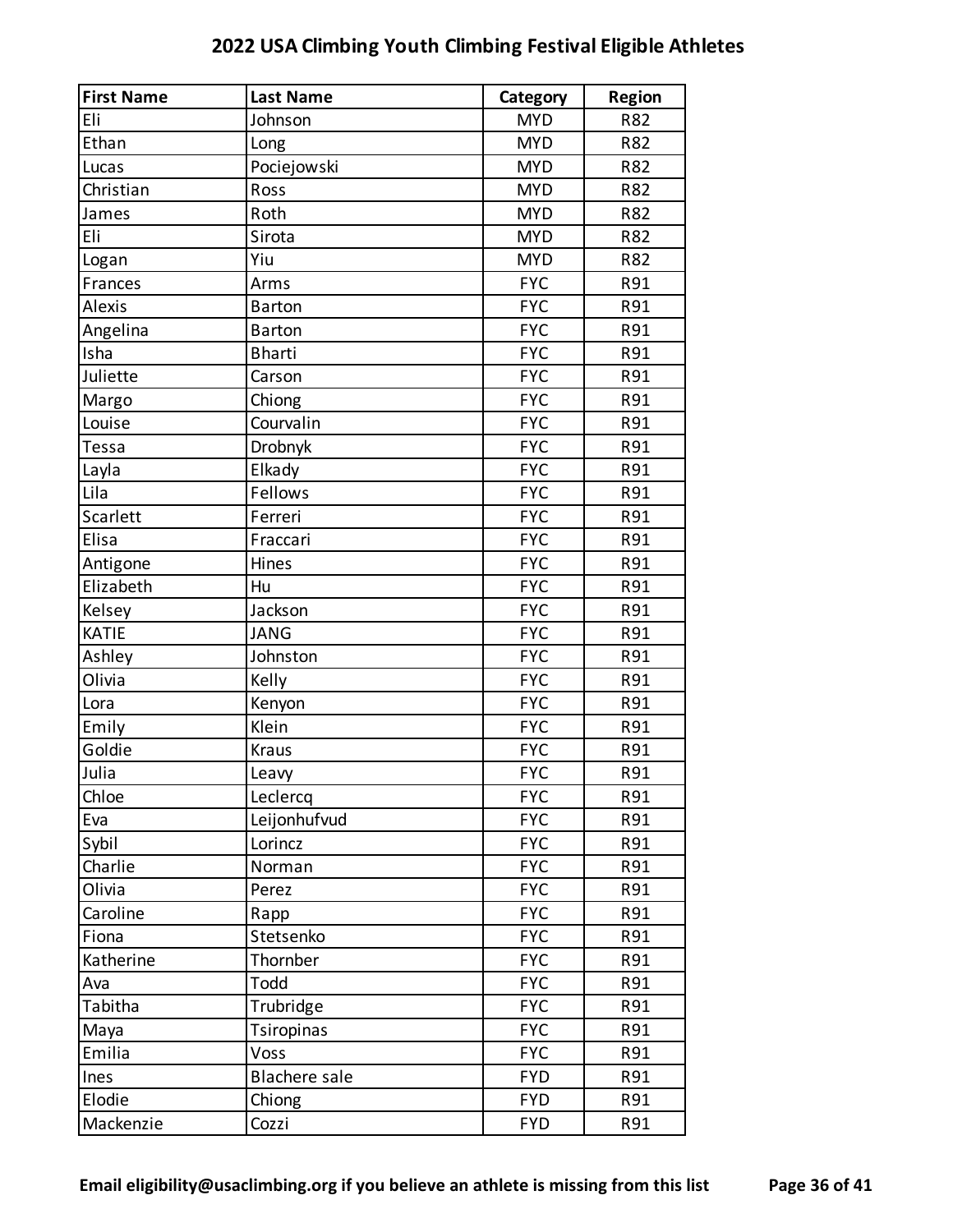| <b>First Name</b> | <b>Last Name</b> | Category   | <b>Region</b> |
|-------------------|------------------|------------|---------------|
| Sienna            | Cozzi            | <b>FYD</b> | R91           |
| Emilia            | Devendorf        | <b>FYD</b> | R91           |
| Nadia             | Elkady           | <b>FYD</b> | R91           |
| Karma             | Elwan            | <b>FYD</b> | R91           |
| Emily             | Glancey          | <b>FYD</b> | R91           |
| Noa               | Grill            | <b>FYD</b> | R91           |
| Eliza             | Harper           | <b>FYD</b> | R91           |
| Emily             | Hughes           | <b>FYD</b> | R91           |
| Mirel             | <b>Kraus</b>     | <b>FYD</b> | R91           |
| Phoebe            | Lai              | <b>FYD</b> | R91           |
| Evelyn            | LaRocca          | <b>FYD</b> | R91           |
| Rose              | Luders           | <b>FYD</b> | R91           |
| Zoey              | Ludwig           | <b>FYD</b> | R91           |
| Cleo              | Maass            | <b>FYD</b> | R91           |
| Amaya             | Matos            | <b>FYD</b> | R91           |
| Aris              | Mishra           | <b>FYD</b> | R91           |
| Lila              | Monasterio       | <b>FYD</b> | R91           |
| Avery             | Preston          | <b>FYD</b> | R91           |
| Luna              | Sasser           | <b>FYD</b> | R91           |
| Eleanor           | Thorpe           | <b>FYD</b> | R91           |
| Anastasia         | VanLare          | <b>FYD</b> | R91           |
| Allison           | Wilcox           | <b>FYD</b> | R91           |
| <b>Beckett</b>    | <b>Ballow</b>    | <b>MYC</b> | R91           |
| Mitchell          | Boyer            | <b>MYC</b> | R91           |
| Nolan             | <b>Brower</b>    | <b>MYC</b> | R91           |
| Matthew           | <b>Brown</b>     | <b>MYC</b> | R91           |
| Isaac             | Chamorro-Hedrick | <b>MYC</b> | R91           |
| Pete              | Davis            | <b>MYC</b> | R91           |
| Henry             | Doyle            | <b>MYC</b> | R91           |
| Koa               | Driscoll         | <b>MYC</b> | R91           |
| Oliver            | Fernandez        | <b>MYC</b> | R91           |
| Cooper            | Foraker          | <b>MYC</b> | R91           |
| Theodore          | Fu               | <b>MYC</b> | R91           |
| Alexander         | Gerster          | <b>MYC</b> | R91           |
| Dimitrios         | Grapsas          | <b>MYC</b> | R91           |
| Aidan             | Gray             | <b>MYC</b> | R91           |
| Avery             | Hoyt             | <b>MYC</b> | R91           |
| Zach              | Hughes           | <b>MYC</b> | R91           |
| Ollie             | Huss             | <b>MYC</b> | R91           |
| Fynn              | Johnson          | <b>MYC</b> | R91           |
| Christian         | Johnston         | <b>MYC</b> | R91           |
| Zachary           | Johnston         | <b>MYC</b> | R91           |
| Dennis            | Lawson           | <b>MYC</b> | R91           |
| Jacob             | McDonough        | <b>MYC</b> | R91           |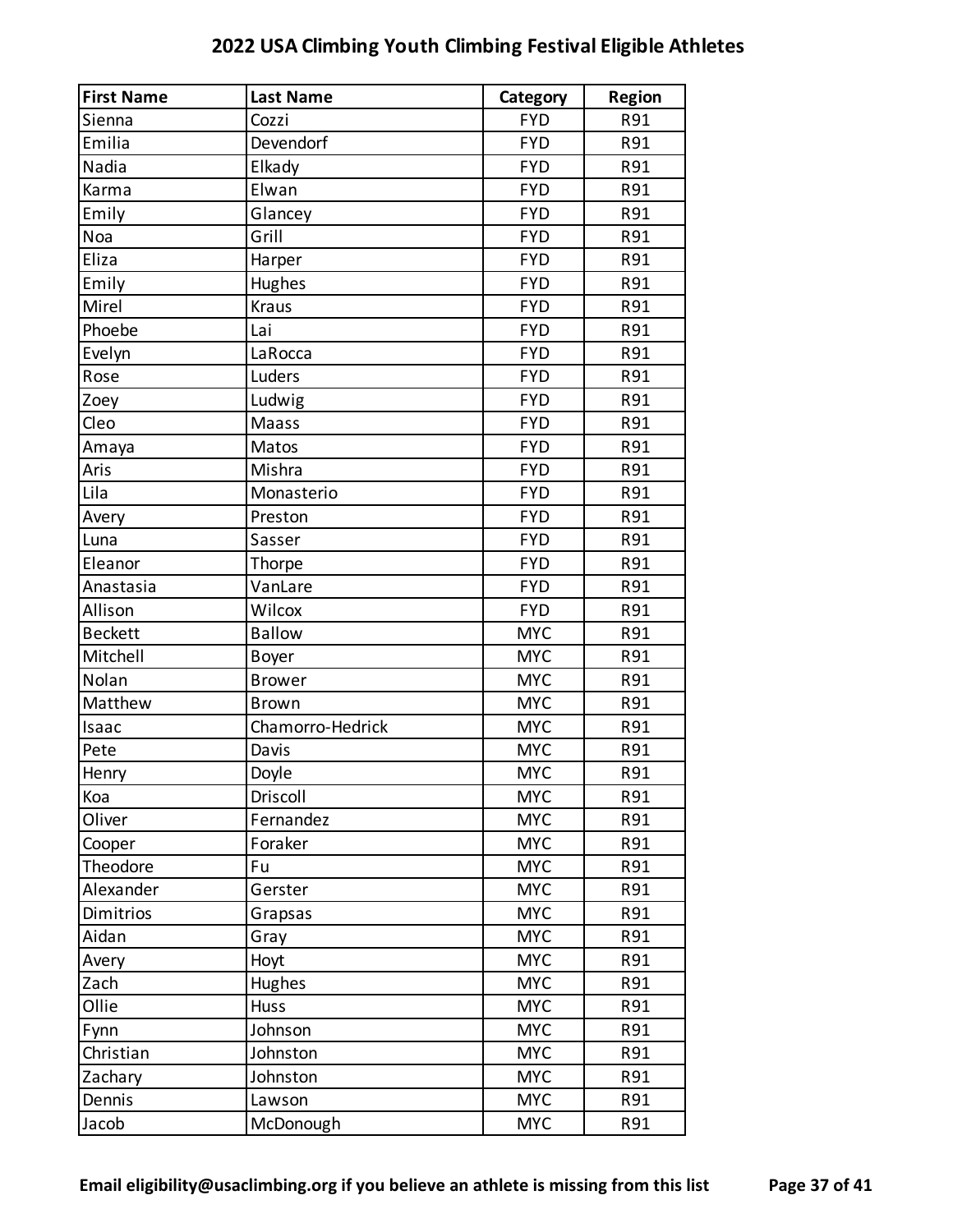| <b>First Name</b> | <b>Last Name</b>  | Category   | <b>Region</b> |
|-------------------|-------------------|------------|---------------|
| Reed              | <b>Neff</b>       | <b>MYC</b> | R91           |
| Alden             | Neuman            | <b>MYC</b> | R91           |
| Benjamin          | Petit             | <b>MYC</b> | R91           |
| Ryan              | Rastgar Agah      | <b>MYC</b> | R91           |
| Audrick           | Schaffer          | <b>MYC</b> | R91           |
| Lester            | Shamos            | <b>MYC</b> | R91           |
| Shota             | Takahashi         | <b>MYC</b> | R91           |
| Henry             | Thomas            | <b>MYC</b> | R91           |
| Emil              | Trombert          | <b>MYC</b> | R91           |
| Matthew           | Wilcox            | <b>MYC</b> | R91           |
| Gabe              | Zalman            | <b>MYC</b> | R91           |
| Marlow            | Ziac              | <b>MYC</b> | R91           |
| Matthew           | Croft             | <b>MYD</b> | R91           |
| Jules             | De Gaillande      | <b>MYD</b> | R91           |
| Caden             | Durbois           | <b>MYD</b> | R91           |
| Oliver            | Hoyt              | <b>MYD</b> | R91           |
| Yuta              | Kawamoto          | <b>MYD</b> | R91           |
| Benjamin          | Klein             | <b>MYD</b> | R91           |
| Isaac             | Koerner           | <b>MYD</b> | R91           |
| Kosta             | Kushnir           | <b>MYD</b> | R91           |
| Samuel            | Landolfi          | <b>MYD</b> | R91           |
| Kingston          | Lee               | <b>MYD</b> | R91           |
| Rye               | Miller            | <b>MYD</b> | R91           |
| Theo              | Reichman          | <b>MYD</b> | R91           |
| Sebastian         | Robotin           | <b>MYD</b> | R91           |
| Andrew            | Romatzick         | <b>MYD</b> | R91           |
| Matan             | Schwarzkopf       | <b>MYD</b> | R91           |
| Simon             | Shain             | <b>MYD</b> | R91           |
| Nolan             | Sheehan           | <b>MYD</b> | R91           |
| Maxwell           | Sivesind          | <b>MYD</b> | R91           |
| Lucas             | Sweeting          | <b>MYD</b> | R91           |
| Zachary           | Trapani           | <b>MYD</b> | R91           |
| Loic              | Trombert          | <b>MYD</b> | R91           |
| Trent             | Vaccaro           | <b>MYD</b> | R91           |
| Stav              | Vestin            | <b>MYD</b> | R91           |
| Oliver            | Ward              | <b>MYD</b> | R91           |
| Amelia            | <b>Berliner</b>   | <b>FYC</b> | R92           |
| Charlotte         | <b>Berliner</b>   | <b>FYC</b> | R92           |
| Charlotte         | Case              | <b>FYC</b> | R92           |
| Isabelle          | Case              | <b>FYC</b> | R92           |
| <b>Brynn</b>      | Castellani-Heller | <b>FYC</b> | R92           |
| Cleo              | Cleveland         | <b>FYC</b> | R92           |
| Catherine         | Cole              | <b>FYC</b> | R92           |
| Bethany           | Cowden            | <b>FYC</b> | R92           |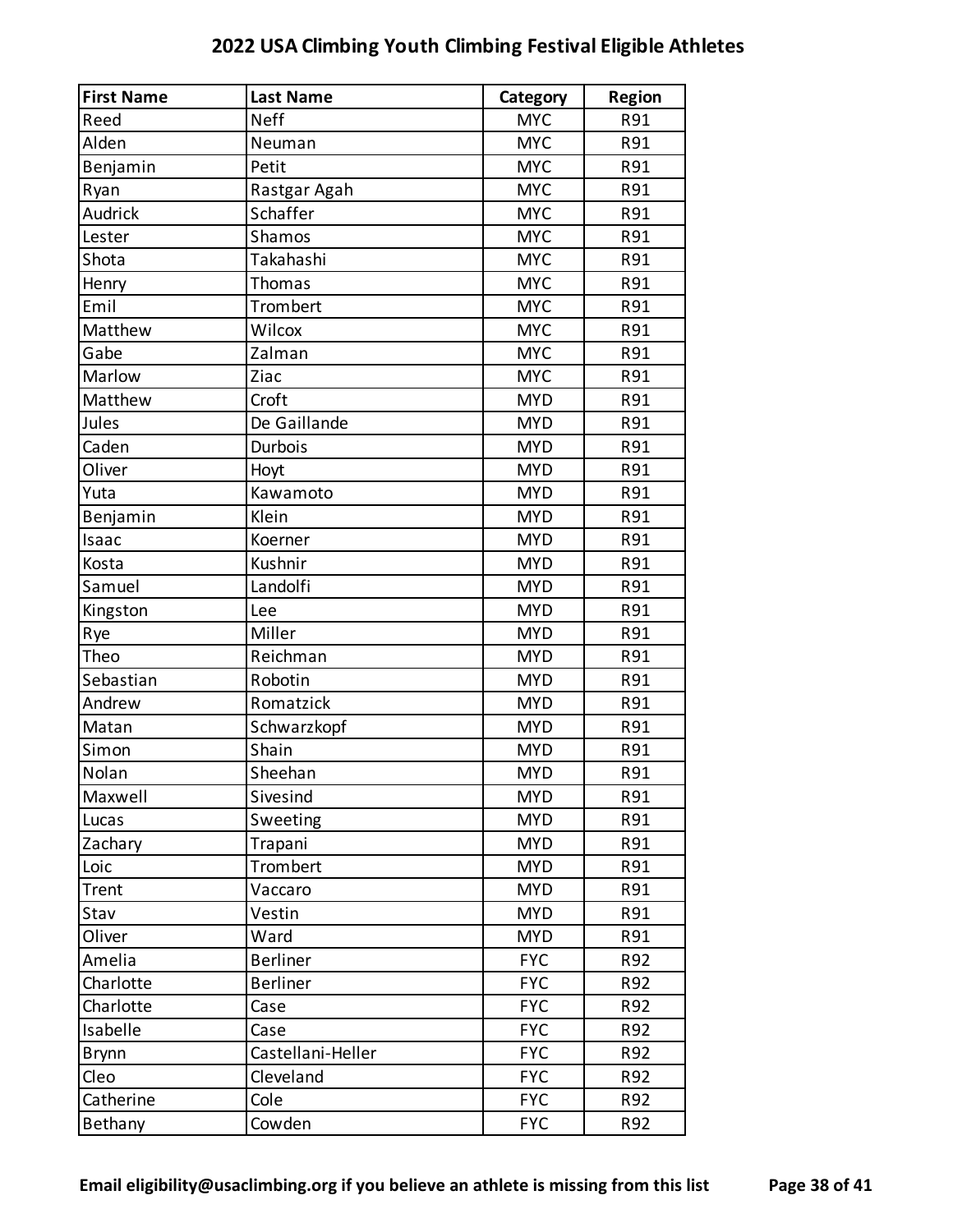| <b>First Name</b> | <b>Last Name</b> | Category   | <b>Region</b> |
|-------------------|------------------|------------|---------------|
| Charlotte         | Day              | <b>FYC</b> | R92           |
| Sophie            | Estes            | <b>FYC</b> | R92           |
| Xiomara           | Flint            | <b>FYC</b> | R92           |
| Cece              | Fremont          | <b>FYC</b> | R92           |
| Vivian            | Guerette         | <b>FYC</b> | R92           |
| Avery             | Horvath          | <b>FYC</b> | R92           |
| Lorelei           | Houston          | <b>FYC</b> | R92           |
| Madeleine         | Hsu              | <b>FYC</b> | R92           |
| Piper             | <b>Hutchins</b>  | <b>FYC</b> | R92           |
| Ilga              | Kats             | <b>FYC</b> | R92           |
| Ainsley           | Ludlum           | <b>FYC</b> | R92           |
| Julia             | Manning          | <b>FYC</b> | R92           |
| Lila              | Marchetti        | <b>FYC</b> | R92           |
| Amelia            | Martin           | <b>FYC</b> | R92           |
| Penelope          | Maynard          | <b>FYC</b> | R92           |
| Marley            | Quinn            | <b>FYC</b> | R92           |
| Clara             | Stilkey          | <b>FYC</b> | R92           |
| Tessa             | Sutliff          | <b>FYC</b> | R92           |
| Zoe               | <b>Tsiaras</b>   | <b>FYC</b> | R92           |
| Coco              | Ward             | <b>FYC</b> | R92           |
| Reagan            | Wray             | <b>FYC</b> | R92           |
| <b>Brianna</b>    | Yueh             | <b>FYC</b> | R92           |
| Leah              | Bachman          | <b>FYD</b> | R92           |
| Elsa              | Benninga         | <b>FYD</b> | R92           |
| April             | Corby            | <b>FYD</b> | R92           |
| Alexandra         | Day              | <b>FYD</b> | R92           |
| Anuradha          | Gangaputra       | <b>FYD</b> | R92           |
| Ruby              | Gillotti-White   | <b>FYD</b> | R92           |
| Jennifer          | Gordon           | <b>FYD</b> | R92           |
| Laura             | Guzman           | <b>FYD</b> | R92           |
| Emmeline          | Jeris            | <b>FYD</b> | R92           |
| Ella              | Lindauer-Cohen   | <b>FYD</b> | R92           |
| Emily             | Lu               | <b>FYD</b> | R92           |
| Sydney            | Lu               | <b>FYD</b> | R92           |
| Cecilia           | Mann             | <b>FYD</b> | R92           |
| Annabelle         | Morningstar      | <b>FYD</b> | R92           |
| Tessa             | Raycroft         | <b>FYD</b> | R92           |
| Ore               | Ringel           | <b>FYD</b> | R92           |
| Carmen            | Rosenband        | <b>FYD</b> | R92           |
| Mia               | Rubin            | <b>FYD</b> | R92           |
| Diane             | Sapede           | <b>FYD</b> | R92           |
| Clara             | Sciandra         | <b>FYD</b> | R92           |
| Šárka             | Teplitz          | <b>FYD</b> | R92           |
| Morgan            | Tighe            | <b>FYD</b> | R92           |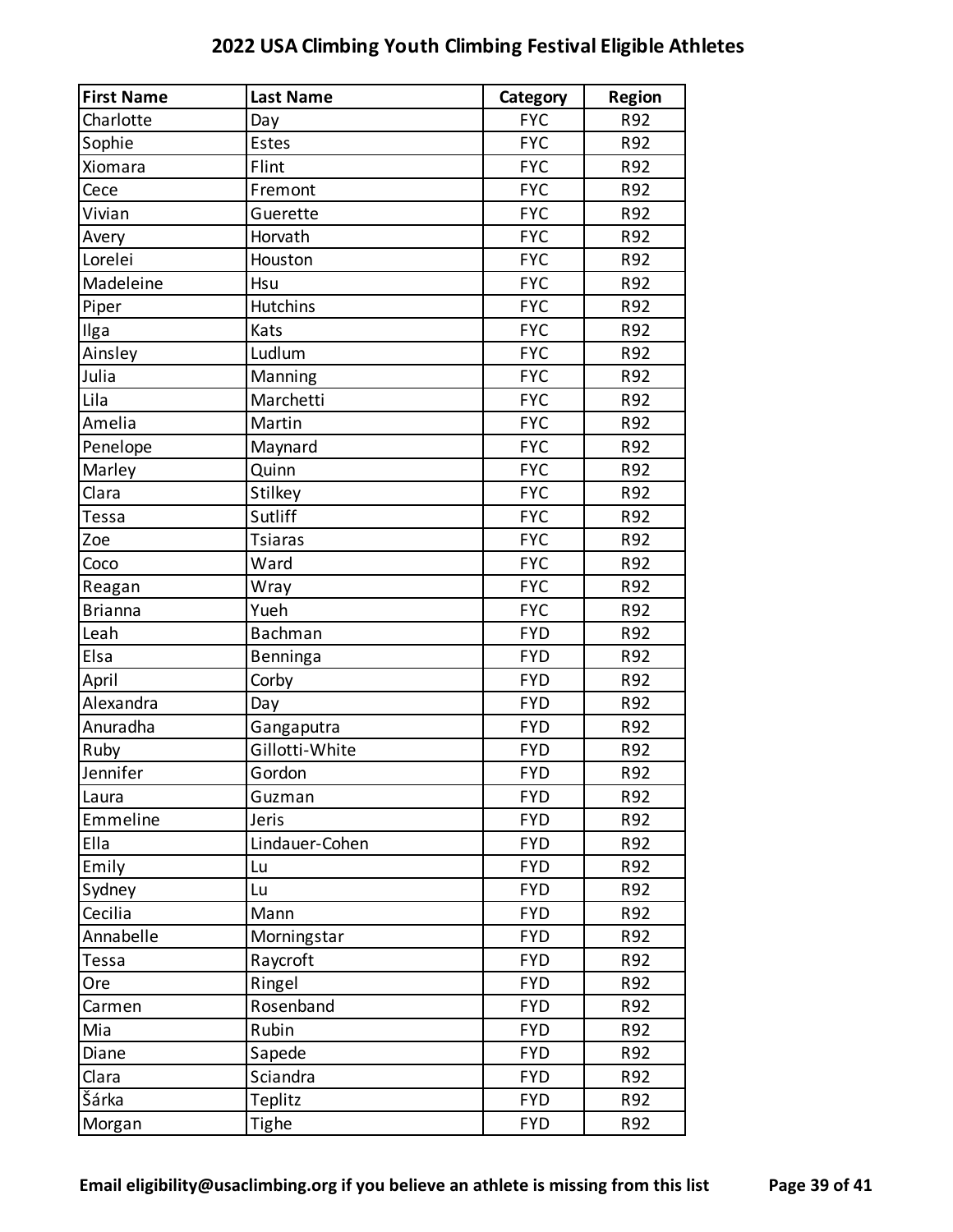| <b>First Name</b> | <b>Last Name</b> | Category   | <b>Region</b> |
|-------------------|------------------|------------|---------------|
| Charlotte         | Wisnowski        | <b>FYD</b> | R92           |
| Ryan              | Agricola         | <b>MYC</b> | R92           |
| William           | Beckman          | <b>MYC</b> | R92           |
| Noah              | <b>Blucher</b>   | <b>MYC</b> | R92           |
| Abel              | <b>Bond</b>      | <b>MYC</b> | R92           |
| Patrick           | Canning          | <b>MYC</b> | R92           |
| Samuel            | Casad            | <b>MYC</b> | R92           |
| Theo              | Currie           | <b>MYC</b> | R92           |
| Jonah             | Dehner           | <b>MYC</b> | R92           |
| Allan             | Dow              | <b>MYC</b> | R92           |
| Ethan             | Edsell-Vetter    | <b>MYC</b> | R92           |
| Liam              | Garland          | <b>MYC</b> | R92           |
| Raul El           | Gonzalez IV      | <b>MYC</b> | R92           |
| Theodore          | Jiang            | <b>MYC</b> | R92           |
| Zahed             | Kaleem           | <b>MYC</b> | R92           |
| Linus             | Kochansky        | <b>MYC</b> | R92           |
| Tadhg             | Lake             | <b>MYC</b> | R92           |
| Oliver            | Lehrer           | <b>MYC</b> | R92           |
| Joshua            | Marcolini        | <b>MYC</b> | R92           |
| Owen              | Mennell          | <b>MYC</b> | R92           |
| Max               | Niepel           | <b>MYC</b> | R92           |
| Aarav             | Phadnis          | <b>MYC</b> | R92           |
| Cole              | Pollard          | <b>MYC</b> | R92           |
| Cian              | Sarver           | <b>MYC</b> | R92           |
| Auden             | Tierney          | <b>MYC</b> | R92           |
| Adrian            | Wang             | <b>MYC</b> | R92           |
| Jackson           | Welch            | <b>MYC</b> | R92           |
| Logan             | Anderson         | <b>MYD</b> | R92           |
| Spencer           | Arnett           | <b>MYD</b> | R92           |
| Emmitt            | <b>Baggish</b>   | <b>MYD</b> | R92           |
| Jude              | <b>Biello</b>    | <b>MYD</b> | R92           |
| Aaryan            | Calla            | <b>MYD</b> | R92           |
| Emmett            | Casad            | <b>MYD</b> | R92           |
| Max               | Cowden           | <b>MYD</b> | R92           |
| Samuel            | Dedekian         | <b>MYD</b> | R92           |
| Nolan             | Fletcher         | <b>MYD</b> | R92           |
| Arnaud            | Gaitsgory        | <b>MYD</b> | R92           |
| Hunter            | Gebo             | <b>MYD</b> | R92           |
| Simon             | Gelman           | <b>MYD</b> | R92           |
| Ezra              | Halpern          | <b>MYD</b> | R92           |
| Logan             | Henley           | <b>MYD</b> | R92           |
| Benton            | Henry            | <b>MYD</b> | R92           |
| Remi              | Lemaire          | <b>MYD</b> | R92           |
| Rafe              | Lopez            | <b>MYD</b> | R92           |